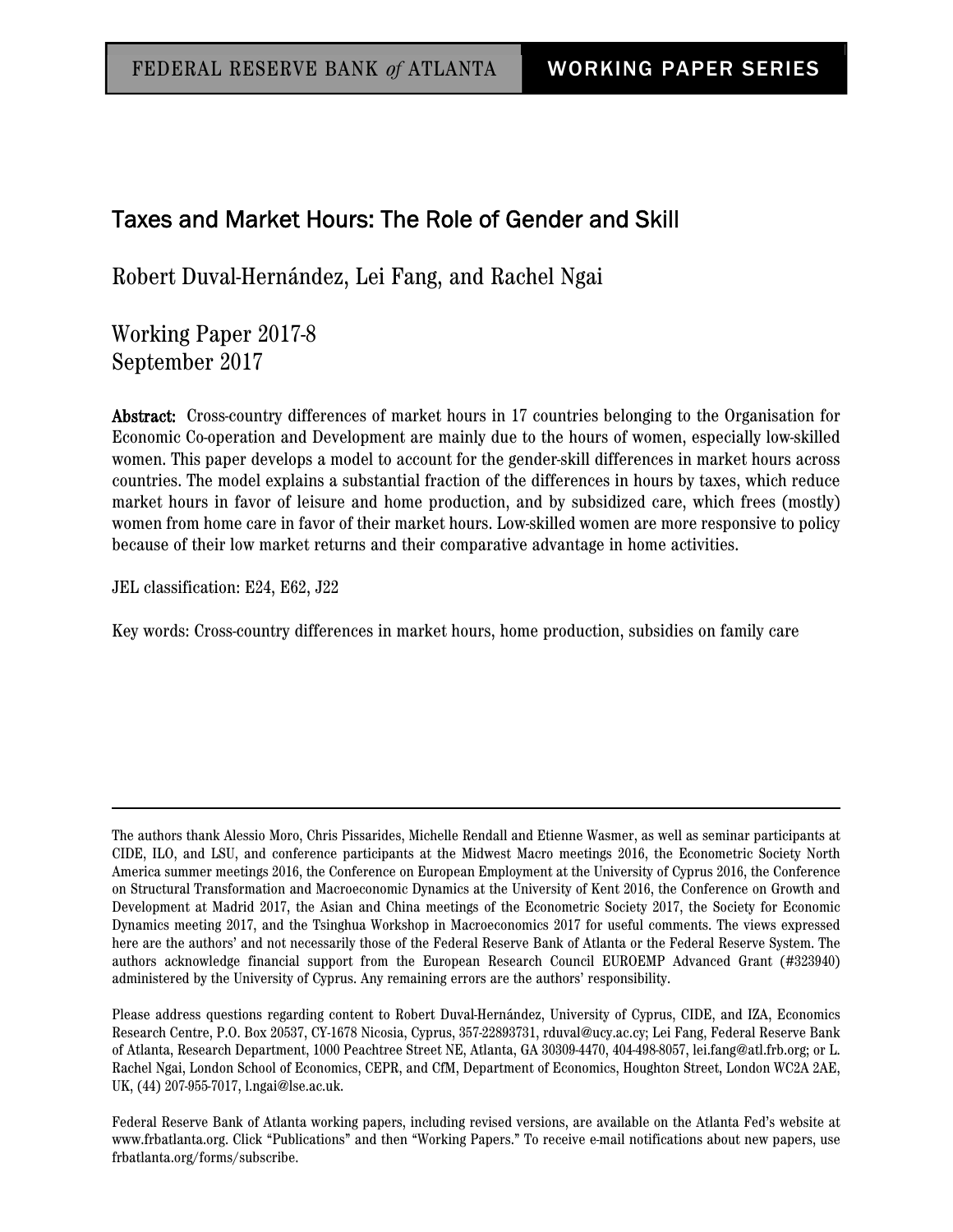## 1 Introduction

Aggregate hours of market work in broadly similar countries across the OECD vary widely. For example, during the early 2000s, weekly market hours per adult aged 20-64 in the U.S. were about 28 while they ranged from 19 to 25 in the European countries in our sample. While some of these differences can be attributed to a different demographic composition across countries along dimensions such as age, marital status, gender, and education, the majority of the differences are driven by responses of different demographic groups to different incentives in the labor market.

The objective of this paper is to delve deeper into the cross-country relationship between tax-subsidy and market hours, by paying particular attention to the different responses across gender and skill groups. Using labor force surveys from 17 OECD countries, this paper compares market hours by gender-skill group across countries, controlling for differences in their demographic composition. Empirically, it documents that differences in aggregate market hours are mainly due to differences in the hours of women, especially women without a college degree (hereafter, referred as low-skilled women).<sup>1</sup> It also finds that market hours in European countries are particularly lower in the service sector than in the goods sector. It shows that taxes are negatively associated with market hours for each of the gender-skill groups. More importantly, when account is taken for the presence of social subsidies on family care, this negative association becomes even stronger for low-skilled women and for service sectors that produce close substitutes to home services. These empirical findings suggest that gender, skill, and sector of employment are important dimensions for understanding how taxes and subsidies affect cross-country differences in aggregate market hours.

Lower market hours could either reflect more time devoted to leisure or to home production. The main hypothesis of this paper is that taxes and subsidies affect market hours differently across gender-skill groups through two substitution margins: across market and home and across work (market plus home) and leisure. Using harmonized time use data, this paper finds that while the substitution between work and leisure is important in understanding cross-country differences of market hours for all gender-skill groups, the substitution between market and home is more important for women, especially for low-skilled women.<sup>2</sup>

Motivated by these empirical findings, we develop a multi-sector model to study the quantitative effects of taxes and subsidies on market hours through the two substitution margins.

<sup>&</sup>lt;sup>1</sup>Fang and McDaniel (2017) also find that differences in cross-country market hours are dominated by the market hours of women.

 $^{2}$ Both Freeman and Schettkat (2005) and Burda, Hamermesh and Weil (2013) emphasized the importance of substitution between home and market production in understanding cross-country differences in market hours.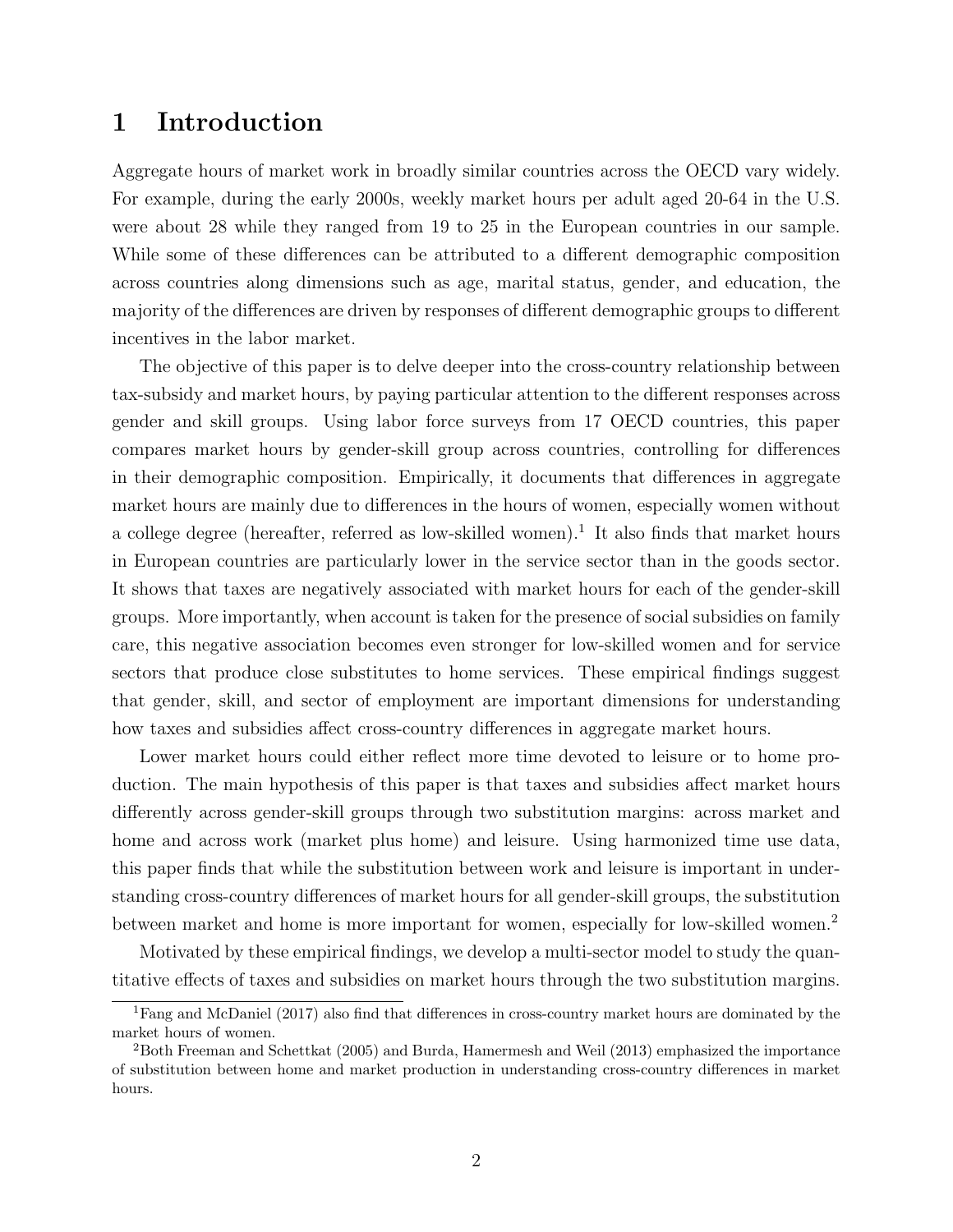The model consists of three market sectors producing goods, non-substitutable services, and substitutable services. Substitutable services and home services are good substitutes, with an elasticity of substitution greater than one, while goods and services are poor substitutes. There are four types of labor inputs, male and female with low or high skill. Production in each sector involves all four types of labor inputs. The representative household allocates time to market work, home production, and leisure for each gender-skill group.

The calibrated model implies that differences in taxes and social subsidies on family care can account for a substantial fraction of the observed cross-country differences in market hours by gender, skill, and sector. The combination of preferences and comparative advantages of production factors is critical in producing the model results. In particular, the effects of taxes and subsidies occur through the two substitution margins between work and leisure on the one hand; and market and home work on the other. The first margin is equally important for all population groups, while the second margin is more important for women if they have a comparative advantage in producing services such as adult and child care, both in the market and at home.<sup>3</sup>

Income and consumption taxes discourage market hours through both substitution margins. In particular, as taxes increase, households decrease their market hours and devote more time to leisure and home production. The reduction in market hours is especially large in the substitutable service sector because it produces close substitutes to home services. If women have a relative comparative advantage in producing home and substitutable services, the shift of hours from market to home will be larger for women than for men. The fall in women's labor supply relative to men drives up the female wage relative to the male wage, resulting in a higher gender wage ratio (women relative to men) for the countries with high taxes. Moreover, as low-skilled women have lower wages, and therefore the lowest opportunity cost of not working in the market, the shift of time away from the market is the largest for them.

In contrast, social subsidies on family care operate mainly through the substitution margin between market and home work. They reduce the relative price of substitutable market services and thus increase the incentive to marketize home services, resulting in more female market hours, especially among the low-skilled.

The model is calibrated to match time allocation by gender and by skill in the U.S. economy. The observed sector-specific gender intensity implies that women have comparative advantages in producing home and substitutable market services, while men have compar-

<sup>3</sup>For references on women's comparative advantage in services relative to men, see for example, Weinberg (2000) on interpersonal and communication skills; and Galor and Weil (1996) and Rendall (2017a) on brain versus brawn skills.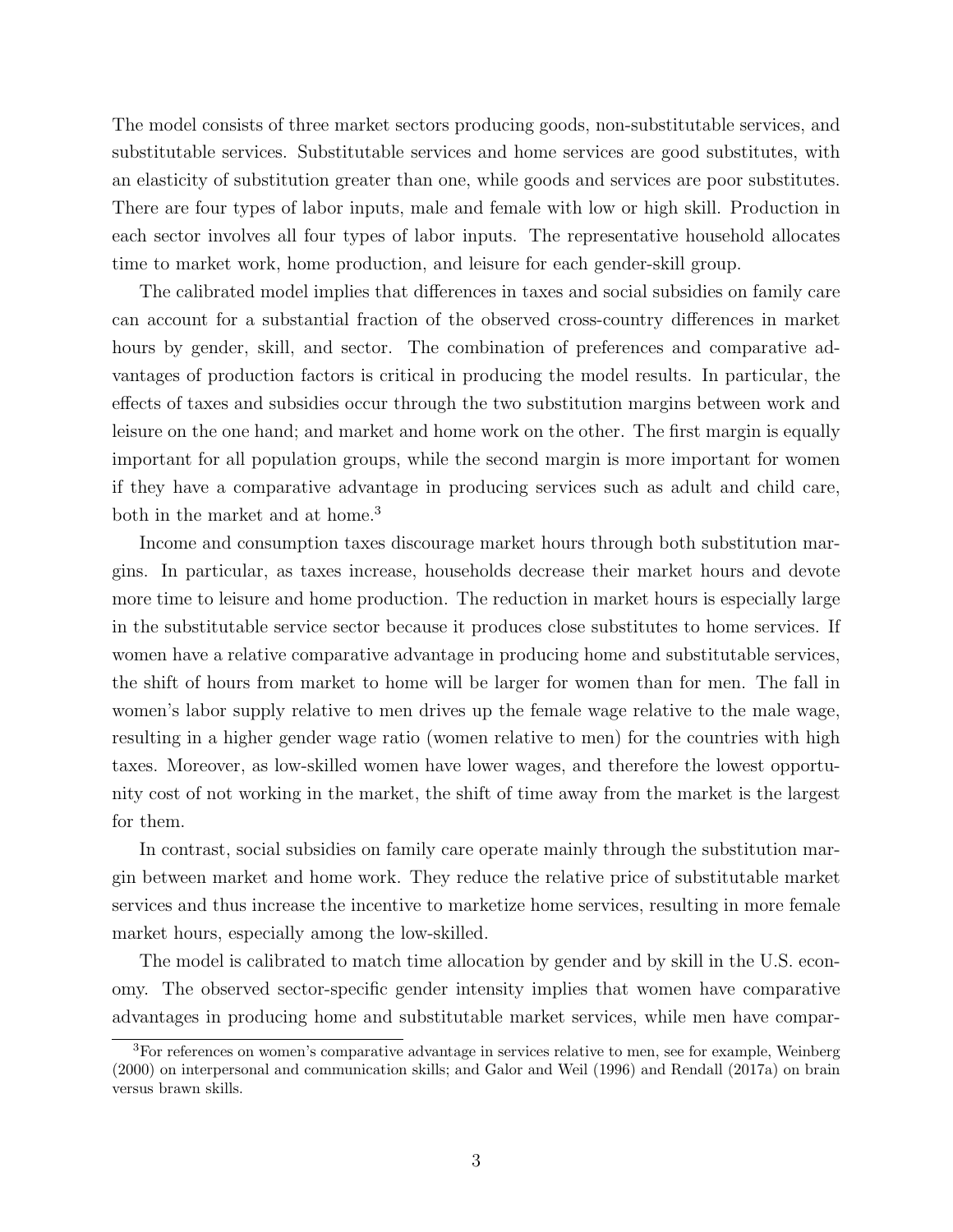ative advantages in producing goods and non-substitutable services. We then simulate the model with the taxes (income and consumption) and subsidies observed in European countries. On average, taxes alone can account for almost all the differences in aggregate market hours between Central European countries, Canada and the U.S., and  $89\%$  of the difference between Southern European countries and the United States. Nordic countries in contrast have higher taxes, but also higher female market hours than Southern European countries, and thus taxes alone cannot explain this pattern. Allowing for the higher social subsidies on family care observed in Nordic countries goes a long way in reconciling the patterns observed in the data. The quantitative results show that taxes and social subsidies together do a good job in accounting for the cross-country variation in market hours by gender, skill, and sector. Taxes affect market hours of all demographic groups and all sectors, while social subsidies affect mainly market hours of women and hours in the substitutable market service sector. This result is consistent with the descriptive evidence from the time use data.

Finally, the model predicts higher gender wage ratios (women relative to men) for both high-skilled and low-skilled groups in European countries. This is an unique feature of the model that is consistent with the data. Quantitatively, however, taxes and subsidies account for only 16% of the difference in the low-skilled gender wage ratio and 14% of the difference in the high-skilled gender wage ratio between the European average and the U.S.; which suggests that other complementary factors are important in determining the cross-country differences in gender pay gaps (see for instance Blau and Kahn (2000) and Blau and Kahn  $(2003)$ ).

There is a large literature analyzing the relation between taxes and cross-country differences in aggregate market hours, beginning with the one-sector models of Prescott (2004) and Ohanian, Raffo and Rogerson (2008). Rogerson (2008), Olovsson (2009), McDaniel (2011) and Duernecker and Herrendorf (2017) argue that home production is important in propagating the effect of taxes. Ngai and Pissarides (2011) and Ragan (2013) both find that social subsidies on family care play an important role in accounting for differences in market hours between European countries and the U.S., especially for Nordic countries.<sup>4</sup> However, none of these papers study cross-country differences in market hours by demographic group, which we show here to be critical in our understanding of differences in aggregate hours.

Recent works by Chakraborty, Holter and Stepanchuk (2015), Bick and Fuchs-Schündeln (forthcoming) and Rendall (2017b) have explicitly taken into account the role of gender. Chakraborty et al. (2015) study the role of divorce and taxes and Bick and Fuchs-Schündeln (forthcoming) study the role of the non-linearity of labor income taxes in accounting for

<sup>&</sup>lt;sup>4</sup>This is in line with the view of Rogerson (2007) that the way in which the government spends the tax revenue is important for understanding the effects of taxes on market hours.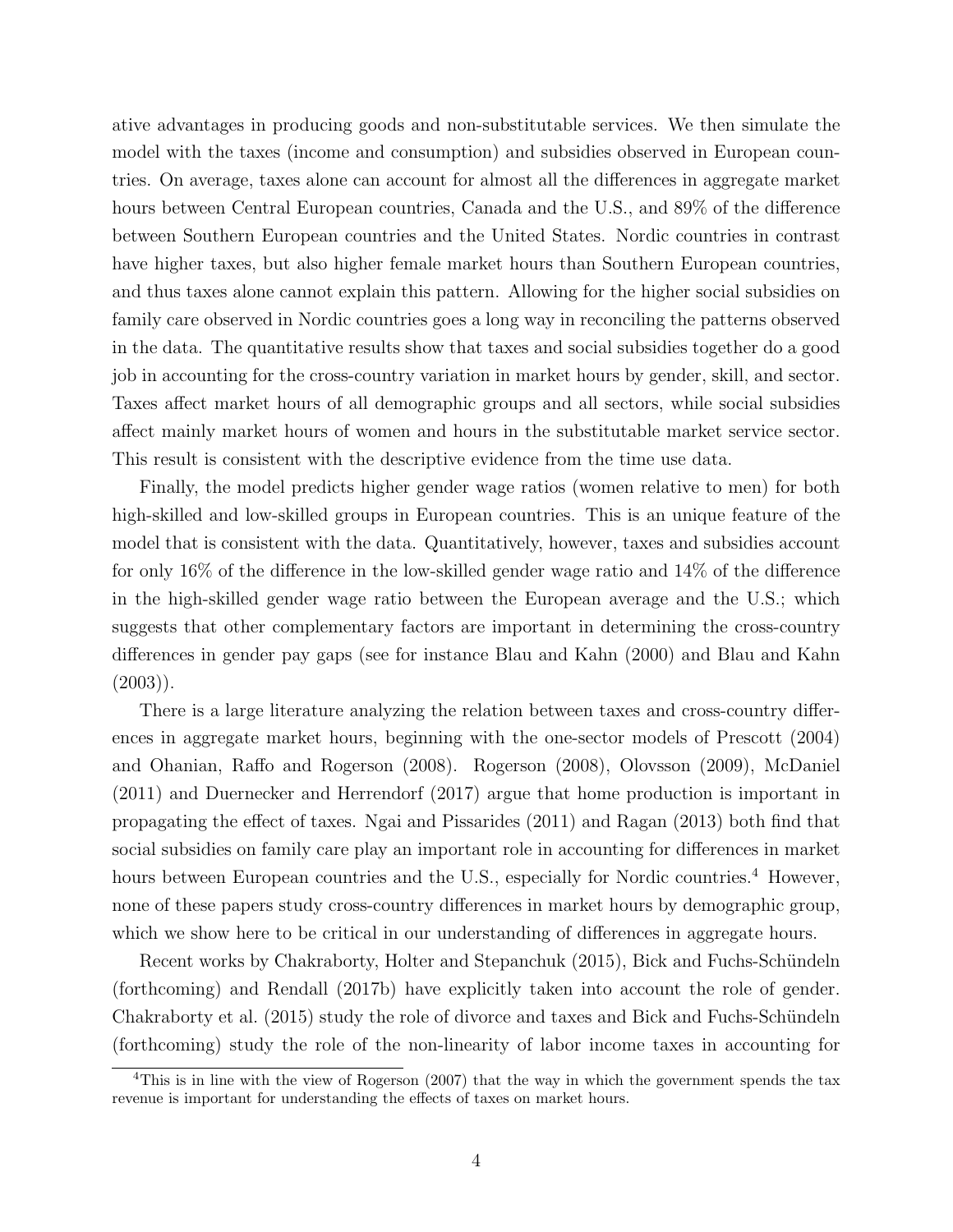the cross-country differences in market hours by gender. In contrast to these two papers, which focus on the structure of the tax system, we study how taxes and subsidies alter the cost of outsourcing home production. Our distinction between home production and leisure as competing non-market activities enables us to analyze separately the adjustment of hours along the margin of total work and leisure and the margin of market work and home work, which, as we show, is important in understanding aggregate differences across countries. Among the cited papers, Rendall (2017b) also separates non-market hours into home hours and leisure but her focus is different from ours, being the potential impact of different taxation regimes on the structural transformation and the rise of female and service employment in the United States.<sup>5</sup>

Our emphasis on the important role played by social subsidies on family care for the explanation of outcomes for low-skilled women is consistent with the findings of Guner, Kaygusuz and Ventura (2016), who show that increasing child-care subsidies in the U.S. has substantial positive effects on female labor supply, especially for low-skilled women. For adult care, Barczyk and Kredler (2016) documented that countries with low public spending on long-term care are less likely to use market-provided care services, and instead rely on care provided by family members, which is also consistent with our findings.

The rest of the paper is organized as follows. Section 2 presents the cross-country facts that motivate the paper. Section 3 presents the model and section 4 summarizes its qualitative results. Section 5 calibrates the model and presents the quantitative results. Finally, section 6 concludes.

# 2 Data and Cross-Country Facts

Our data covers almost all the EU-15 region, plus Norway, Canada, and the United States for the years of 2000–2004.<sup>6</sup> This section briefly describes the data used in the analysis and presents a set of key stylized facts. For a more detailed description of the data sources and construction procedures, please refer to the Data Appendix.

 $5$ Another difference between our paper and Chakraborty et al. (2015), Bick and Fuchs-Schündeln (forthcoming) and Rendall (2017b) is that we endogenize the gender wage ratio by allowing male and female labor inputs to be imperfect substitutes in production, whereas they assume that the gender wage ratio is exogenous. See also Ngai and Petrongolo (forthcoming) for the implications of an endogenous gender wage ratio for trends in market hours in the U.S. labor market.

 ${}^{6}$ Of the EU-15 region, only Luxembourg is excluded as there is no comparable tax data.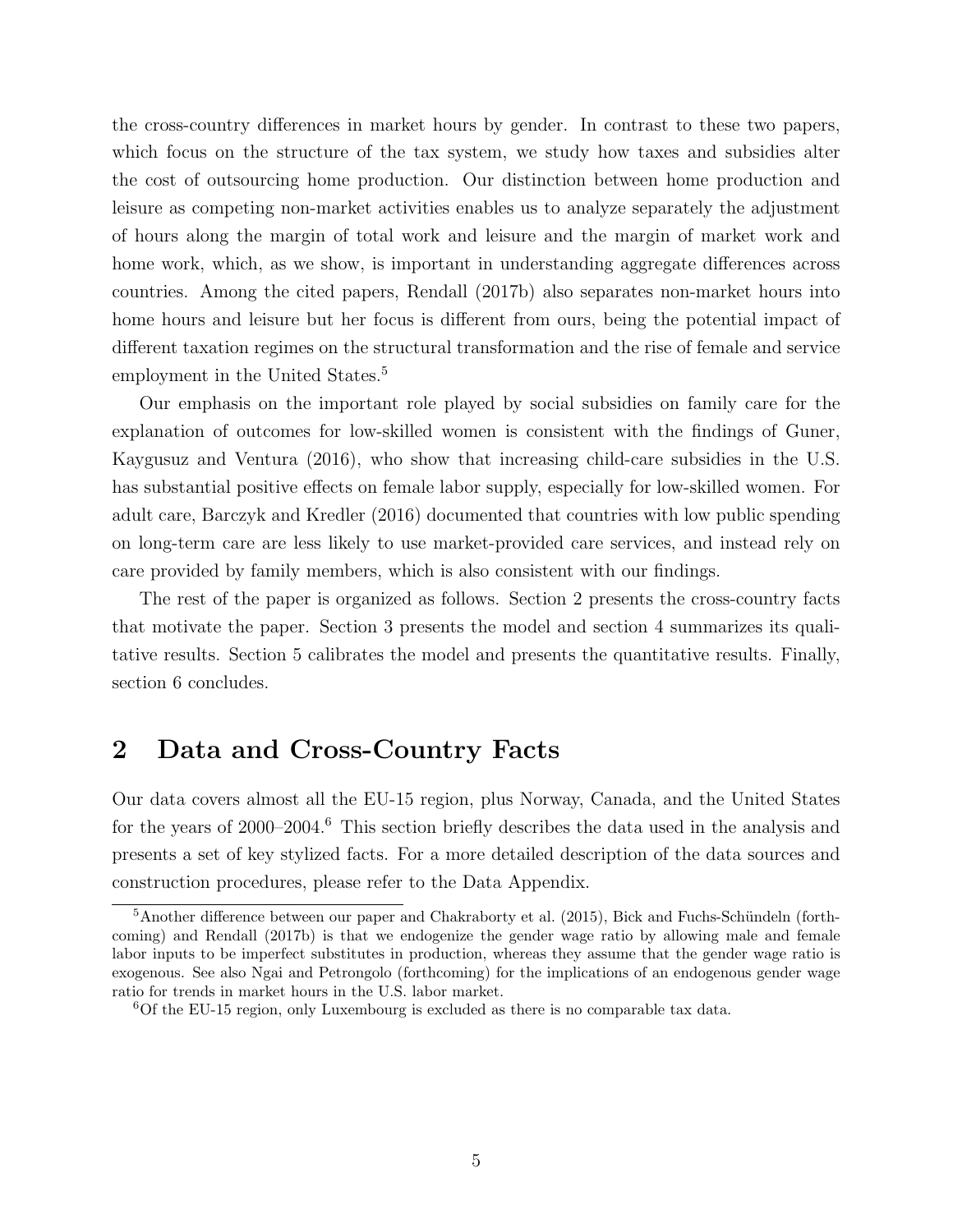### 2.1 Data

#### 2.1.1 Market Hours

Market hours are constructed using the standardized EU Labor Force Survey (EU-LFS) for European countries, the March Supplement of the Current Population Survey (CPS) for the United States, and the 2001 Population Census for Canada. The sample includes individuals between the ages of 20 and 64. The annual average hours worked per person are derived as the total annual hours divided by the number of individuals within the specified age range. Following procedures outlined by Bick, Brüggemann and Fuchs-Schündeln (2016), we construct consistent measures of annual hours worked per person across countries.

It is well-known that market hours differ across demographic groups. For instance, highskilled individuals work more than low-skilled individuals, prime-age individuals work more than young and old individuals, and married women work less than single women. It is therefore potentially important to control for differences in the demographic composition when making cross-country comparisons. Table A1 in the Data Appendix shows that differences in the demographic composition of the population (by gender, skill, age and marital status) account for 2-33% of the aggregate cross-country difference in market hours in our sample. Thus, cross-country differences in hours worked within the same demographic group explain most of the differences in aggregate market hours across countries.

To understand the effect of taxes and subsidies on each gender-skill group, estimates of market hours are constructed controlling for cross-country differences in demographic composition. Specifically, we partition each country's population according to skill, gender, age, and marital status, and calculate the average working hours for each group in this partition. The cell-specific averages are then aggregated into hours per person for each gender-skill group in each country using constant population shares constructed from the U.S. data. The population shares also control for differences in age and marital composition across gender-skill cells. Thus we control for differences in marriage rates across education groups and across countries, which were analyzed by Chakraborty et al. (2015), Bick and Fuchs-Schündeln (forthcoming) and Rendall (2017b).

In the Data Appendix, we checked for the impact of one additional partition of the population depending on the presence of small children in the household. The analysis excludes Nordic countries and Canada due to the lack of data. The resulting hours by gender-skill for the remaining 12 countries only change slightly relative to the ones obtained under the original partition.<sup>7</sup> We abstract from this dimension in our data partition, given

<sup>&</sup>lt;sup>7</sup>There are two main reasons for the similarity in the results. First, the share of women with small children is on average only 18% in our sample. Second, this group works less than other demographic groups in every country, including the United States. Thus, they do not contribute much to aggregate differences in the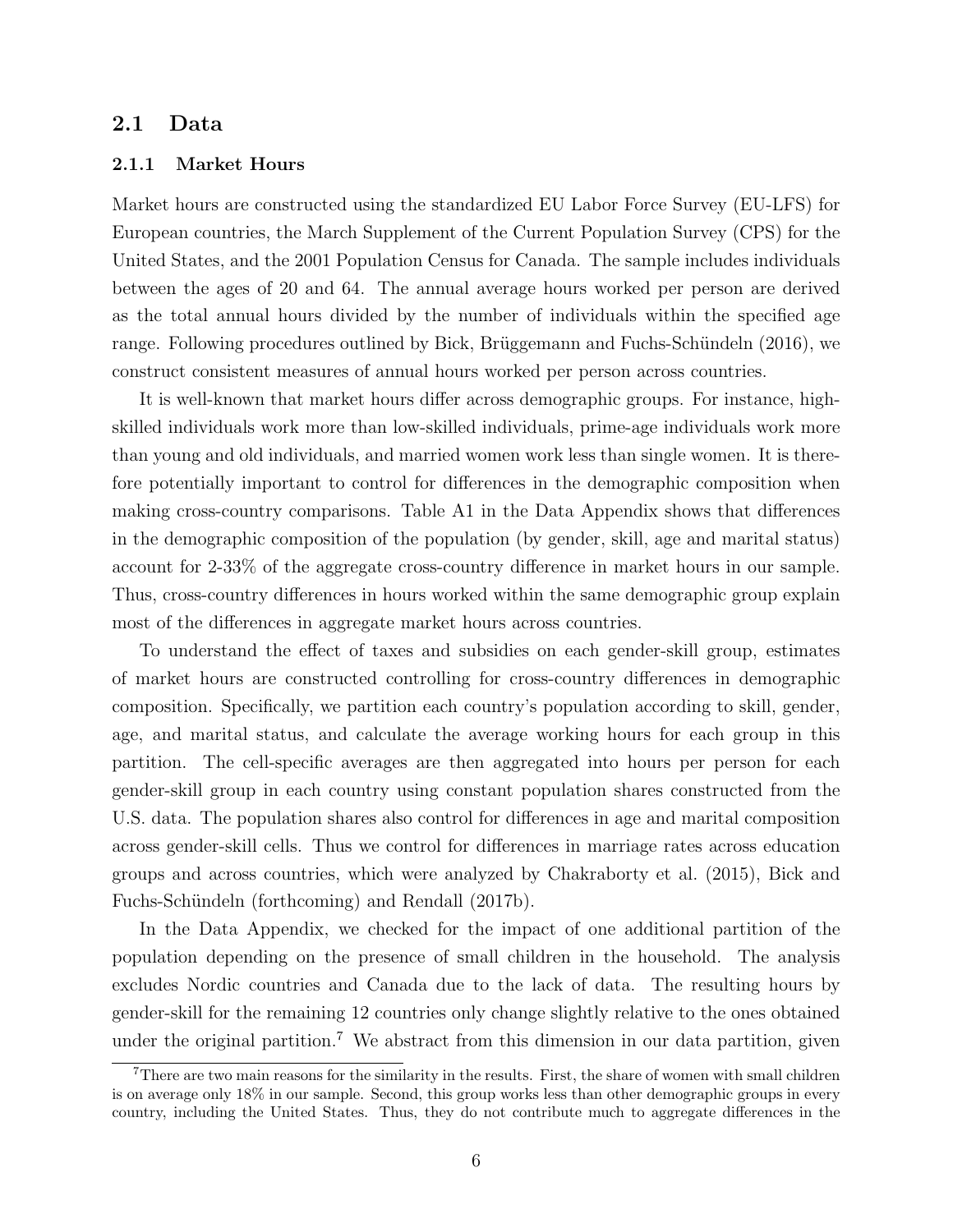our objective of understanding the role of social subsidies on family care (adult and child care), which is a key feature in Nordic countries.

To study the implications of policy through the market and home margin, market hours are estimated for three sectors: goods, non-substitutable services, and substitutable services sectors. This is the simplest classification to capture the idea that men and women may have different comparative advantages in producing goods and services and the fact that only a subset of the service sector can be substituted with home production. Broadly speaking, a service industry is classified as "substitutable" if its product can be replaced by activities performed at home.<sup>8</sup> To be consistent, in the construction of sectoral hours we also control for differences in the demographic composition across countries.<sup>9</sup>

#### 2.1.2 Time Allocation across Market, Home and Leisure

To examine the two margins of substitution across work and leisure and across market and home, the share of market hours as a fraction of total work (market plus home), and the fraction of total work out of total time are constructed using the American Time Use Survey (ATUS) and the Multinational Time Use Study (MTUS). For the years we study, time use surveys are available for ten of the sample countries, which we can use to examine the two margins of substitutions.<sup>10</sup> The construction of market and home hours follows closely the classification of Aguiar and Hurst (2007b) with the key exception that we include child care in home hours. Other differences due to the time use classification of MTUS relative to the one in ATUS are reported in the Data Appendix. Leisure is any time not allocated to work neither in the market nor at home. These estimates are also adjusted for demographic composition differences following the procedure outlined earlier.

#### 2.1.3 Wages

Hourly wage rates are constructed using various sources including the European Community Household Panel (ECHP) and the European Union Statistics on Income and Living Conditions (EU-SILC) for most countries, Labor Force Surveys for France and the UK, the Socioeconomic Panel (SOEP) for Germany, the 2001 population Census for Canada, and the

working hours of women.

<sup>8</sup>The substitutable service sector includes Retail trade, Hotels and restaurants, Health and social work, Personal and community services, and Domestic services hired by households. Given the available industry classification in most household surveys it is not possible to do a more detailed disaggregation.

<sup>9</sup>The Data Appendix contains the detailed sector classification (Table A3), as well as a description on how we perform the adjustment for demographics in sectoral hours.

<sup>&</sup>lt;sup>10</sup>The countries are Canada, Denmark, France, Germany, Italy, the Netherlands, Norway, Spain, the United Kingdom, and the United States.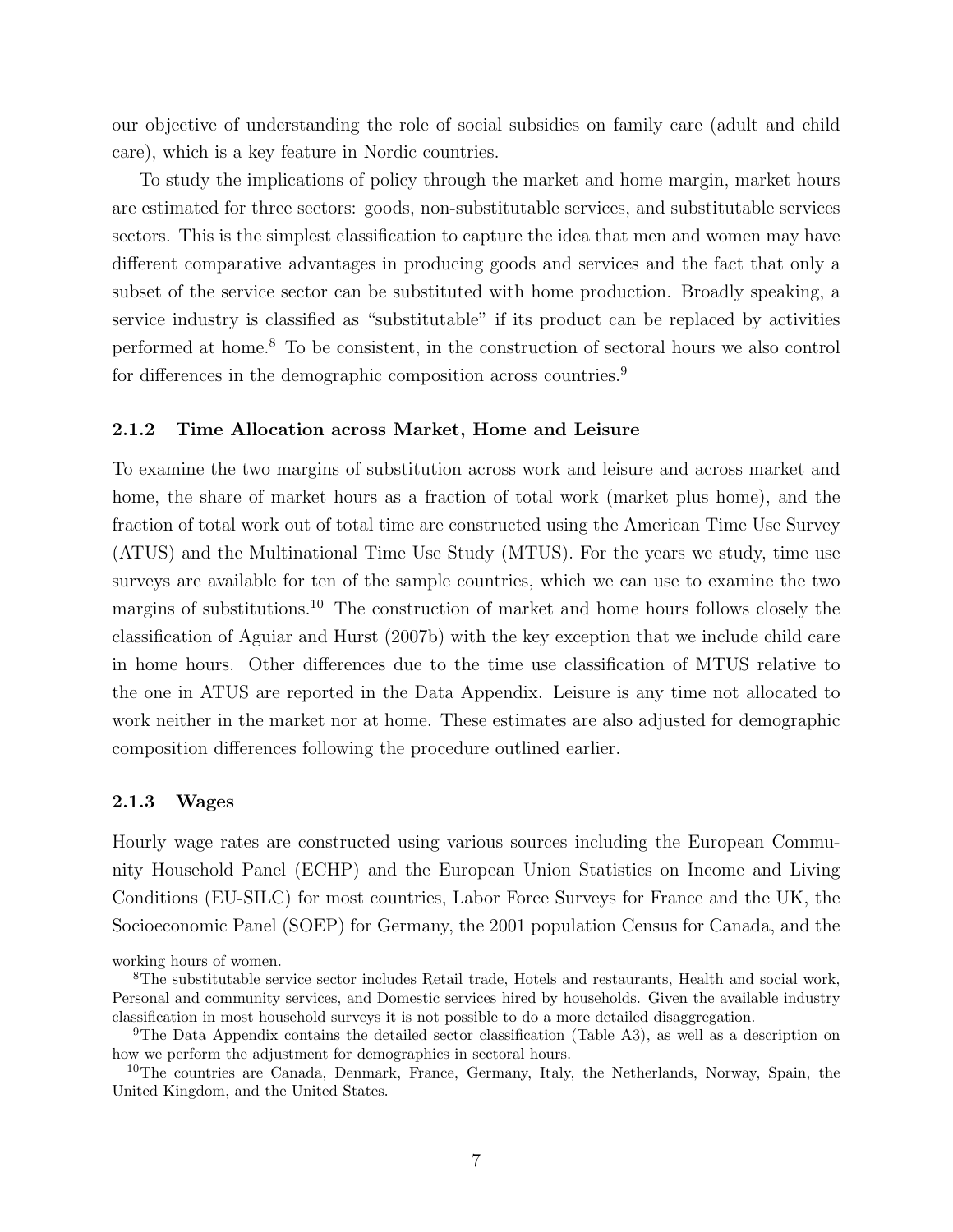March CPS for the US. Gender wage ratios for low-skilled and high-skilled are estimated after controlling for age and marital status through a standard Mincerian regression.

#### 2.1.4 Taxes and Social Subsidies

The labor income and consumption taxes are from McDaniel (2007). Average labor income taxes include Federal and State income taxes, as well as Social Security taxes.

Social subsidies on family care are applicable only to the substitutable service sector. Following Ngai and Pissarides (2011), the subsidy rate is computed as the "in-kind" expenditures on social services as a fraction of the gross output of the substitutable service sector. Expenditures on social subsidies are obtained from the OECD Social Expenditure Database  $(SOCX)$ , and include old-age, incapacity, and other family benefits.<sup>11</sup> The constructed subsidy rates are much larger in Nordic countries than in other European countries and the United States.<sup>12</sup> In addition, on average,  $40\%$  of the total expenditure on social subsidies is accounted for by old-age and incapacity benefits, and this number rises to almost 65% in Nordic countries. The rest is accounted for by other family benefits, like day-care.

### 2.2 Cross-Country Facts

### 2.2.1 Market Hours

Table 1 presents weekly market hours per person. As reported in the literature, the U.S. has the highest weekly hours per person among the studied countries. In European countries weekly hours range between 72-92% of the hours in the United States.<sup>13</sup> Among them, Italy has the lowest weekly hours.

Figure 1 presents the percentage difference in hours worked relative to the U.S. for each of the four population groups. In most countries the largest proportional differences occur for low-skilled women, and the differences are larger for women than for men with the same skill level. The exceptions occur for Nordic countries, Canada, and Portugal, where the largest proportional differences are observed among high-skilled men. Columns 3-6 of Table 1 report the contribution of each demographic group to the difference in aggregate market hours with respect to the United States. In Central and Southern European countries on average 44% of the difference in market hours is accounted for by the hours of low-skilled women and 64%

<sup>&</sup>lt;sup>11</sup>The categories included are expenditures on residential care, home-help services, rehabilitation, and day-care, among others. See Adema, Fron and Ladaique (2011) for a description of the SOCX database.

<sup>&</sup>lt;sup>12</sup>The country-specific taxes and subsidy rates are reported in Table A4 of the Data Appendix.

<sup>13</sup>Similar to Chakraborty et al. (2015) we group Ireland together with Southern European countries based on the similarity of the labor supply of women among these countries.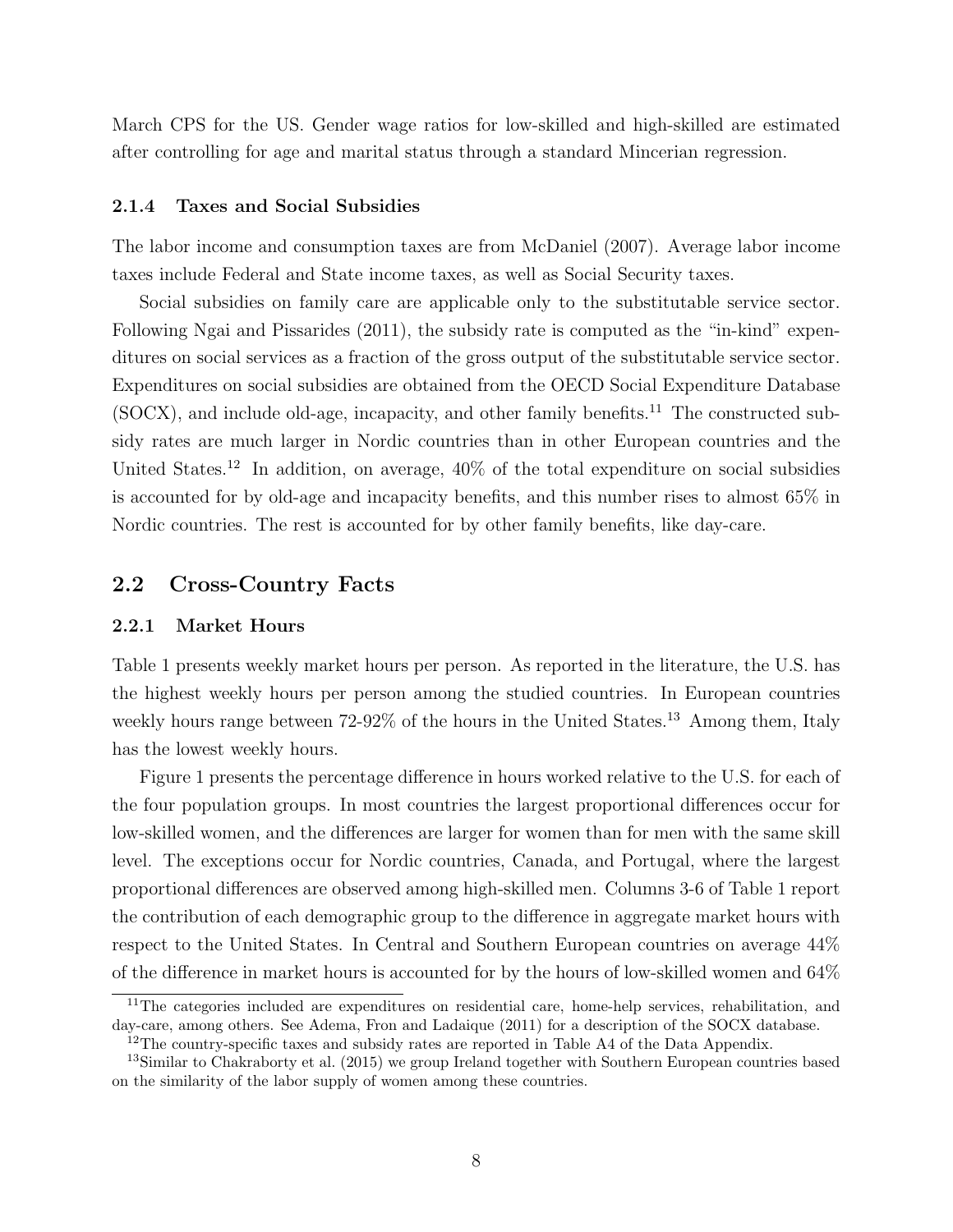by women in total; while in Nordic countries, Canada and Portugal low-skilled women only account for one-fifth of the difference and women in total account for 40%.

Turning now to the sectoral dimension, Figure 2 displays the proportional differences in sectoral hours relative to the United States. Consistent with Rogerson (2008), lower aggregate market hours are mostly due to lower hours in service sectors. In fact, a few European countries even have higher hours in the goods sector than the United States. Columns 7–9 of Table 1 report the contribution of each sector to the difference in aggregate market hours from the United States. In most Central and Southern European countries more than 40% of the aggregate difference is accounted for by the substitutable service sector; while in Nordic countries and Canada this fraction falls to one-third and one-fifth, respectively.

#### 2.2.2 Market Hours and Taxes

Regarding the relationship between market hours and taxes, Figure 3 plots annual market hours per person for the four demographic groups against the effective tax rate. The effective tax rate, as in Prescott (2004), is  $\frac{\text{consumption tax rate} + \text{labor income tax rate}}{1+\text{consumption tax rate}}$ . The top panel in the figure presents the unconditional plots between hours and taxes, while the bottom panel displays the partial regression plots that control for social subsidies.<sup>14</sup> The straight line is the OLS regression line,  $b$  is the regression coefficient, and  $t$  is the t-statistic. The regression results are also reported in Table 2.

From Figure 3, it is apparent that higher taxes are associated with lower market hours for all the four demographic groups. More importantly, after controlling for the impact of subsidies, the negative association increases significantly for women and is particularly more than doubled for low-skilled women, as measured by the regression coefficient; while there is no significant change for men. This finding contrasts with that of Chakraborty et al. (2015) which report a close to zero cross-country correlation between female market hours and effective taxes. The main reasons for the different findings are the separation of women by skill level and the inclusion of subsidies.<sup>15</sup> Furthermore, subsidies are positively associated

<sup>&</sup>lt;sup>14</sup>Partial regression plots display the relationship between a dependent variable y and a regressor x, after controlling for other variables  $z$ . This is achieved by plotting the residuals of a regression between  $y$  and  $z$ , against the residuals of a regression between x and z. In other words, it is a visual way of representing a relationship between two variables after controlling for the impact of other factors. More importantly, the slope of the linear fit between these two residuals equals the coefficient of variable  $x$  in a regression of y against x and z. This is a consequence of the Frisch-Waugh-Lovell Theorem (Frisch and Waugh 1933). Partial regression plots are sometimes also known as "added-variable" plots and "individual coefficient" plots.

<sup>&</sup>lt;sup>15</sup>See Figure 1 in Chakraborty et al. (2015). In addition to the above reasons, we follow the procedures outlined by Bick et al. (2016) and control for demographic composition differences to obtain more comparable market hours across countries.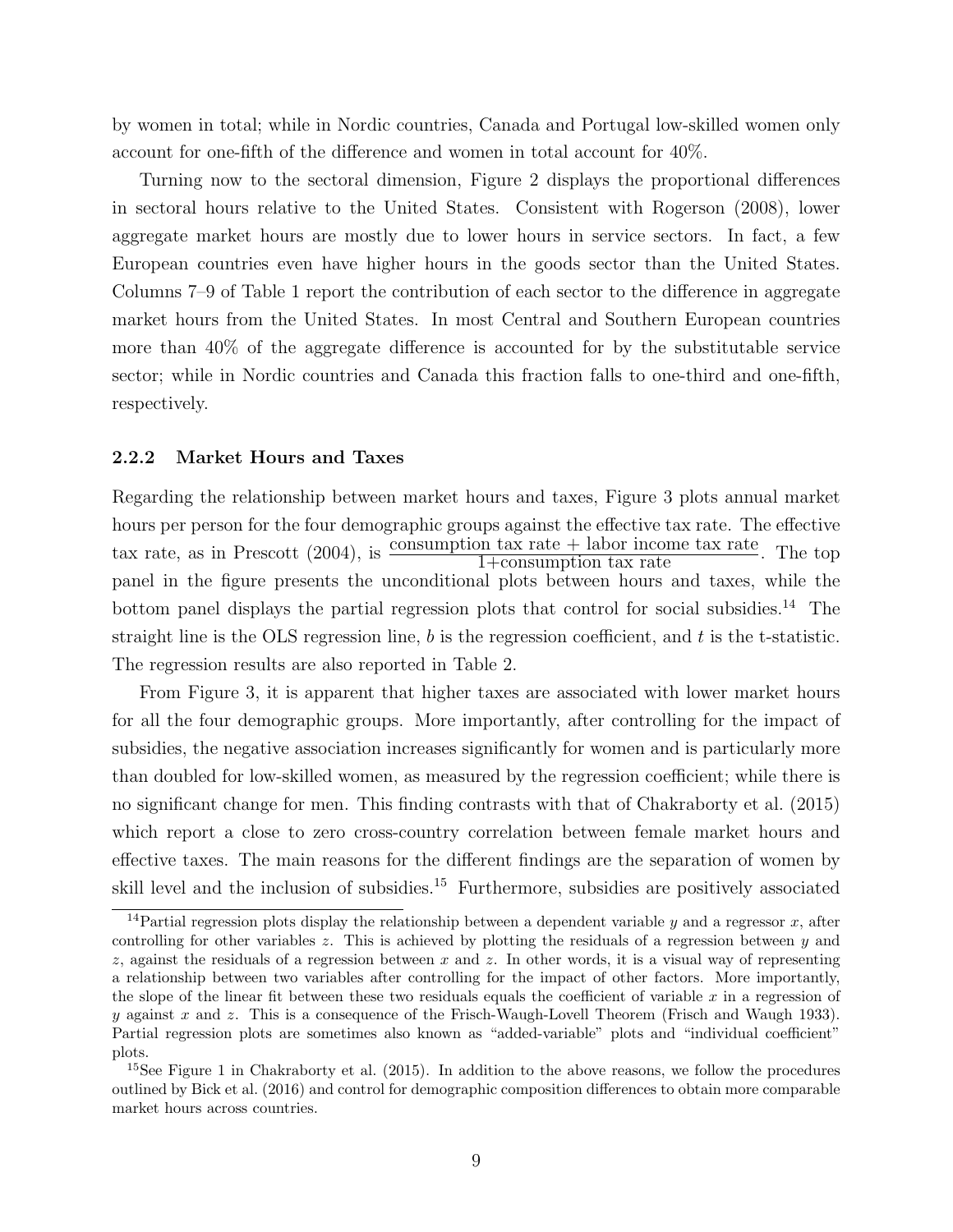with the market hours of low-skilled women as shown in the top panel of Table 2.

Chakraborty et al. (2015) and Bick and Fuchs-Schündeln (forthcoming) both find that separate or joint taxation on household income is an important factor in accounting for cross-country differences in the market hours of women. Table A5 in the Data Appendix reports the same regression results as in Table 2 while conditioning on a measure of jointness of the tax system constructed by Chakraborty et al. (2015). Conditioning on jointness only alters slightly the regression coefficients of market hours on effective taxes and subsidies. This provides evidence that effective taxes and subsidies are important for understanding female market hours even after controlling for the degree of jointness in the tax system. It is also worth noting that progressivity of the tax code only matters in the joint taxation system. In a separate taxation system, more progressive taxes in Europe, as documented by Guvenen, Kuruscu and Ozkan (2014), may actually reduce the gender-hours gap because couples can avoid higher tax brackets by earning similar income.

Figure 4 plots sectoral hours against taxes. The tax rate for goods and non-substitutable services is the same as the effective tax rate defined earlier. For the substitutable service sector we present the correlations of market hours with the effective tax rate as well as with the effective tax rate net of the subsidy rate. The figure shows that market hours in all the three sectors are negatively correlated with taxes, and that the largest negative association occurs for the substitutable service sector when subsidies are netted out. Without subsidies, the size of the negative association in the substitutable service sector will be similar to that in the other two sectors. This implies the potential importance of subsidies in driving the level of market hours in the substitutable service sector.

#### 2.2.3 Two Margins of Substitution

Using the market hours, home hours and leisure constructed in section 2.1.2, Figure 5 plots the share of market hours in total work hours (market plus home) against the effective tax. The plots that correct for the impact of subsidies display a negative correlation between the share of market hours and the effective tax for women, especially for low-skilled women. This can also be observed from the regression results in the middle panel of Table 2, which also shows for women a positive correlation between the share of market hours and subsidy rates. This suggests that for women higher taxes induce the substitution from market hours to home hours, while social subsidies lead to the opposite substitution. For men, the correlations between the share of market hours and the effective tax and subsidies are small, which implies that the substitution margin between market and home is not as important for them.

Figure 6 plots the share of total work hours in total available time (market plus home plus leisure) against the effective tax. The share of total work is negatively correlated with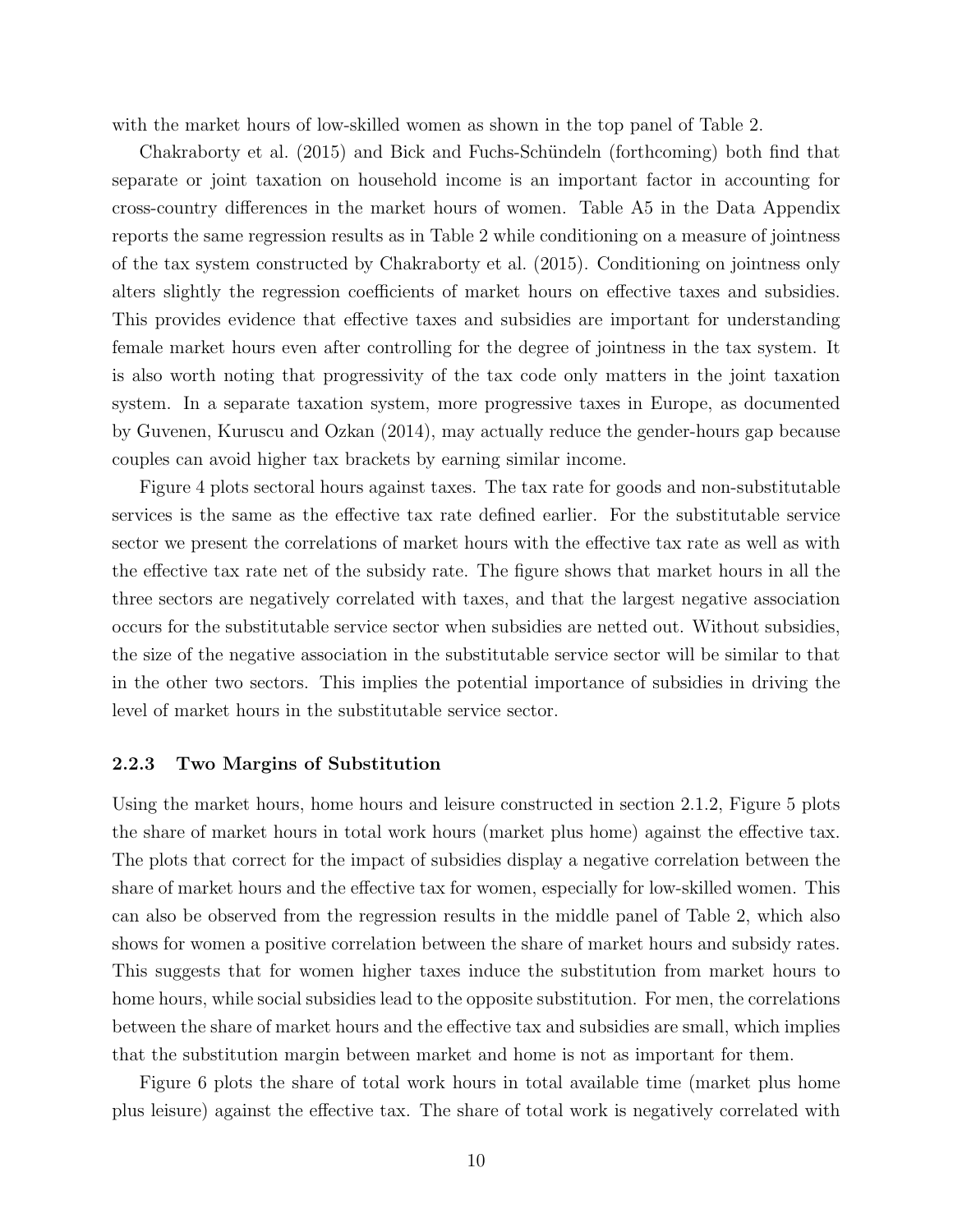effective taxes for both genders and controlling for subsidies only changes the correlations slightly. The correlations between the share of total work and subsidies are in general small as shown in the bottom of Table 2. This suggests that taxes are the dominant factor for the substitution margin between total work and leisure.

#### 2.2.4 Gender Wage Ratio

Figure 7 plots the cross-country difference in the gender wage ratio (female/male) by skill level. Almost all countries have higher gender wage ratios (i.e. lower gender wage gaps) for both skill levels, than the U.S. does.<sup>16</sup>

To summarize, this section documents that market hours in European countries are much lower for women, especially for low-skilled women. Our hypothesis is that higher taxes induce households to substitute certain market services with home services, which leads to lower market hours in the substitutable service sector. If women have a comparative advantage in home production, this substitution margin will be stronger for them, especially for low-skilled women who have lower market wages and thus a lower opportunity cost of not working in the market. Hence, this substitution margin reduces women's hours relative to men. The fall in the relative supply of female market hours leads to higher gender wage ratios in countries with high taxes. The evidence presented in this section is broadly consistent with this mechanism. The evidence also suggests that the previous mechanism will be attenuated in economies with a higher subsidy to family care, such as in the Nordic countries, as these subsidies generate the opposite substitution between market and home relative to the one induced by taxes.

## 3 The model

This section presents an equilibrium model with three market sectors and a home production sector, in an environment with government taxes and subsidies. The three market sectors produce goods, non-substitutable services, and substitutable services, respectively. The production at home delivers a close substitute to the substitutable service produced in the market. Labor is supplied by a representative household to each sector and is indexed by gender and skill.

Government taxes labor income at rate  $\tau$  and the consumption of market good j at a net rate  $t_j$ , where  $t_j$  is the gross consumption tax rate less any subsidy and j takes values 1, 2, 3, denoting the goods sector, the non-substitutable service sector, and the substitutable

<sup>&</sup>lt;sup>16</sup>The main exception occurs for the high-skilled in Sweden.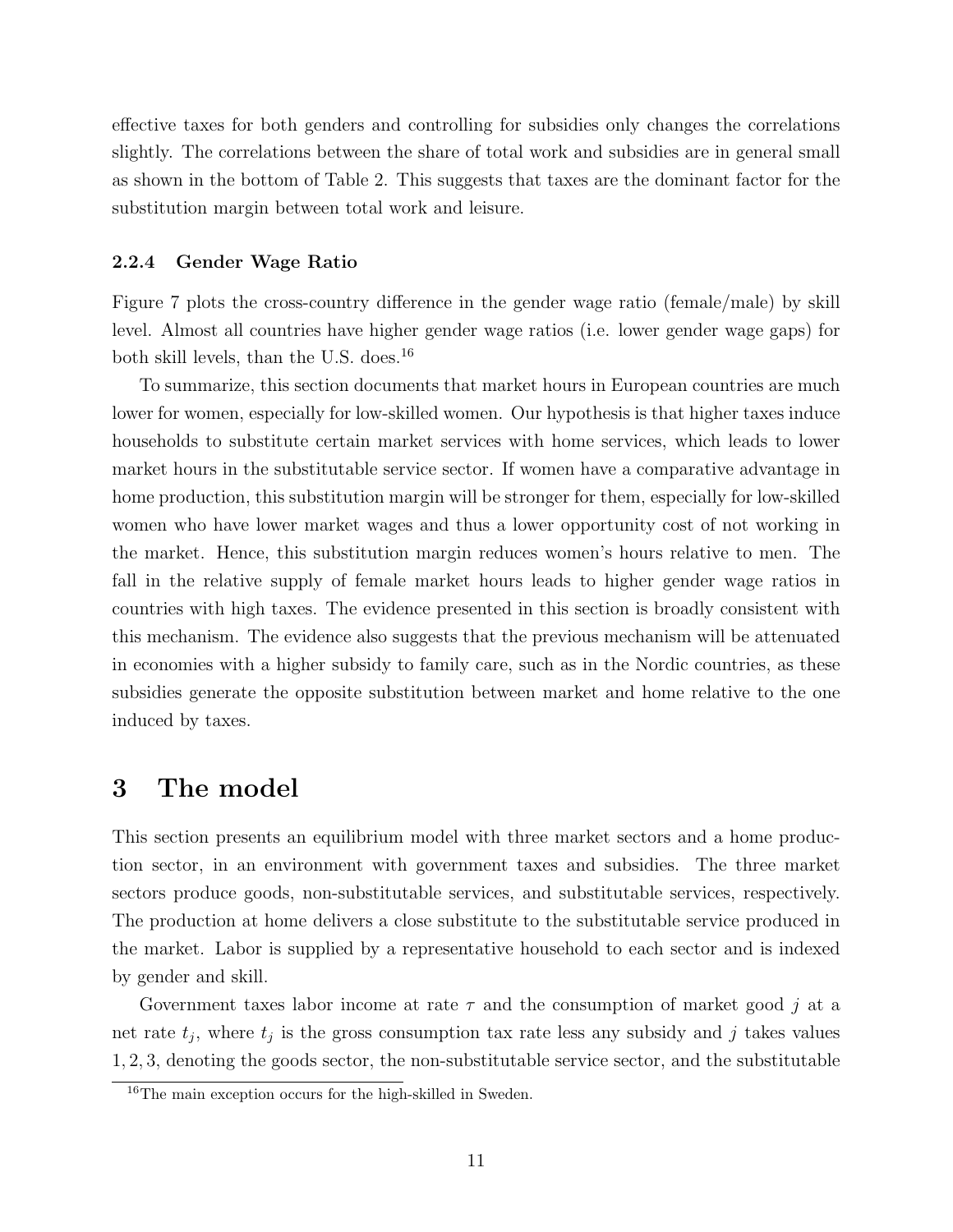service sector, respectively. The subsidy is therefore modeled as a negative consumption tax and is applicable only to the consumption of the substitutable services. The net revenue from taxes less subsidies is rebated back to households as a form of lump-sum transfer T. The disutility from work is independent of sectors, and labor moves freely across sectors.

## 3.1 Firms

Each of the three market sectors is competitive and consists of one representative firm. There are four types of labor inputs: high-skilled female, high-skilled male, low-skilled female and low-skilled male. While production in each sector utilizes all four types of inputs, the intensity of factor inputs differs. The production function in each sector takes a nested CES form capturing the finite elasticity across skills and across genders. The CES aggregator first combines labor inputs of men and women of the same skill level, and then combines the aggregated low-skilled and high-skilled labor inputs.

Let subscript i index the skill level, where i takes two values of n and e, denoting low skill and high skill, respectively. Let  $g$  index gender, where  $g$  takes two values of  $m$  and  $f$ , denoting male and female, respectively. The production function of sector  $j$  is given by:

$$
Y_j = A_j L_j, \quad L_j = \left[ \lambda_j L_{e_j}^{\frac{\rho-1}{\rho}} + (1 - \lambda_j) L_{nj}^{\frac{\rho-1}{\rho}} \right]^{\frac{\rho}{\rho-1}}, \ j = 1, 2, 3,
$$
 (1)

where  $A_j$  is labor productivity and  $L_j$  is an aggregator of the four labor inputs.  $L_{ej}$  is the high-skill composite and  $L_{nj}$  is the low-skill composite of female and male labor inputs. We allow  $\lambda_j \in (0,1)$  to differ across sectors. This is to capture the difference in the sectoral intensity of skilled labor. The skill composites combine male and female labor inputs as follows:

$$
L_{ij} = \left[\xi_{ij} L_{ifj}^{\frac{\eta-1}{\eta}} + (1 - \xi_{ij}) L_{imj}^{\frac{\eta-1}{\eta}}\right]^{\frac{\eta}{\eta-1}}, \ i = n, e, j = 1, 2, 3,
$$
\n(2)

where  $L_{ifj}$  denotes the amount of female labor input and  $L_{imj}$  denotes the amount of male labor input with skill level i in sector j. The parameter  $\xi_{ij}$  affects the intensity of female labor input in producing the composite  $L_{ij}$ . We allow  $\xi_{ij}$  to differ across skill and sectors. The parameter  $\rho$  is the elasticity of substitution between low-skilled and high-skilled labor, and  $\eta$  is the elasticity of substitution between female and male labor.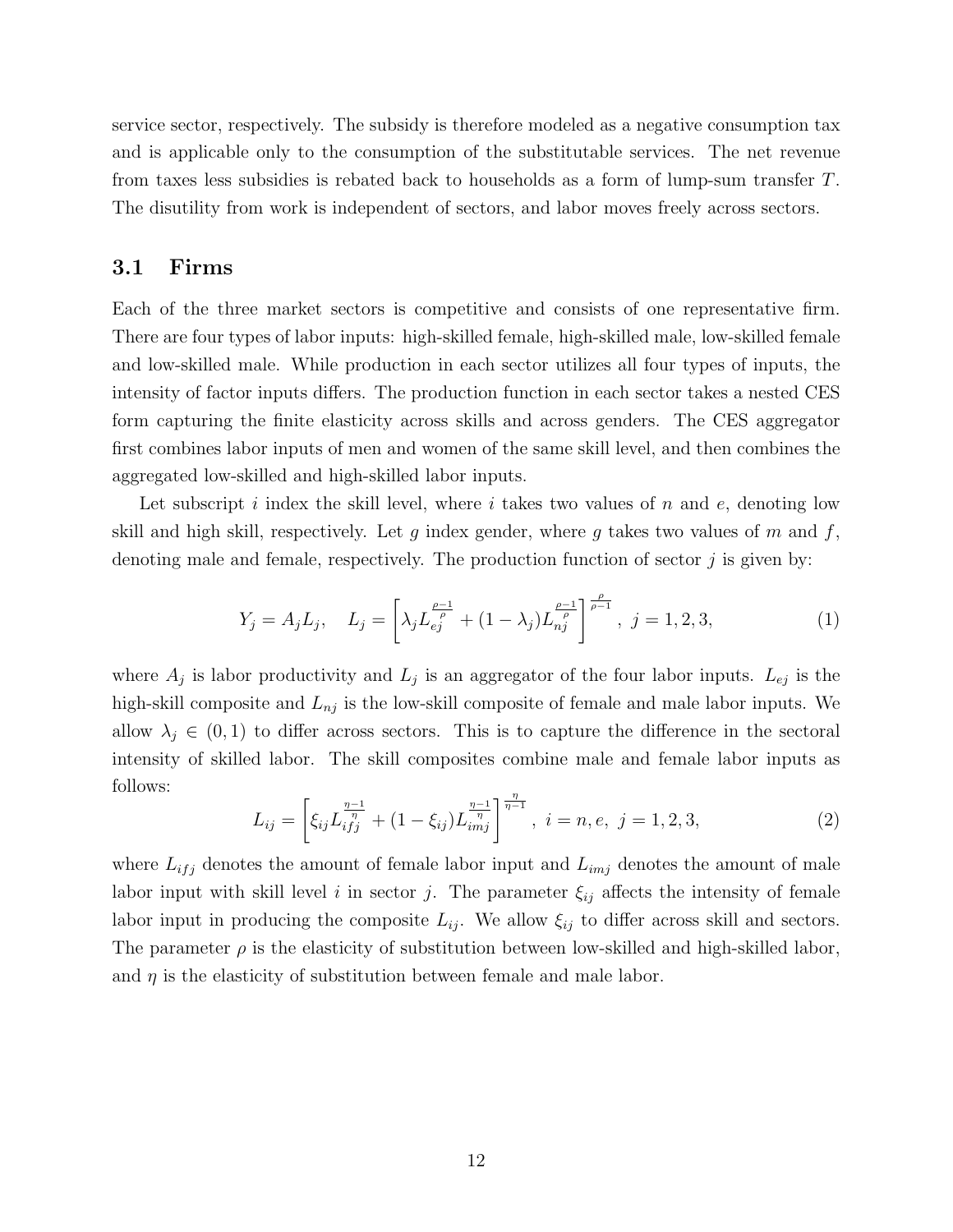## 3.2 The Representative Household

The representative household consists of four types of labor, with a joint utility function:

$$
U(c_1, c_2, c_3, c_h, L_l) = \ln c + \varphi \ln L_l,
$$
\n(3)

where the household derives utility from three types of goods and services:  $c_1$  denotes market goods,  $c_2$  denotes non-substitutable market services and  $c_s$  denotes a composite of substitutable services, which aggregates substitutable market services  $(c_3)$  and home services  $(c_h)$ :

$$
c \equiv \left[ \sum_{j=1,2,s} \omega_j c_j^{\frac{\epsilon-1}{\epsilon}} \right]^{\frac{\epsilon}{\epsilon-1}}; \quad c_s = \left[ \psi c_3^{\frac{\sigma-1}{\sigma}} + (1-\psi) c_h^{\frac{\sigma-1}{\sigma}} \right]^{\frac{\sigma}{\sigma-1}}, \tag{4}
$$

where  $\sum$  $_{j=1,2,s}$  $\omega_j = 1$ . The elasticity of substitution across different kind of goods and services is low with  $0 \leq \varepsilon < 1$  while the elasticity of substitution within substitutable services is high with  $\sigma > 1$ .

Home services are produced with a technology similar to the one used in the substitutable market service sector (see  $(1)-(2)$ ):

$$
c_h = A_h L_h, \quad L_h = \left[ \lambda_h L_{eh}^{\frac{\rho - 1}{\rho}} + (1 - \lambda_h) L_{nh}^{\frac{\rho - 1}{\rho}} \right]^{\frac{\rho}{\rho - 1}}, \tag{5}
$$

where

$$
L_{ih} = \left[\xi_{ih} L_{ifh}^{\frac{\eta-1}{\eta}} + (1 - \xi_{ih}) L_{imh}^{\frac{\eta-1}{\eta}}\right]^{\frac{\eta}{\eta-1}}, \ i = n, e,
$$
\n(6)

and  $A_h$  is labor productivity for the home sector.

Leisure  $L_l$  is a CES aggregator of male and female leisure time:

$$
L_l = L_l(L_{nl}, L_{el}) = \left[\lambda_l L_{el}^{\frac{\rho_l - 1}{\rho_l}} + (1 - \lambda_l) L_{nl}^{\frac{\rho_l - 1}{\rho_l}}\right]^{\frac{\rho_l}{\rho_l - 1}},\tag{7}
$$

where

$$
L_{il} = \left[ \xi_{il} L_{ifl}^{\frac{\eta_l - 1}{\eta_l}} + (1 - \xi_{il}) L_{iml}^{\frac{\eta_l - 1}{\eta_l}} \right]^{\frac{\eta_l}{\eta_l - 1}}, \ i = n, e,
$$
\n(8)

and the elasticity of substitution  $\eta_l < 1$ , indicating male and female's leisure time are poor substitutes.

The household is endowed with  $L_{ig}$   $(g = m, f$  and  $i = n, e$ ) units of labor of skill i and gender g. Taking as given government policy parameters  $(t_1, t_2, t_3, T)$ , wages  $\{w_{if}, w_{im}\}_{i=n,e}$ , and prices  $(p_1, p_2, p_3)$ , a representative household chooses market consumption  $(c_1, c_2, c_3)$ ,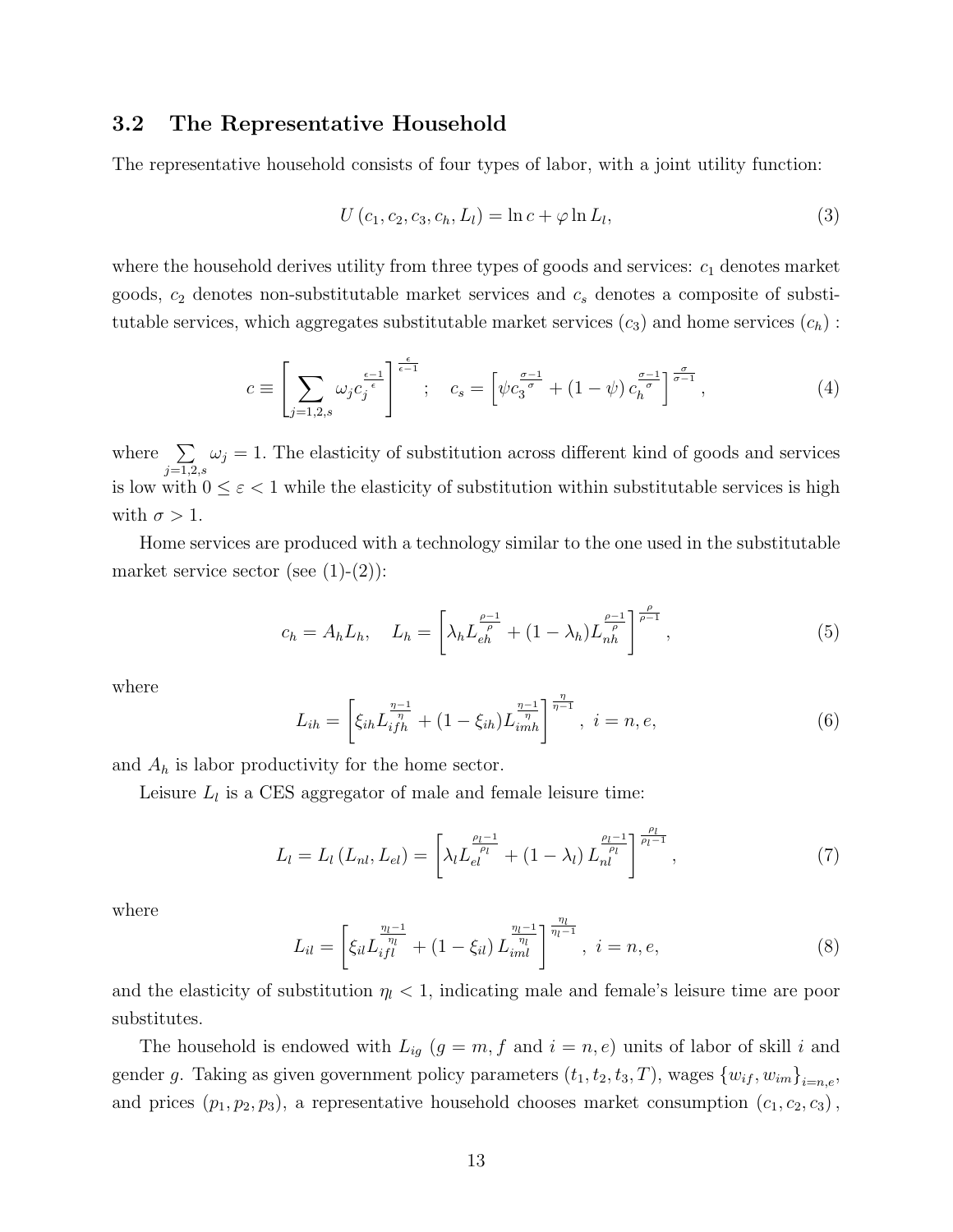home production time  $\{L_{imh}, L_{ifh}\}_{i=n,e}$  and leisure time  $\{L_{iml}, L_{ifl}\}_{i=n,e}$  to maximize the utility function  $(3)$  subject to  $(4)-(8)$  and the household budget constraint:

$$
\sum_{j=1,2,3} (1+t_j) p_j c_j = T + (1-\tau) \sum_{i,g} w_{ig} (L_{ig} - L_{igh} - L_{igl}). \tag{9}
$$

### 3.3 Competitive Equilibrium

A competitive equilibrium is defined by wages  ${w_{if}, w_{im}}_{i=n,e}$ , prices and consumption  ${p_j, c_j}_{j=1,2,3}$  and time allocation  ${L_{ifj}, L_{imj}}_{\forall i,j}$  such that:

- 1. Given wages and prices, the firms maximize profits subject to production functions  $(1)-(2)$ ; and the representative household maximizes utility  $(3)$  subject to  $(4)-(9)$ .
- 2. Given the optimal decisions of the firms and the household, wages and prices clear the goods market and the labor market:

$$
c_j = Y_j, \qquad j = 1, 2, 3,\tag{10}
$$

$$
\sum_{j=1,2,3} L_{igj} = L_{ig} - L_{igh} - L_{igl}, \qquad i = n, e; \quad g = f, m. \tag{11}
$$

3. Government budget constraint is satisfied:

$$
T = \tau \sum_{i,g} w_{ig} (L_{ig} - L_{igh} - L_{igl}) + \sum_{j=1,2,3} t_j p_j c_j.
$$
 (12)

## 4 Qualitative Results

The full derivation of the competitive equilibrium is provided in the Online Appendix. This section highlights some important qualitative results regarding the effect of taxes and subsidies on the time allocation across sectors and genders. The consumption of goods and non-substitutable services is taxed at the same rate, i.e.,  $t_1 = t_2$ , while the consumption of substitutable services could be taxed at a lesser rate and the difference between  $t_3$  and  $t_1$  or  $t_2$  captures the subsidy from the government.

Given free labor mobility, profit maximization of the firms and utility maximization of the household imply that marginal rates of technical substitution across genders are equal to the gender wage ratio, which gives:

$$
\frac{L_{imj}}{L_{ifj}} = \alpha_{ij}^{-\eta} x_i^{\eta}; \qquad \alpha_{ij} \equiv \frac{\xi_{ij}}{1 - \xi_{ij}}, \qquad x_i \equiv \frac{w_{if}}{w_{im}}, \quad j = 1, 2, 3, h; \quad i = n, e,
$$
 (13)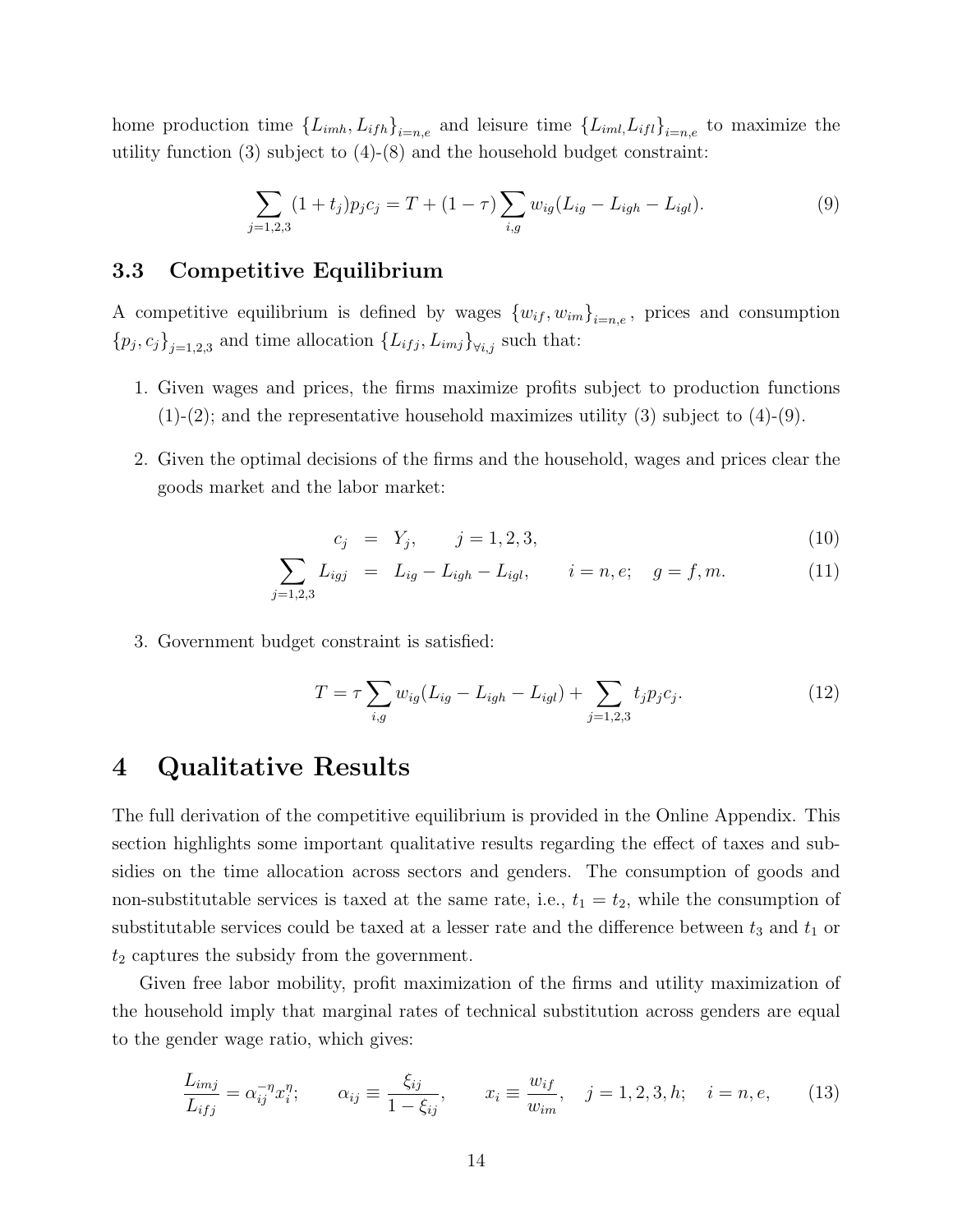where  $x_i$  is the gender wage ratio across skill group i. Thus the effects of taxes and subsidies on gender hour ratios only work through their effects on the equilibrium gender wage ratio  $x_i$ .

In a similar vein, given free labor mobility, profit and utility maximization imply that marginal rates of technical substitution across skills are equal to the skill premium, which gives:

$$
\frac{L_{efj}}{L_{nfj}} = \left(\frac{\lambda_j}{1 - \lambda_j}\right)^{\rho} \left(\frac{\xi_{ej}}{\xi_{nj}}\right)^{\frac{\eta(\rho - 1)}{\eta - 1}} \left(\frac{I_{ej}(x_e)}{I_{nf}(x_n)}\right)^{\frac{\eta - \rho}{\eta - 1}} \pi_f^{-\rho}, \qquad \pi_f \equiv \frac{w_{ef}}{w_{nf}}, \quad j = 1, 2, 3, h, \quad (14)
$$

where  $\pi_f$  is the female skill premium and  $I_{ij}(x_i)$  denotes the share of the female wage bill in total income from skill i in sector j:  $I_{ij}(x_i) \equiv \frac{w_{ij} L_{ijj}}{w_{ij} L_{ij} + w_{ij}}$  $\frac{w_{if}L_{ifj}}{w_{im}L_{imj}+w_{if}L_{ifj}} = \frac{1}{1+\alpha_{is}^{-\eta}}$  $\frac{1}{1+\alpha_{ij}^{-\eta}x_i^{\eta-1}}$ . Equation (14) implies that the effects of taxes and subsidies on the hour ratios across skills only work through their effects on equilibrium relative wages  $(x_e, x_n, \pi_f)$ . For the ease of notation, define  $X \equiv (x_e, x_n, \pi_f)$ .

### 4.1 Market Hours by Sector

As the market hours of low-skilled women differ the most across countries, we now focus on discussing the time allocation of this population group. Time allocation for the other three types of labor follows from equations (13) and (14). We first derive the time allocation across substitutable and home services before turning to time allocation across the market sectors.

By equalizing the marginal rate of substitution between substitutable market services and home hours to their relative prices, we obtain the relative time allocation for low-skilled women across home and the substitutable sector:

$$
\frac{L_{nfs}}{L_{nfh}} = \hat{A}_{3h}^{\sigma-1} \left(\frac{1-\tau}{1+t_3}\right)^{\sigma} R_{3h}\left(X\right), \quad \hat{A}_{3h} \equiv \left(\frac{A_3}{A_h}\right) \left(\frac{\psi}{1-\psi}\right)^{\frac{\sigma}{\sigma-1}},\tag{15}
$$

where  $\hat{A}_{3h}$  is the effective relative productivity. Equation (15) states that the relative time allocation between sector 3 and  $h$  depends on the relative sector-specific productivity, the relative sector-specific taxes, and a function  $R_{3h}(X)$  that only depends on the relative wages and parameters in the production functions of sector 3 and h.

Higher taxes (higher income tax  $\tau$  or higher consumption tax  $t_3$ , thus lower  $\frac{1-\tau}{1+t_3}$ ) induce a shift of low-skilled female hours from the substitutable market service sector to the home sector. Intuitively, as substitutable market services and home services are, by construction, good substitutes  $(\sigma > 1)$ , a fall in the opportunity cost of home services (due to higher taxes) reduces the incentive to "marketize" these services. This effect is also present for the other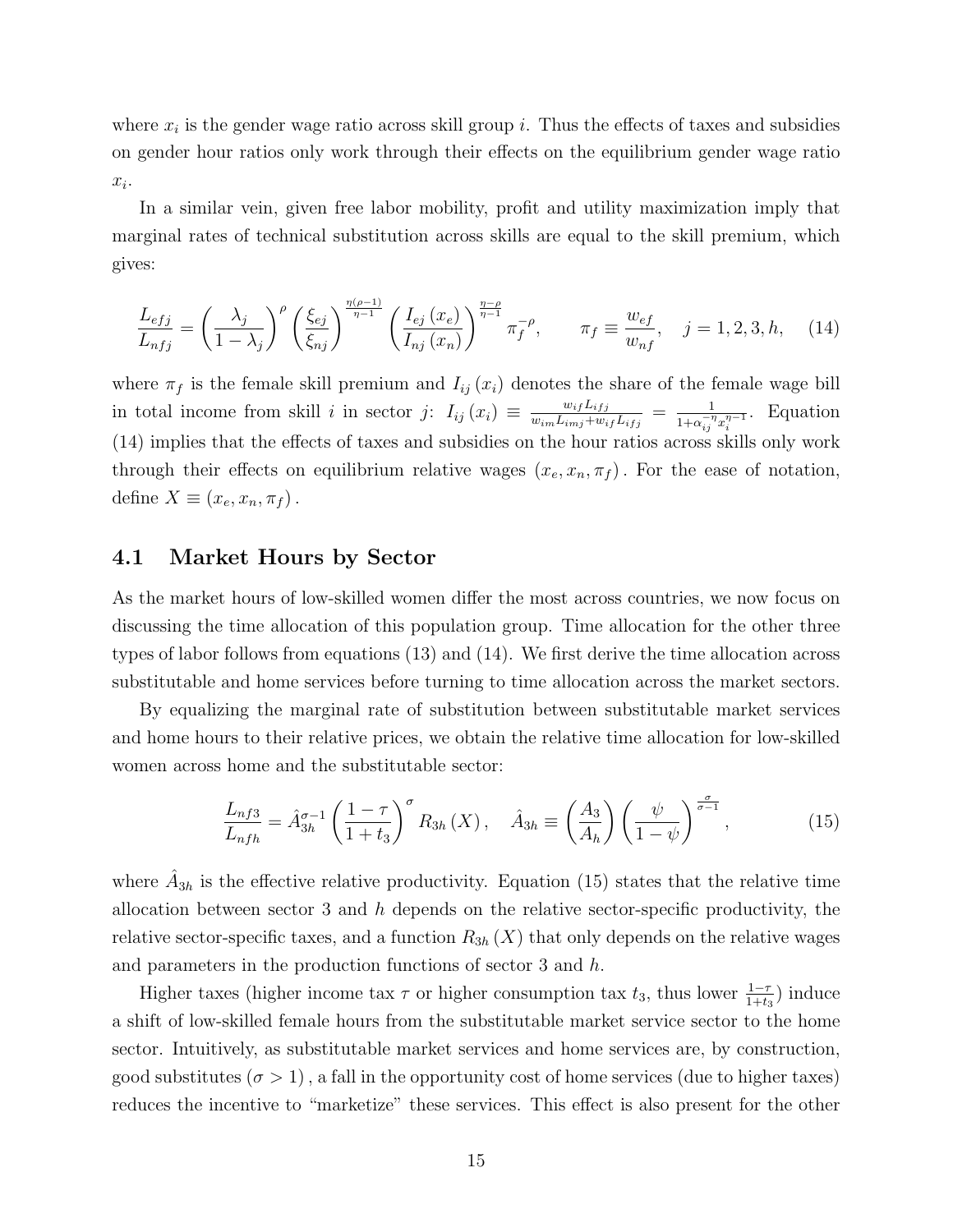three demographic groups.

The relative time allocation across non-substitutable and substitutable services can be derived similarly:

$$
\frac{L_{n+1}}{L_{n+1}} = \hat{A}_{23}^{\varepsilon - 1} \left( \frac{1 + t_3}{1 + t_2} \right)^{\varepsilon} R_{23} \left( X; \frac{1 - \tau}{1 + t_3} \right), \quad \hat{A}_{23} \equiv \frac{A_2}{A_3} \left( \frac{\omega_s}{\omega_2} \right)^{\frac{\varepsilon}{1 - \varepsilon}} \psi^{\frac{\sigma}{1 - \sigma}}, \tag{16}
$$

where  $\hat{A}_{23}$  is the effective relative productivity and  $R_{23}\left(X;\frac{1-\tau}{1+t\epsilon}\right)$  $1+t_3$ ) is a decreasing function of  $\frac{1-\tau}{1+t_3}$ . According to equation (16) taxes and subsidies affect time allocation across nonsubstitutable and substitutable service sectors through two mechanisms. The first mechanism is due to the term  $R_{23}\left(X;\frac{1-\tau}{1+t\epsilon}\right)$  $1+t_3$  , which reflects the substitution margin across substitutable and home services, namely the decision to marketize home services. As home services are a better substitute to substitutable services than to non-substitutable services, i.e.  $\sigma > 1 > \varepsilon$ , a higher tax implies fewer home services are marketized, resulting in a fall in market hours in the substitutable service sector relative to the non-substitutable services sector: a lower  $\frac{1-\tau}{1+t_3}$  leads to a higher  $R_{23}\left(X;\frac{1-\tau}{1+t_3}\right)$  $1+t_3$  . The second mechanism is the substitution margin across non-substitutable and substitutable services as relative sector-specific taxes  $\left( \frac{1+t_3}{1+t_3} \right)$  $1+t_2$  affect their relative prices. Because of subsidies to the consumption of substitutable services,  $t_3$  is less than  $t_2$ , resulting in a shift in hours from sector 2 to sector 3.

The relative time allocation between goods and non-substitutable service sectors is:

$$
\frac{L_{nf1}}{L_{nf2}} = \hat{A}_{12}^{\varepsilon - 1} \left( \frac{1 + t_2}{1 + t_1} \right)^{\varepsilon} R_{12}(X), \quad \hat{A}_{12} \equiv \frac{A_1}{A_2} \left( \frac{\omega_2}{\omega_1} \right)^{\frac{\varepsilon}{1 - \varepsilon}}.
$$
\n(17)

Equation (17) implies that the relative time allocation across goods and non-substitutable services depends on the relative productivity, the relative consumption taxes and a function of relative wages  $R_{12}(X)$ . Given equal consumption taxes across goods and non-substitutable services, it follows that taxes have no direct effect on the relative time allocation across these two sectors, except through their effects on equilibrium relative wages.

The effect of taxes on the distribution of working hours can be summarized as follows:

**Result 1** Ignoring the general equilibrium effect through the relative wages  $X$ , a higher labor income tax  $\tau$  shifts hours from the substitutable service sector to home and the nonsubstitutable service sector, i.e.,  $\frac{L_{ig3}}{L_{igh}}$  decreases and  $\frac{L_{ig2}}{L_{ig3}}$  increases, and has no direct effect on  $L_{ig1}$  $\frac{L_{ig1}}{L_{ig2}}$ , for  $i = n, e$ , and  $g = m, f$ . On the other hand, a higher net consumption tax  $t_j$  reduces market hours of sector j.

Proof: See the Online Appendix.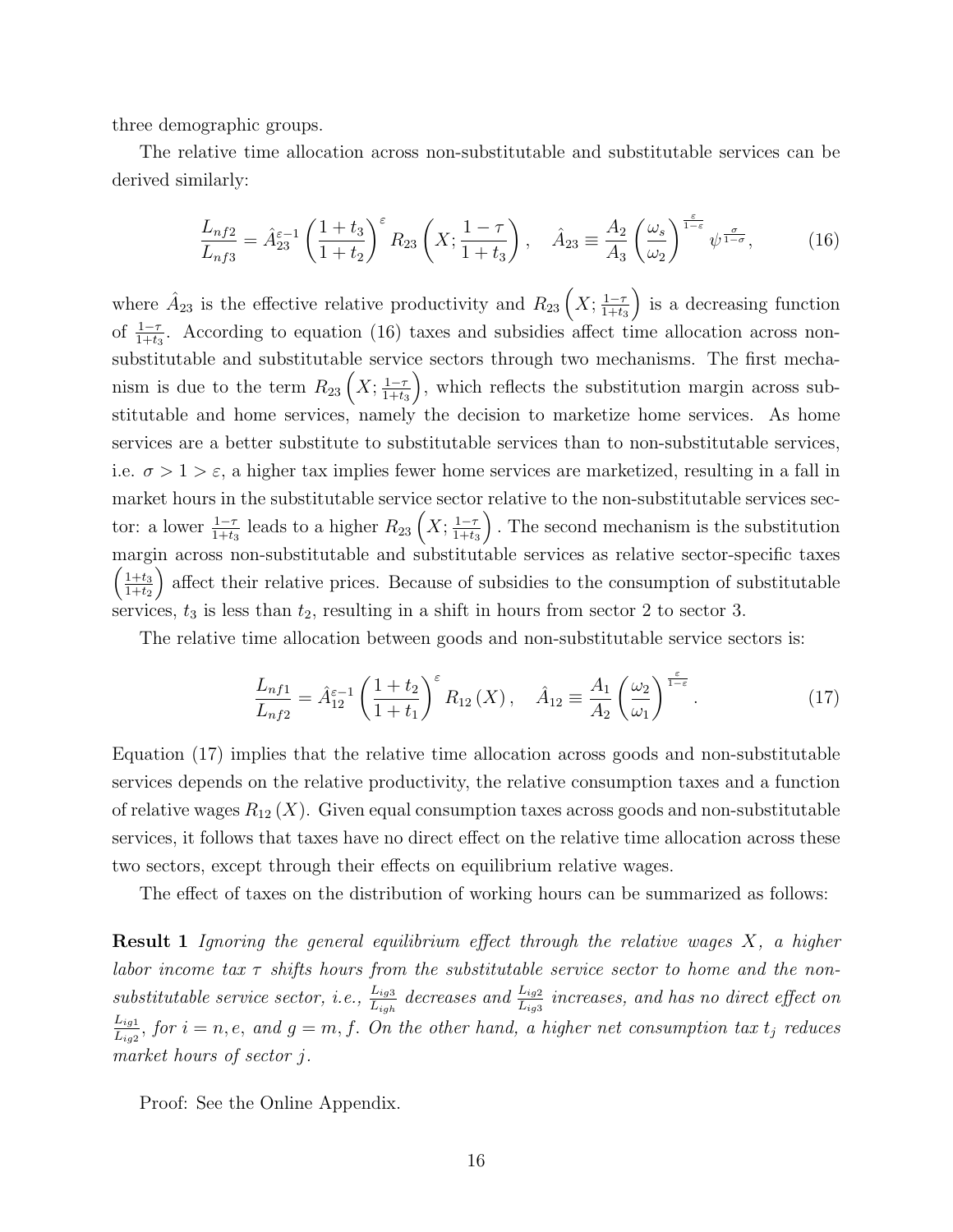The key implication of Result 1 is that higher income taxes reduce market hours in the substitutable service sector, while subsidies increase market hours in this sector. This prediction is consistent with the data facts presented in Section 2.2.

### 4.2 Market Hours by Gender

The effect of taxes on the relative hours of men and women is summarized as follows:

**Result 2** Ignoring the general equilibrium effect through the relative wages  $X$ , when women have a relative comparative advantage in producing substitutable services, i.e.,  $\xi_{i3} > \{\xi_{i1}, \xi_{i2}\}\,$ a higher income tax  $\tau$  and a higher consumption tax  $t_3$  both decrease the total market hours of women relative to men for both skill groups.

Proof: See the Online Appendix.

Result 2 states that the gender-neutral tax  $\tau$  has a gender-biased effect on market hours due to women's comparative advantage in producing substitutable services. Specifically, the negative effect of the income tax is larger for women than for men. Furthermore, the larger is  $\xi_{i3}$  relative to  $\xi_{i1}$  and  $\xi_{i2}$ , the bigger is the effect of the income tax on the relative market hours by gender. Intuitively, given  $\sigma > 1$  and  $\epsilon < 1$ , a higher  $\tau$  will lead to a greater shift of market hours from the substitutable service sector to the home sector, than from the other two market sectors. If women have a comparative advantage in producing substitutable services, a larger fraction of female market hours will be shifted to home.

The effect of  $t_3$  is similar to  $\tau$ . A higher  $t_3$  induces the substitution of substitutable services with goods and other services. Given  $\sigma > 1$  and  $\epsilon < 1$ , the substitution is larger from the home sector and the comparative advantage plays a similar role as in the case of the income tax.

To sum up, the key implication of Result 2 is that higher income taxes reduce female market hours more than male market hours, whereas subsidies have the opposite effect.

## 5 Quantitative Results

## 5.1 Calibration

The model is calibrated to match time allocation and wage ratios in the U.S. economy around the year 2000 (the average of 2000-2004). Predictions for other countries are obtained by simulating the model with the country-specific taxes and subsidies. The full calibration procedures are documented in the Online Appendix. The basic principle is as follows. Given the tax parameters  $\{\tau, t_1, t_2, t_3\}$ , the parameters needed to determine time allocation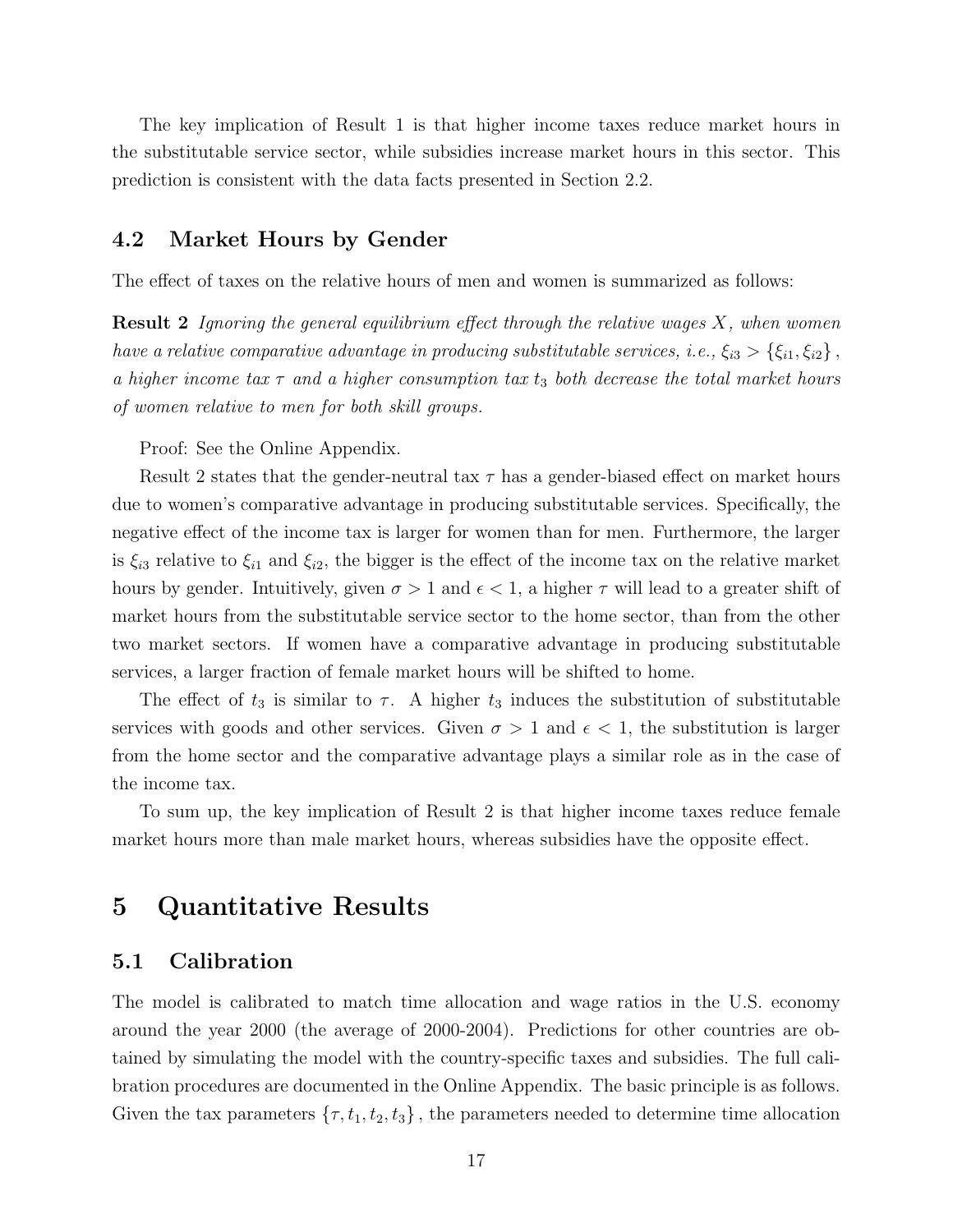and wage ratios include the elasticity parameters  $\{\sigma, \varepsilon, \rho, \eta, \rho_l, \eta_l\}$ ; the relative time endowment  $\left\{\frac{L_{ef}}{L}\right\}$  $\frac{L_{ef}}{L_{em}}, \frac{L_{nf}}{L_{nn}}$  $\left\{\frac{L_{nf}}{L_{nm}},\frac{L_{ef}}{L_{nf}}\right\}$ ; the gender-specific parameters  $\{\xi_{ij}\}_{\forall i,j}$ ; the skill-specific parameters  $\{\lambda_j\}_{\forall j}$ ; the preference parameter on leisure  $\varphi$ ; and the relative productivity  $\left\{\hat{A}_{3h},\hat{A}_{23},\hat{A}_{12}\right\}$ as defined in section  $4.1^{17}$  Excluding the six elasticity parameters, the remaining twenty-two parameters are chosen to match the data targets on time allocation and relative wages across the four types of labor in the U.S. economy.

The six elasticity parameters  $\{\sigma, \varepsilon, \rho, \eta, \rho_l, \eta_l\}$  for preferences and production functions are directly set to values derived elsewhere in the literature. The elasticity of substitution between substitutable services and home services,  $\sigma$ , is set to 1.9 which is the mid-point of the estimates in the literature ranging from  $1.5$  to  $2.3<sup>18</sup>$ . The elasticity of substitution across goods and services,  $\epsilon$ , is set to 0 given that Herrendorf, Rogerson and Valentinyi (2013) and Moro, Moslehi and Tanaka (2017) both estimated a value not significantly different from zero. The elasticity between low-skilled and high-skilled labor  $\rho$  is set to 1.42 as in Katz and Murphy (1992). For the elasticity between female and male labor, Weinberg (2000) finds an estimate of 2.4 and Acemoglu, Autor and Lyle (2004) find estimates between 2.5 and 4. The benchmark value of  $\eta$  is set at 3. There are no readily available estimates for  $\rho_l$  and  $\eta_l$ . We set the benchmark value of  $\rho_l = \rho = 1.42$  for the elasticity across high-skilled and low-skilled leisure time. As for the elasticity of substitution across male and female time in leisure, empirical papers have argued for complementarity of male and female leisure time (see Goux, Petrongolo and Maurin (2014), and references therein), suggesting  $\eta_l < 1$ . Using time-use data for the U.S., Ngai and Petrongolo (forthcoming) find that  $\eta_l = 0.19$  matches the response of the gender hour ratio to changes in gender wage ratio from 1970 to 2006 in the United States. This low value of  $\eta_l$  is due to the rather stable gender ratio in total work hours. Thus  $\eta_l = 0.2$  is used as the benchmark.

The remaining twenty-two parameters are calibrated to match time allocation for each of the four types of labor inputs in the five sectors (three market sectors, a home sector, and leisure). There are a total of twenty-two independent data targets used to calibrate the twenty-two parameters. The Online Appendix explains how each of these parameters are uniquely pinned down by the data targets. In a nutshell, the data targets deliver the fraction of time allocated to each sector  $\left\{\frac{L_{igj}}{L_{ig}}\right\}$ . Given the time allocation, the share of market hours in the substitutable service sector as a fraction of total high-skilled hours, low-skilled

<sup>&</sup>lt;sup>17</sup>Note that as shown in equation (15), (16) and (17), separate information on preference parameters  $\{\psi, \omega_i\}$  are not needed for the prediction of relative time allocations.

<sup>18</sup>See the survey by Aguiar, Hurst and Karabarbounis (2012) and Rogerson and Wallenius (2016). For individual papers, see for example, Rupert, Rogerson and Wright (1995), Chang and Schorfheide (2003), McGrattan, Rogerson and Wright (1997), Aguiar and Hurst (2007a), Gelber and Mitchell (2012), and Fang and Zhu (2017).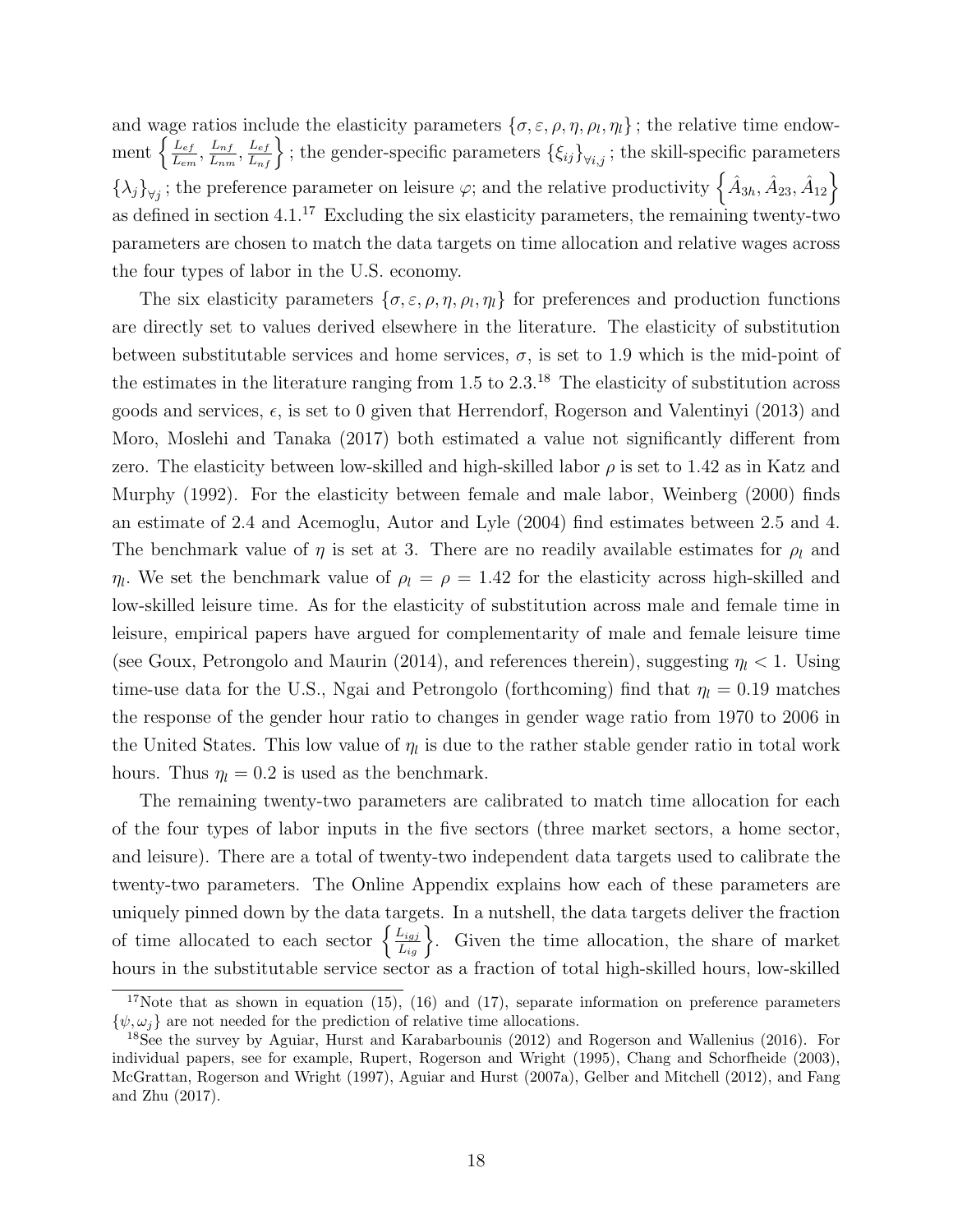hours and aggregate hours are used to derive the relative endowment  $\left\{\frac{L_{ef}}{L_{ef}}\right\}$  $\frac{L_{ef}}{L_{em}}, \frac{L_{nf}}{L_{nn}}$  $\frac{L_{nf}}{L_{nm}}, \frac{L_{ef}}{L_{nf}}\bigg\}$ . The equilibrium condition for gender wage ratios (13) is used to solve for  $\{\hat{\xi}_{ij}\}\)$ . The equilibrium condition for skill premium (14) is used to solve for  $\{\lambda_j\}$ . Finally, the final four parameters  $\{\varphi, \hat{A}_{12}, \hat{A}_{23}, \hat{A}_{3h}\}\$ are calibrated to match the relative time allocation across the five sectors for low-skilled women. The baseline parameter values are summarized in Table 3. The data targets are reported in the Online Appendix following the discussion of the calibration procedures.

### 5.2 The Role of Taxes

This subsection reports the quantitative results using only the country-specific income and consumption taxes, i.e. setting  $t_3 = t_1 = t_2$ . The next subsection discusses the effect of social subsidies.

We first compare the prediction of the model on market hours for the four demographic groups with the data. Table 4 shows that the model predicts lower market hours for each gender-skill group in all European countries and Canada. More importantly, for European countries the model predicts larger percentage differences in female market hours, especially for the low-skilled, from the U.S., which is consistent with the data facts presented in Section 2.2. The model's predictions on sectoral market hours, as reported in Table 5, are also broadly consistent with the data. Predicted market hours in the two service sectors are uniformly lower than in the United States. Predicted market hours in the goods sector are also uniformly lower, while in the data they are higher in a few European countries. However, because market hours in the goods sector are only about 25%-30% of the total market hours in the sample countries, the opposite prediction does not lead to significant differences in the level of total hours.

As the discussion following Results 1 and 2 indicates, the combination of preferences and comparative advantages of production factors is important in generating the model results. A higher effective tax induces households to substitute market goods and services with home produced services and leisure, and especially they substitute away from substitutable market services because of the good substitutability between such services and the ones produced at home. Because the calibrated  $\{\xi_{i3}, \xi_{ih}\}_{\forall i}$  are greater than  $\{\xi_{i1}, \xi_{i2}\}_{\forall i}$ , women have a relative comparative advantage in producing substitutable services and home services, and therefore the shift in hours away from the market is larger for women than for men. Moreover, because low-skilled women have the lowest wage and thus the lowest opportunity cost of producing at home or enjoying leisure, the shift is the largest for them.

As shown in the first two columns of Table 5, on average the model closely predicts the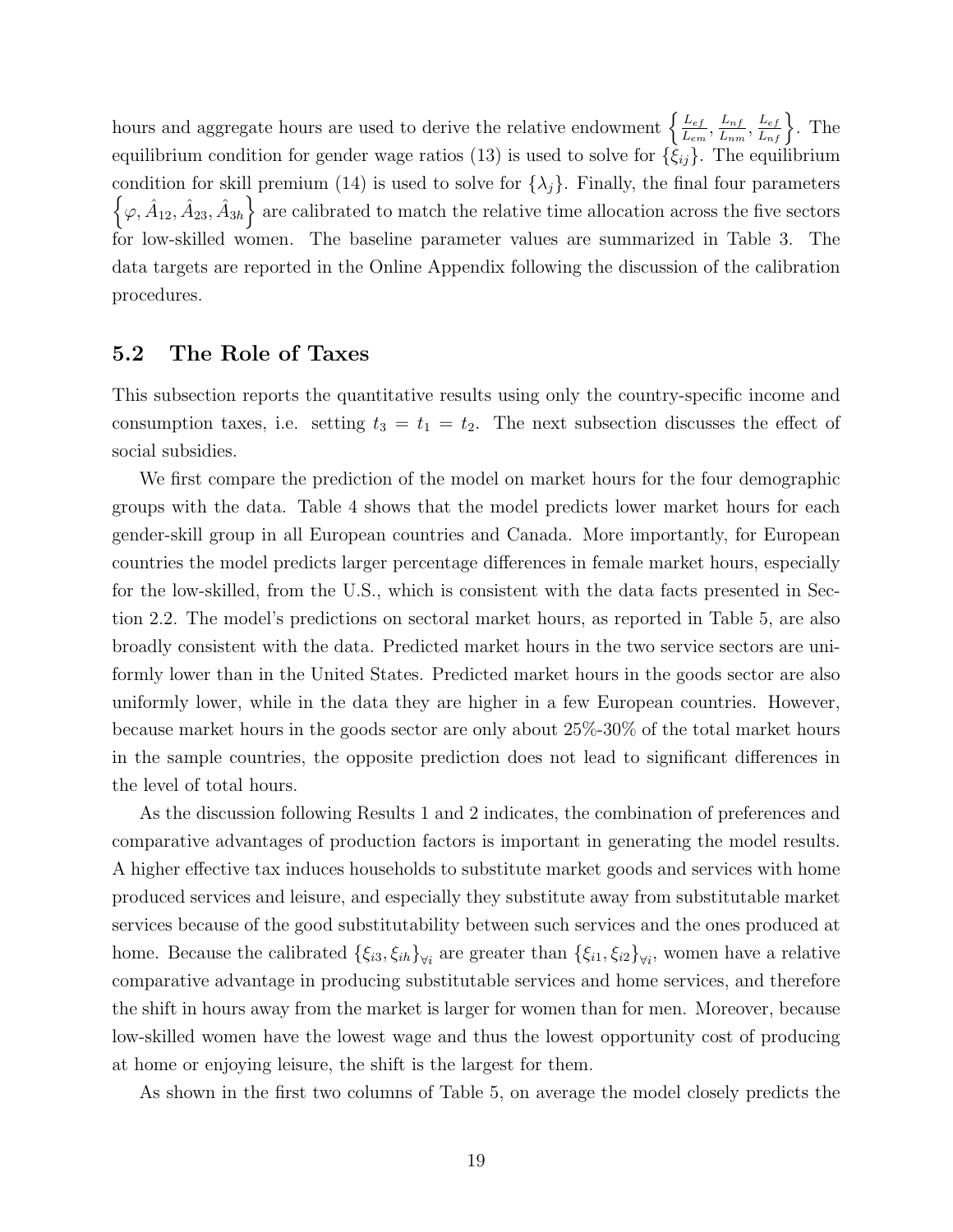differences in aggregate market hours between Central European countries, Canada, and the U.S., and it also predicts 89% of the difference between Southern European countries and the U.S., while over-predicts the difference between Nordic Countries and the United States. Table 4 reveals that the model particularly over-predicts the difference in female market hours between Nordic Countries and the United States. In the next subsection we introduce social subsidies which as argued by several authors, are essential in understanding the impact of taxes on hours of work in the Nordic countries.

We next turn to the model prediction of the cross-country variation of market hours. Figure 8 plots the model predicted market hours by gender, skill and sector against the data. If the model accounts perfectly for the data, all the markers would align along the 45-degree line. To statistically evaluate the performance of the model, the bottom panels of Tables 4 and 5 report several goodness-of-fit statistics. As is well known, the correlation coefficient measures the linear association between the model predictions and the data. However, it is not a great measure to detect deviations from the 45-degree line. Chakraborty et al. (2015) use the coefficient of determination as a measure of goodness-of-fit, using the U.S. data as a reference point. The main disadvantage of this measure is that its scale is hard to interpret whenever it falls below zero. The concordance correlation is a statistic that measures precisely the mean square deviations from the 45-degree line and it always lies between -1 and 1 (Lin (1989) and Cox (2006)). Hence, the concordance correlation is the preferred measure to evaluate the model's fit with the data. Nonetheless, we also report the correlation coefficient and the coefficient of determination for comparison purposes with other papers in the literature.<sup>19</sup>

The concordance correlation is 0.35 for aggregate market hours and ranges from 0.03 for low-skilled women to 0.48 for low-skilled men.<sup>20</sup> The model predictions on sectoral market hours are also consistent with the data but slightly weaker. The concordance correlation is 0.17 for the goods sector, 0.15 for the substitutable service sector, and 0.05 for the nonsubstitutable service sector.

### 5.3 The Role of Social Subsidies

Tables 6 and 7 report the results when we allow social subsidies on the consumption of substitutable services. The inclusion of subsidies greatly improves the prediction of market hours in Nordic countries, especially for women, and has minimal effects on market hours in Central and Southern European countries. This is because the subsidy rate, as reported in

 $19$ We define and compare these three statistics in the Online Appendix.

<sup>&</sup>lt;sup>20</sup>All the reported goodness-of-fit measures exclude the United States, as the model was calibrated to the U.S. values.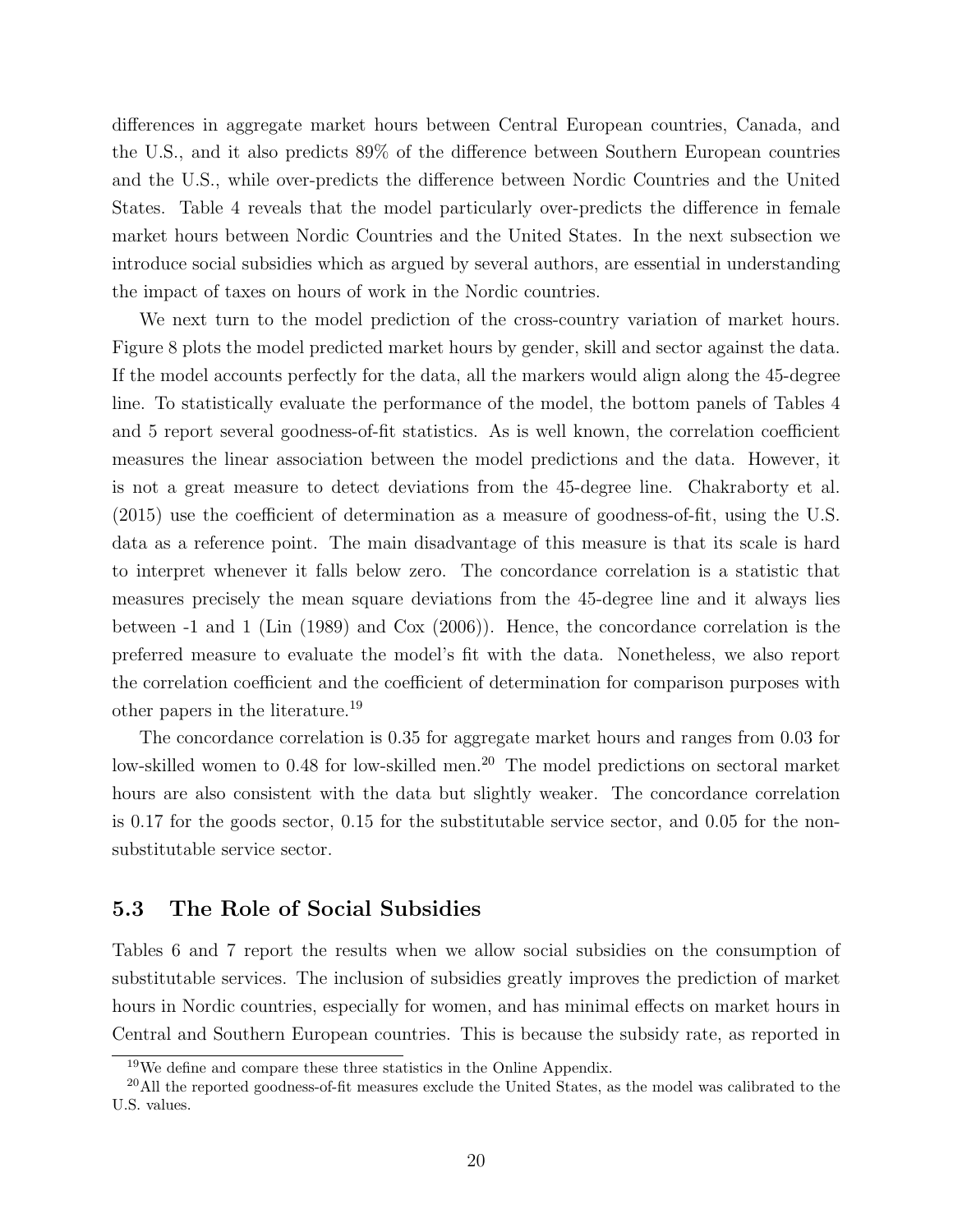Table A4, is much larger in Nordic countries.

The inclusion of subsidies also improves most of the goodness-of-fit measures. The largest improvements occur for the predictions for low-skilled women and for the substitutable service sector. In the case of low-skilled women, the concordance correlation increases from 0.03 to 0.11 and for the substitutable sector this coefficient increases from 0.15 to 0.27. The prediction on total market hours also improves with subsidies, with the concordance correlation increasing from 0.35 to 0.42. The improvement is also evident in Figure 8, as the model predictions with subsidy are closer to the 45-degree line.

The goodness-of-fit measures indicate that social subsidies mainly affect female market hours and market hours in the substitutable service sector. Higher subsidies reduce the effective price of substitutable services and induce the substitution away from other goods and services. Because home services are a better substitute for substitutable services, the substitution away from home services is the largest and therefore home hours will be shifted to the substitutable service sector. Furthermore, since women have a comparative advantage in producing at home, this shift is larger for them.

As a demonstration of the predictive ability of the model, we note that Chakraborty et al. (2015) report a coefficient of determination of 0.45 for aggregate market hour, while we obtain a coefficient of 0.85. Our improvement in this statistic mainly comes from the disaggregation that we use and the model's predictions of female market hours. While Chakraborty et al. (2015) report coefficients of determination ranging between 0.1 and 0.2 for women, we obtain a coefficient of determination of 0.77 for high-skilled women and 0.76 for low-skilled women.

Our measure of social subsidies may underestimate the government support to households, as it is computed from the in-kind government expenditures in the SOCX database. Nordic countries also have many other family-friendly policies, such as larger tax credits and exemptions for domestic services, and flexible work schedules for employees to fulfill parental duties.<sup>21</sup> These policies, if they could be quantified, would lead to higher female market hours than the ones predicted by our model and so improve further the model's prediction for Nordic countries.

### 5.4 Two Margins of Substitution

In our model, taxes and subsidies work through the two substitution margins: market work versus home work (i.e. marketization), and total work versus leisure. The model predictions on the two margins are reported in Tables 8 and 9. The tables only contain nine countries

 $21$ Carbonnier and Morel, eds (2015) discuss the potential consequences on the labor market of alternative policy instruments, including tax credits and exemptions on the purchases of care services in the private market.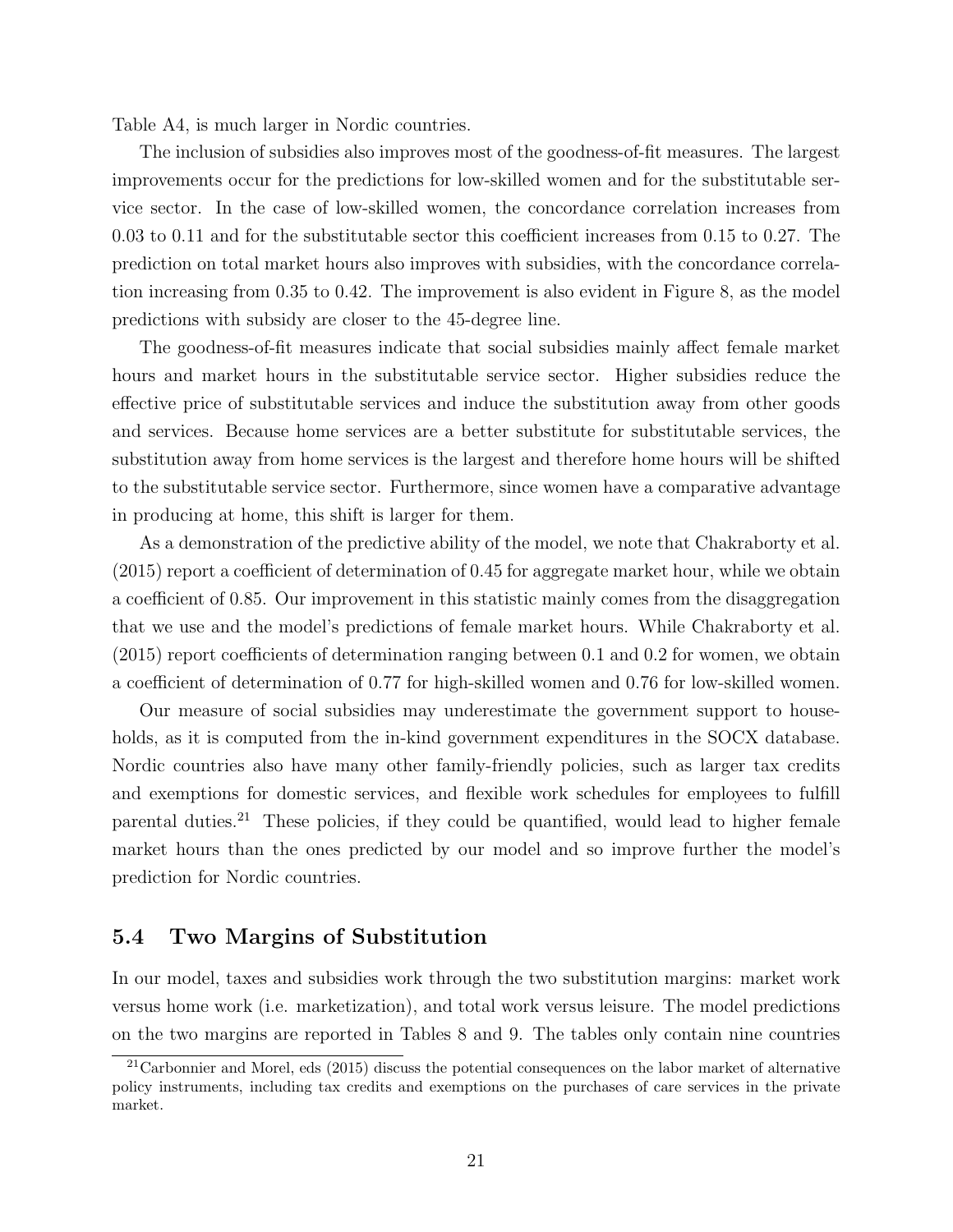where time use surveys are available.

Table 8 shows that under higher taxes women shift their market hours to home production, and with higher subsidies they do the opposite. This is consistent with the data facts presented in Figure 5. In Nordic countries, the model again over-predicts the shift in female market hours to home production, and social subsidies reduce this over-prediction. The effect of subsidies on female market hours is also evident in Figure 9: When social subsidies are included, the model predictions on the share of female market hours move towards the 45-degree line and the concordance correlation increases from close to zero to 0.28 for low-skilled women and to 0.25 for high-skilled women. The concordance correlation for the share of male market hours is small regardless of social subsidies, which is not surprising, because as shown in Figure 5, taxes and subsidies are not correlated with the share of male market hours.

Figure 10 and Table 9 report time allocation along the total work versus leisure margin. As the table shows, in the data the share of total work is lower in European countries than in the U.S. for both men and women. The model with higher taxes can deliver this result because the substitution along the work-leisure margin is important for both genders, which is also consistent with the data facts presented in Figure 6. The concordance correlation ranges from 0.17 to 0.42, implying that the model also does a good job in predicting the cross-country variation in the share of total work. Because subsidies mainly affect the time allocation between market hours and home hours, they almost have no effect on the share of total work.

### 5.5 Gender Wage Ratio

Table 10 reports the gender wage ratio (women/men). When compared with the Unitied States, the model predicts higher gender wage ratios for both skill groups in all European countries and Canada. The intuition is that higher taxes lead to larger decreases in market hours for women and so, to clear the market female wages have to rise relative to male wages. Together with subsidies, the model on average can account for 16% of the difference in the low-skilled gender wage ratio and 14% of the difference in the high-skilled gender wage ratio between European countries and the United States.

Table 10 reveals that the concordance correlations are low, with or without subsidies. Figure 11 confirms that taxes and subsidies alone cannot account for the large variation in the gender wage ratio across countries. We view these results as an indication that other complementary factors such as labor market institutions, culture and discrimination are important for understanding the cross-country differences in this ratio (see Blau and Kahn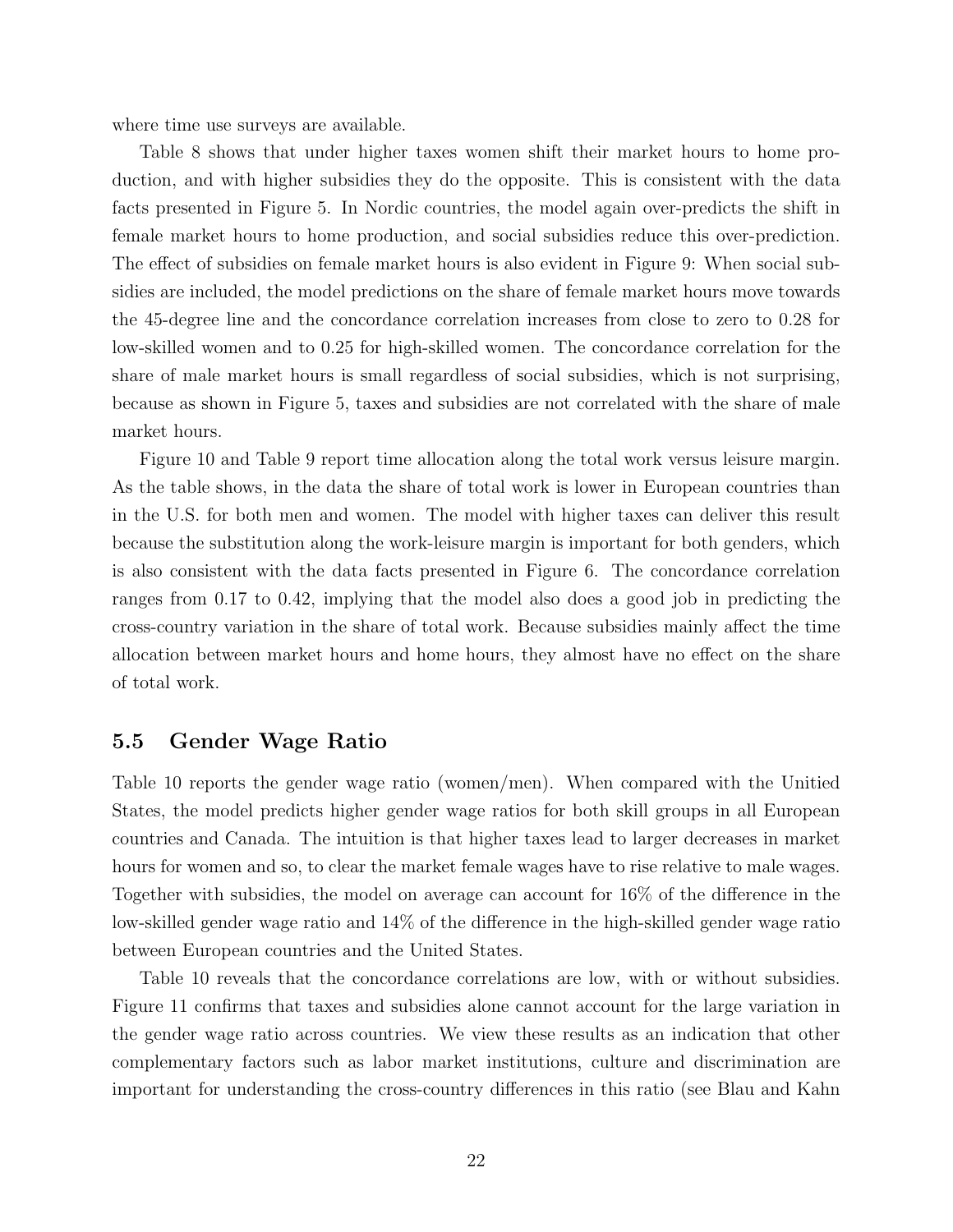(2000) and Blau and Kahn (2003)). Another channel documented by Olivetti and Petrongolo (2008) is the self-selection of high ability women into the labor market in Southern Europe, leading to higher gender wage ratios in these countries.

### 5.6 Robustness

This subsection discusses some robustness checks of the benchmark results. For each case below, we recalibrate the model to the same set of targets as before.

We first explore the effects of alternative values for the elasticity of substitution between substitutable and home services  $(\sigma)$ . Alternative values for this elasticity do not change the mechanism of the model and thus do not change the qualitative predictions across the gender-skill groups. The literature finds estimates for  $\sigma$  between 1.5 and 2.3. Setting  $\sigma$ to the upper (lower) bound leads to only one more (less) percentage point difference in the aggregate market hours for the European average relative to the United States. The concordance correlations hardly change.

Also, setting alternative values for  $\eta = \{2.5, 4\}$ ,  $\eta_l = \{0, 1\}$ , and  $\rho_l = \{0, 2\}$  has no effect on the concordance correlation, and at most leads to one-tenth of a percentage point change from the benchmark simulation for the difference in the aggregate market hours between the European average and the United States. Thus, our results are robust to variations in the key elasticity parameters within the entire range of empirical estimates in the recent literature.

## 6 Conclusion

Using micro data from 17 OECD countries, this paper documents that cross-country differences in aggregate market hours of work are mainly due to women's market hours, especially the hours of low-skilled women. Using a multi-sector model that allows for both gender and skill differences in market work, home work and leisure, we show that taxes and social subsidies on family care can account for a substantial fraction of the observed cross-country differences in market hours. Both substitution margins across work and leisure and across market and home production are important. Higher taxes reduce market hours through both margins, while higher social subsidies increase market hours through the market and home margin. This reversal helps reconcile the labor supply patterns observed in Nordic countries, where both taxes and subsidies are high, and women have relatively high market hours of work.

Our study has implications that go beyond the European context and that concern more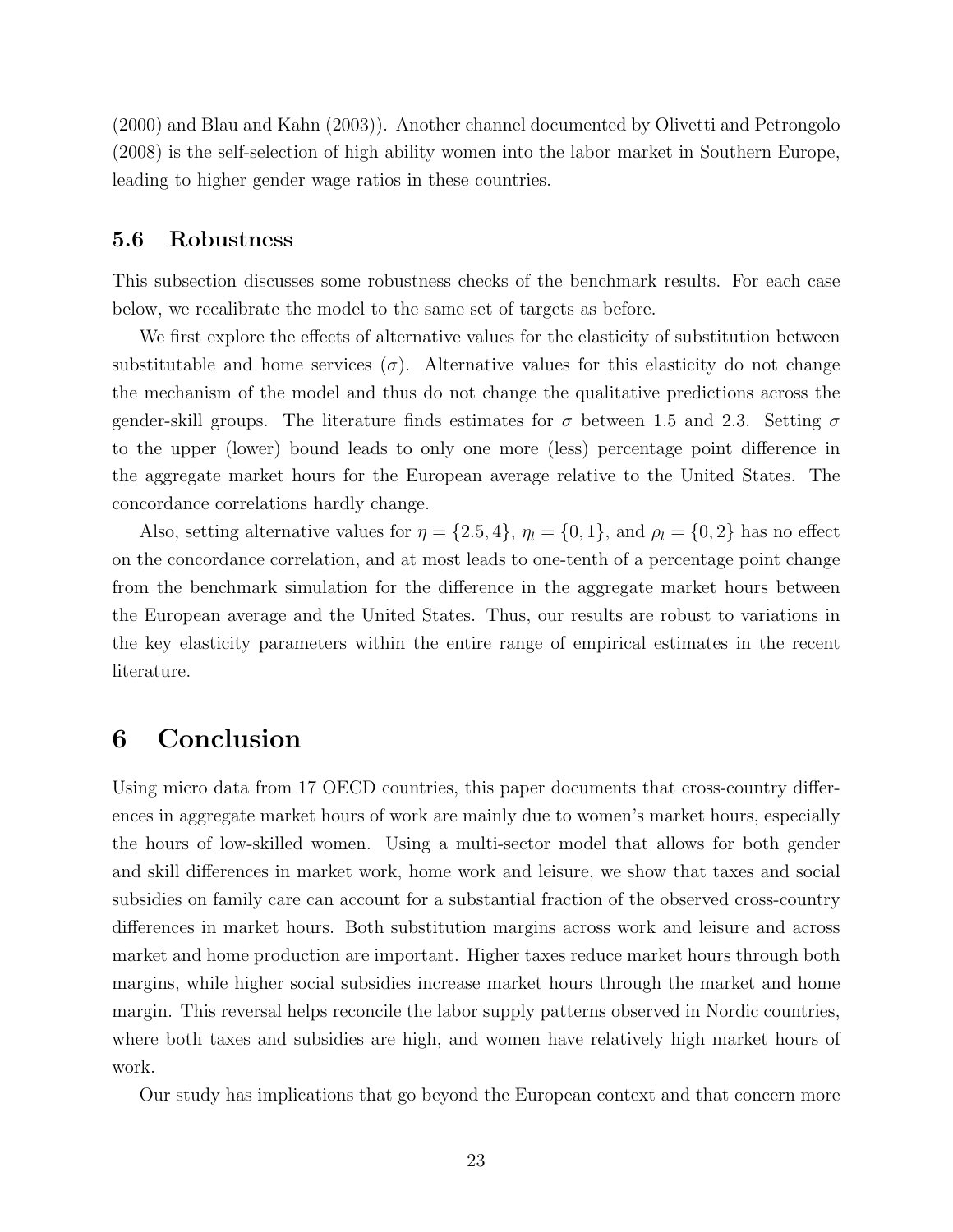generally the types of policies that can be used to promote the participation of women in the market. For instance, the International Labour Organization (2016) documents that the gender gap in employment is much larger in many developing countries, and as in the case of Europe, women do most of the housework. That report also suggests that higher government spending on family policies, such as social care services, policies on family leave and familyfriendly work schedules, are associated with higher female employment-to-population ratios. This is consistent with our finding that the key to increase female market hours is to establish policies that reduce the cost of marketizing home production. Among these policies, we studied in-kind social subsidies such as family care, and showed that this seemingly genderneutral policy is effectively gender-biased, given women's comparative advantage in these family-oriended activities.

## References

- Acemoglu, Daron, David Autor, and David Lyle, "Women, War, and Wages: The Effect of Female Labor Supply on the Wage Structure at Midcentury," Journal of Political Economy, 2004, 112 (3), 497–551.
- Adema, Willem, Pauline Fron, and Maxime Ladaique, "Is the European Welfare State Really More Expensive?," OECD Social, Employment and Migration Working papers 124, 2011.
- Aguiar, Mark and Erik Hurst, "Life-Cycle Prices and Production," American Economic Review, December 2007, 97 (5), 1533–1559.
- and  $\mu$ , "Measuring trends in leisure: the allocation of time over five decades," Quarterly Journal of Economics, 2007, 122 (3), 969–1006.
- $\ldots$ ,  $\ldots$ , and Loukas Karabarbounis, "Recent Developments in the Economics and Time Use," Annual Review of Economics, 2012, 4, 373–397.
- Barczyk, Daniel and Matthias Kredler, "Variation in Long-Term Care across Europe: Economic Incentives or Family Cohesion?," 2016. unpublished manuscript.
- Bick, Alexander and Nicola Fuchs-Schündeln, "Taxation and Labor Supply of Married Couples across Countries: A Macroeconomic Analysis," The Review of Economic Studies, forthcoming.
- **∟ Findity Brüggemann, and Nicola Fuchs-Schündeln**, "Hours Worked in Europe and the US: New Data, New Answers," IZA Discussion Paper Series 10179, 2016.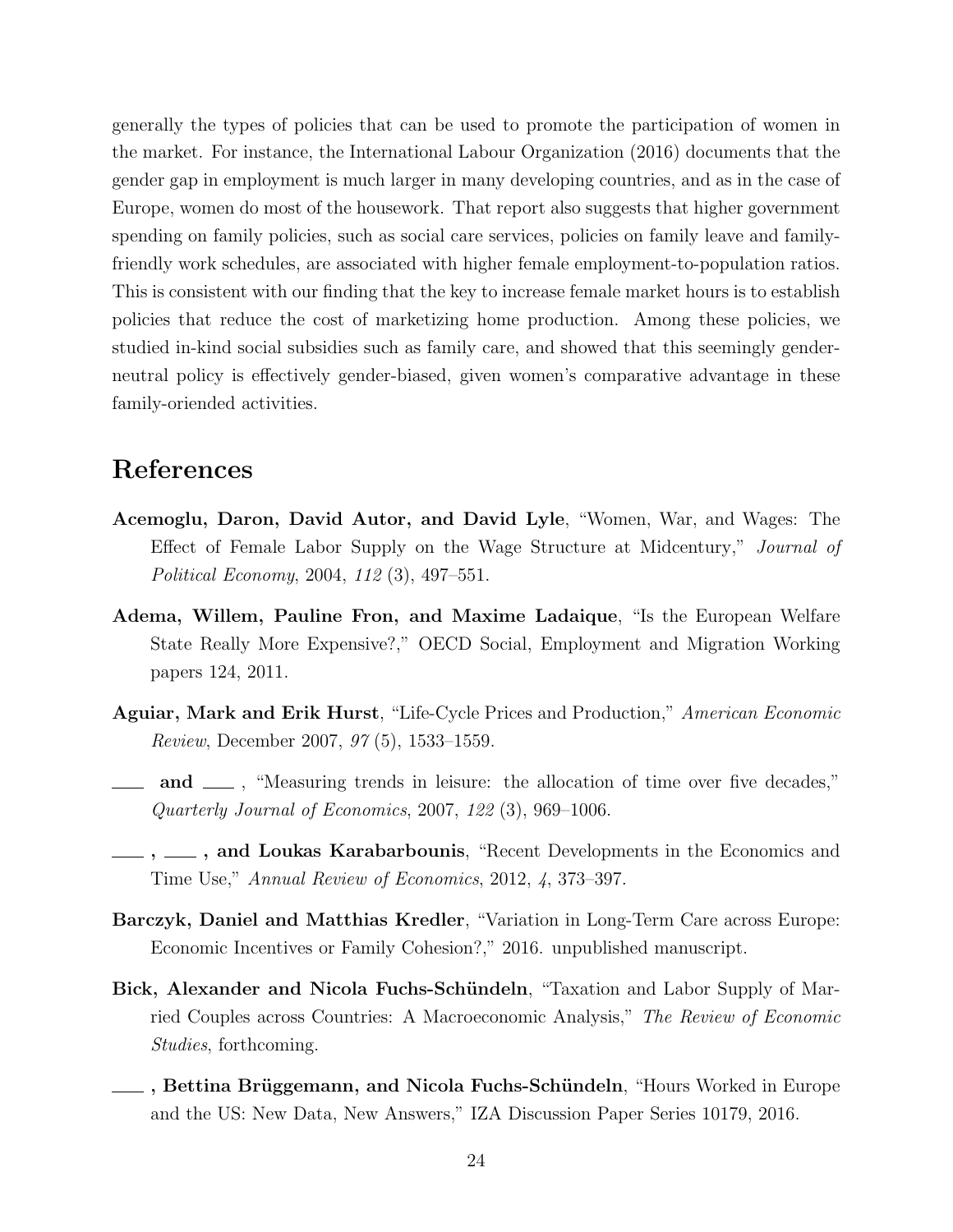- Blau, Francine D. and Lawrence M. Kahn, "Gender Differences in Pay," Journal of Economic Perspectives, 2000, 14 (4), 75–99.
- $\Box$  and  $\Box$ , "Understanding International Differences in the Gender Pay Gap," *Journal* of Labor Economics, 2003, 21 (1), 106–144.
- Burda, Michael, Daniel S. Hamermesh, and Philippe Weil, "Total work and gender: Facts and possible explanations," Journal of Population Economics, 2013, 26 (1), 239– 261.
- Carbonnier, Clément and Nathalie Morel, eds, The Political Economy of Household Services in Europe, Palgrave Macmillan, 2015.
- Chakraborty, Indraneel, Hans A. Holter, and Serhiy Stepanchuk, "Marriage stability, taxation and aggregate labor supply in the U.S. vs. Europe," Journal of Monetary Economics, 2015, 72, 1–20.
- Chang, Yongsung and Frank Schorfheide, "Labor-supply shifts and economic fluctuations," Journal of Monetary Economics, November 2003, 50 (8), 1751–1768.
- Cox, Nicholas J., "Assessing agreement of measurements and predictions in geomorphology," Geomorphology, 2006, 76, 332–346.
- Duernecker, Georg and Berthold Herrendorf, "On the Allocation of Time A Quantitative Analysis of the Roles of Taxes and Productivities," 2017. unpublished manuscript.
- Eurostat, "EU Labour Force Survey, Version November 2015 [dataset]," 2015. European Comission.
- **Fang, Lei and Cara McDaniel**, "Home Hours in the United States and Europe," B. E. Journal of Macroeconomics, Jan. 2017, 17 (1), 647–70.
- **and Guozhong Zhu**, "Time Allocation and Home Production Technology," *Journal* of Economic Dynamics and Control, May 2017, 78, 88–101.
- Flood, Sarah, Miriam King, Steven Ruggles, and J. Robert Warren, "Integrated Public Use Microdata Series, Current Population Survey: Version 4.0. [dataset]," http://doi.org/10.18128/D030.V4.0, 2015. Minneapolis: University of Minnesota.
- Freeman, Richard B. and Ronald Schettkat, "Marketization of Household Production and the EU-US Gap in Work," Economic Policy, 2005, 20 (41), 7–39.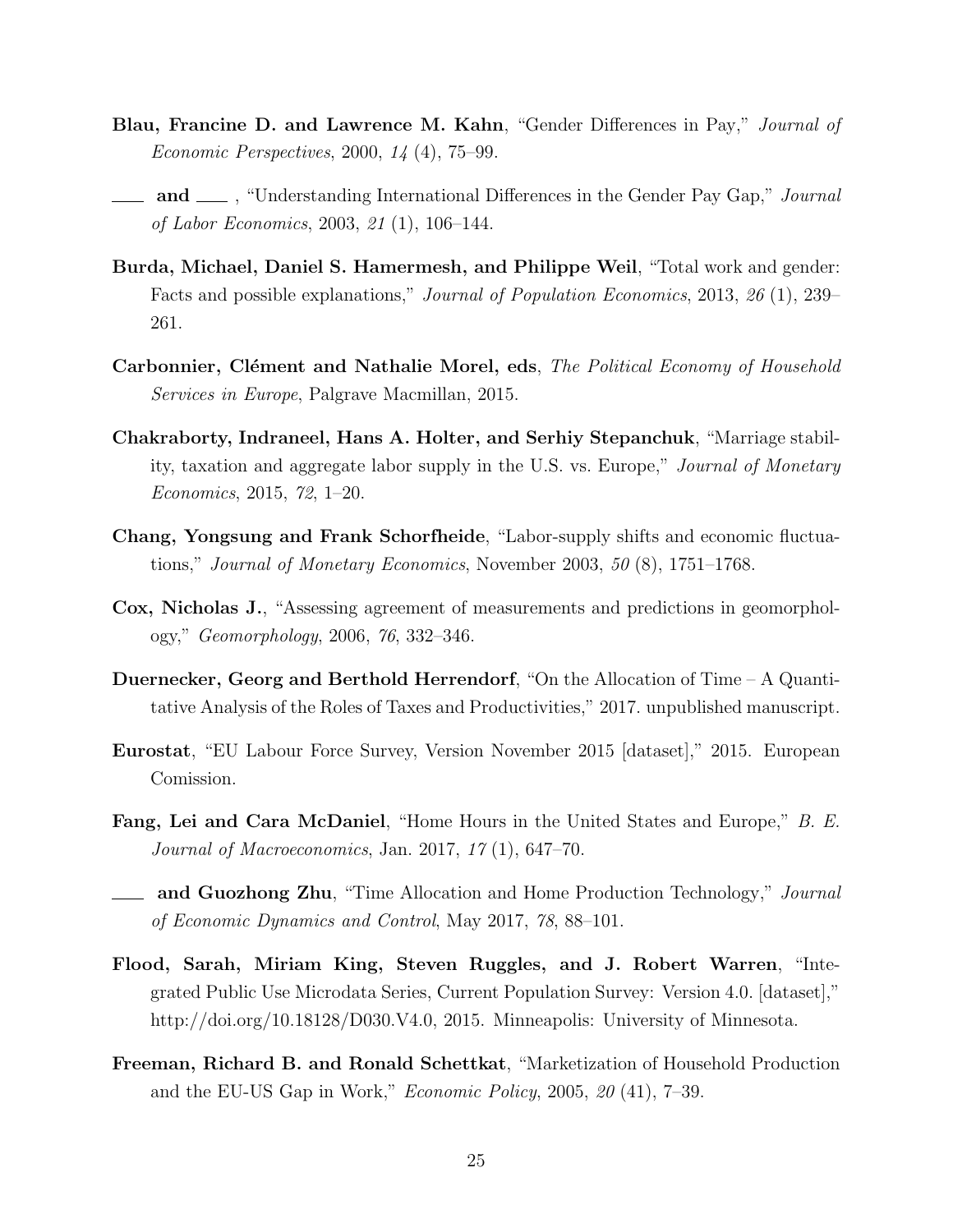- Frisch, Ragnar and Frederick V. Waugh, "Partial Time Regressions as Compared with Individual Trends," Econometrica, 1933, 1 (4), 387–401.
- Galor, Oded and David Weil, "The Gender Gap, Fertility, and Growth," American Economic Review, 1996, 86 (3), 374–387.
- Gelber, Alexander M. and Joshua W. Mitchell, "Taxes and Time Allocation: Evidence from Single Women and Men," Review of Economic Studies, 2012, 79 (3), 863–897.
- Goux, Dominique, Barbara Petrongolo, and Eric Maurin, "Worktime Regulations and Spousal Labour Supply," American Economic Review, 2014, 104 (1), 252–276.
- Guner, Nezih, Remzi Kaygusuz, and Gustavo Ventura, "Child-Related Transfers, Household Labor Supply and Welfare," 2016. unpublished manuscript.
- Guvenen, Fatih, Burhanettin Kuruscu, and Serdar Ozkan, "Taxation of Human Capital and Wage Inequality: A Cross-Country Analysis," Review of Economic Studies, 2014, 81 (2), 818–850.
- Herrendorf, Berthold, Richard Rogerson, and Akos Valentinyi, "Two Perspectives on Preferences and Structural Transformation," American Economic Review, 2013, 103 (7), 2752–2789.
- Insee, "Enquête Emploi, 2000-2004. [dataset]," 2014. L'Institut national de la statistique et des études économiques.
- International Labour Organization, Women at Work. Trends 2016, International Labour Office - Geneva: ILO, 2016.
- Katz, Lawrence F. and Kevin M. Murphy, "Changes in relative wages, 1963-1987: supply and demand factors," *Quarterly Journal of Economics*, 1992, 107(1), 35–78.
- Lin, Lawrence I-Kuei, "A Concordance Correlation Coefficient to Evaluate Reproducibility," Biometrics, 1989, 45 (1), 255–268.
- McDaniel, Cara, "Average tax rates on consumption, investment, labor and capital in the OECD 1950-2003," 2007. unpublished manuscript.
- McDaniel, Cara E., "Forces Shaping Hours Worked in the OECD 1960-2004," American Economic Journal: Macroeconomics, October 2011, 3 (4), 27–52.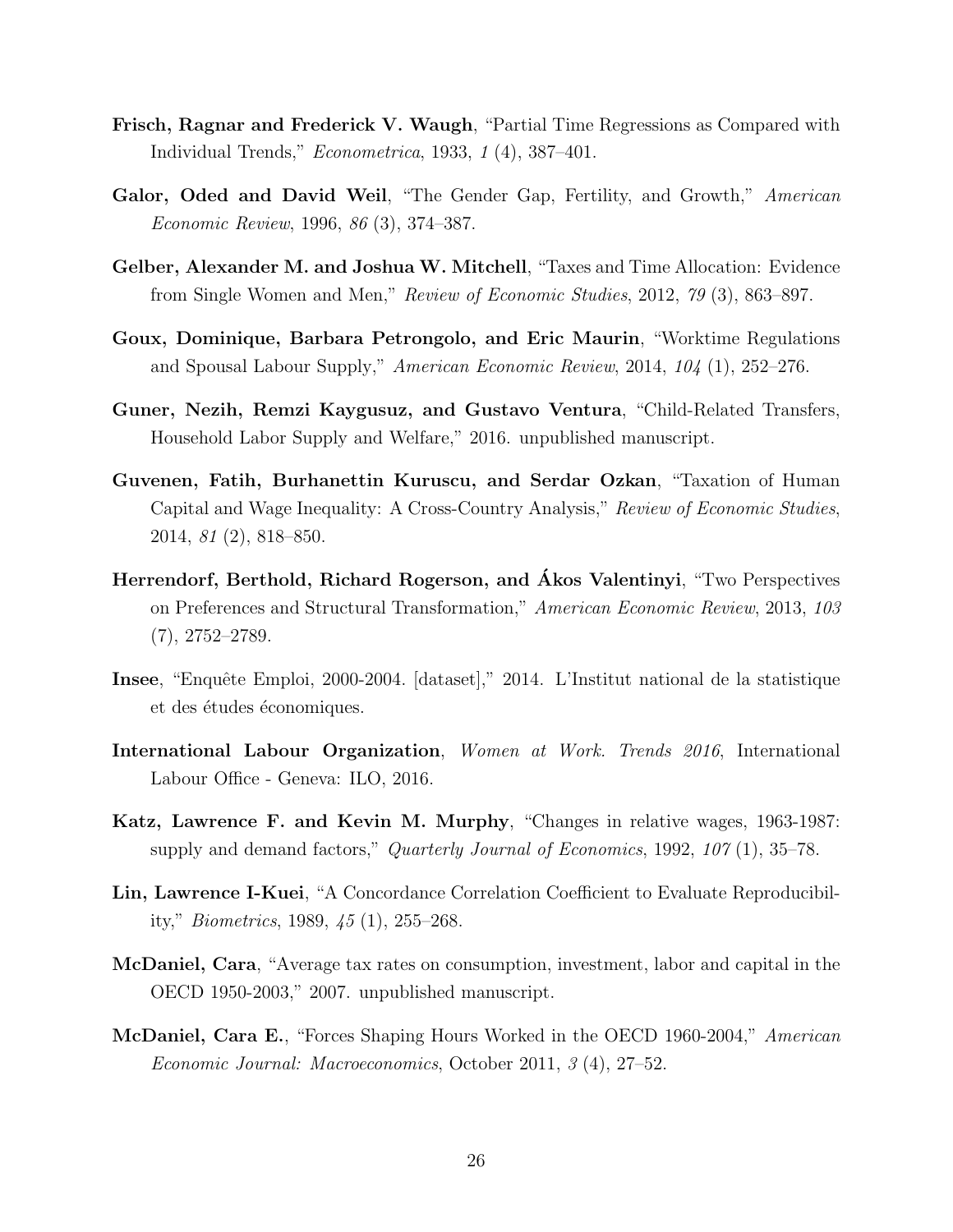- McGrattan, Ellen.R., Richard Rogerson, and Randall Wright, "An equilibrium model of the business cycle with household production and fiscal Policy," International Economic Review, 1997, 38 (2), 267–290.
- Minnesota Population Center, "Integrated Public Use Microdata Series, International: Version 6.5 [dataset]," http://doi.org/10.18128/D020.V6.5, 2017. Minneapolis: University of Minnesota.
- Moro, Alessio, Solmaz Moslehi, and Satoshi Tanaka, "Does Home Production Drive Structural Tranformation?," American Economic Journal: Macroeconomics, 2017, 9  $(3), 116-146.$
- Ngai, L. Rachel and Barbara Petrongolo, "Gender Gaps and the Rise of the Service Economy," American Economic Journal: Macroeconomics, forthcoming.
- Ngai, Rachel L. and Christopher A Pissarides, "Taxes, Social Subsidies, and the Allocation of Work Time," American Economic Journal: Macroeconomics, October  $2011, 3(4), 1-26.$
- Ohanian, Lee, Andrea Raffo, and Richard Rogerson, "Long-term Changes in Labor Supply and Taxes: Evidence from OECD Countries, 1956-2004," Journal of Monetary Economics, 2008, 55 (8), 1353–1362.
- Olivetti, Claudia and Barbara Petrongolo, "Unequal Pay or Unequal Employment? A Cross-Country Analysis of Gender Gaps," Journal of Labor Economics, 2008, 26 (4), 621–654.
- and <sub>in</sub> "Gender gaps across countries and skills: Demand, supply and the industry structure," Review of Economic Dynamics, 2014, 17 (4), 842–859.
- Olovsson, Conny, "Why do Europeans work so little?," International Economic Review, 2009,  $50(1)$ , 39–61.
- ONS, "Quarterly Labour Force Survey, 2000-2004. [data collection]," Retrieved from https://discover.ukdataservice.ac.uk/series/?sn=2000026, 2015. Office for National Statistics. Social Survey Division and Northern Ireland Statistics and Research Agency. Central Survey Unit.
- Prescott, Edward C, "Why Do Americans Work So Much More Than Europeans?," Federal Reserve Bank of Minneapolis Quarterly Review, 2004, 28 (July), 2–13.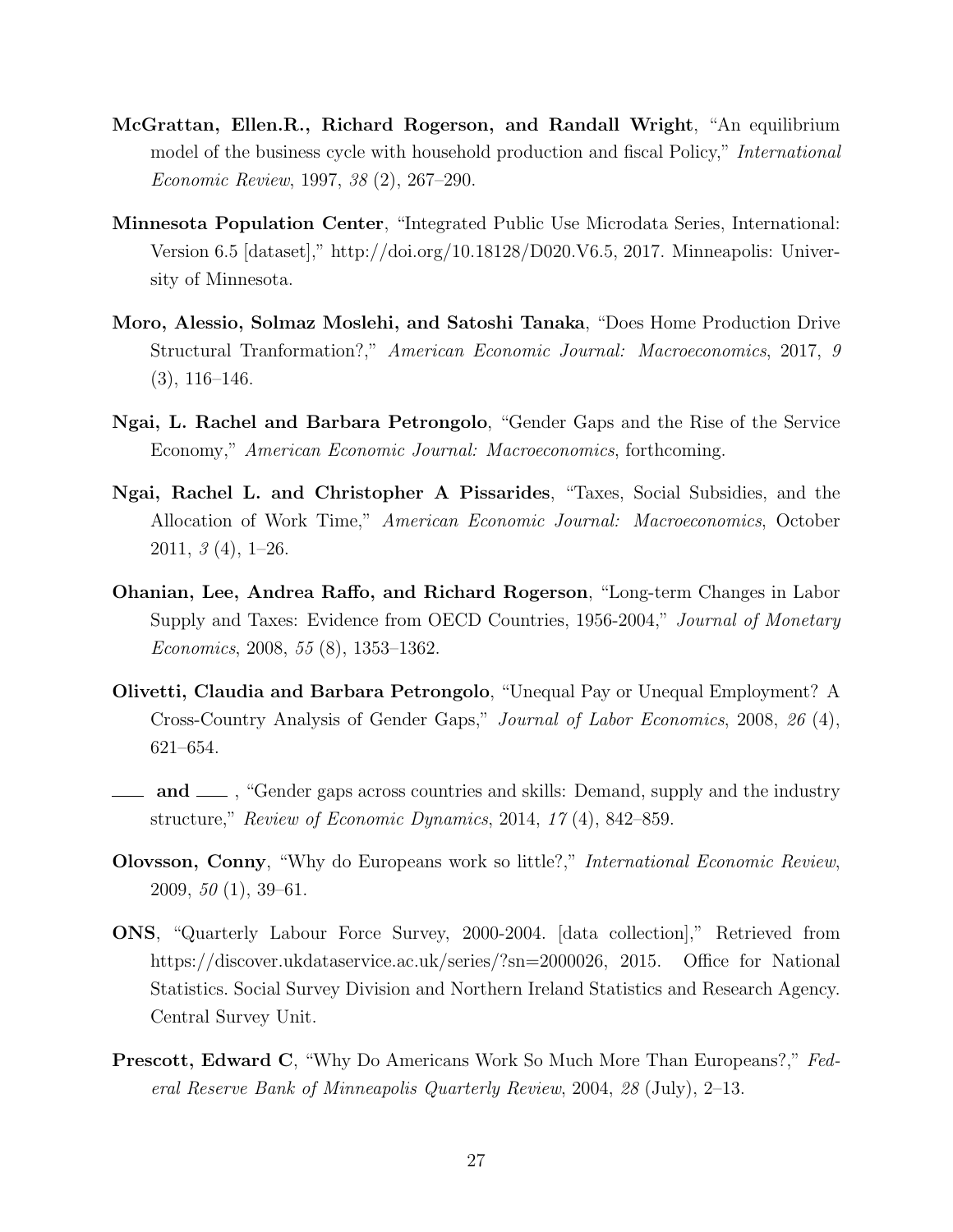- Ragan, Kelly, "Taxes and Time Use: Fiscal Policy in a Household Production Model," American Economic Journal: Macroeconomics, 2013, 5 (1), 168–192.
- Rendall, Michelle, "Brain versus Brawn: The Realization of Women's Comparative Advantage," 2017. unpublished manuscript.
- , "Female Market Work, Tax Regimes, and the Rise of the Service Sector," 2017. unpublished manuscript.
- Rogerson, Richard, "Taxation and market work: is Scandinavia an outlier?," Economic Theory, 2007, 32 (1), 59–85.
- , "Structural Transformation and the Deterioration of European Labor Market Outcomes," Journal of Political Economy, April 2008, 116 (2), 235–259.
- and Johanna Wallenius, "Retirement, Home Production and Labor Supply Elasticities," Journal of Monetary Economics, 2016, 78, 23–34.
- Rupert, Peter, Richard Rogerson, and Randall Wright, "Estimating Substitution Elasticities in Household Production Models," Economic Theory, June 1995, 6 (1), 179–93.
- Socio-Economic Panel, "SOEP data for years 2000-2004, version 30 [dataset]," 2015. doi:10.5684/soep.v30.
- Timmer, Marcel P., Erik Dietzenbacher, Bart Los, Robert Stehrer, and Gaaitzen J. de Vries, "An Illustrated User Guide to the World Input-Output Database: the Case of Global Automotive Production," Review of International Economics, 2015, 23 (3), 575–605.
- , Mary O'Mahony, and Bart van Ark, "EU KLEMS Growth and Productivity Accounts: An Overview," downloadable at www.euklems.net, 2007. University of Groningen & University of Birmingham.
- Weinberg, Bruce A., "Computer Use and the Demand for Female Workers," *Industrial* and Labor Relations Review, 2000, 53, 290–308.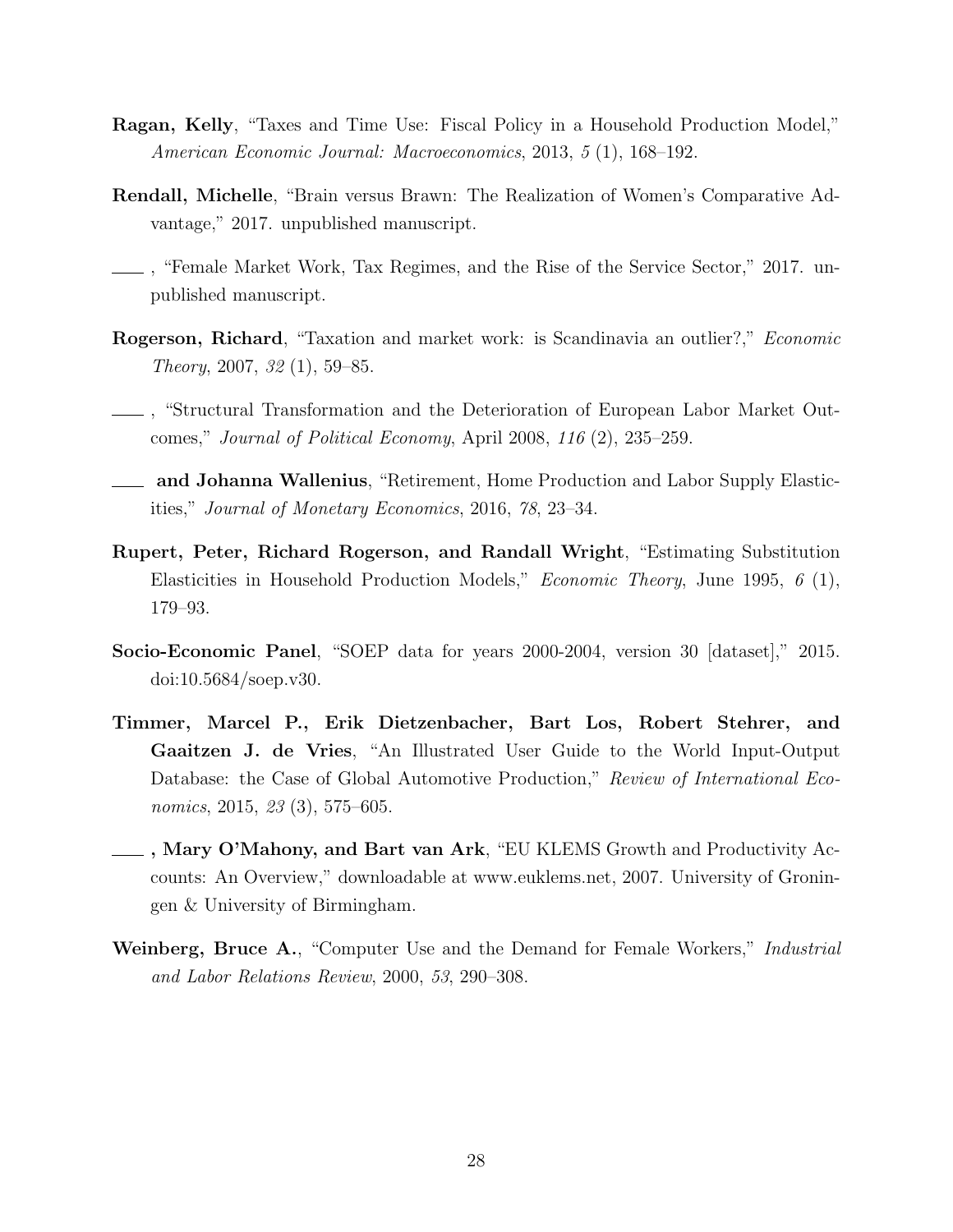# Figures and Tables



Figure 1: Hours Worked in the Market by Population Group Relative to the U.S.

Hours are adjusted for demographic differences across countries. Low-skilled individuals are those without a college degree. Data cover years 2000-2004.



Figure 2: Hours Worked by Sector Relative to the U.S.

Hours are adjusted for demographic differences across countries. Data cover years 2000-2004.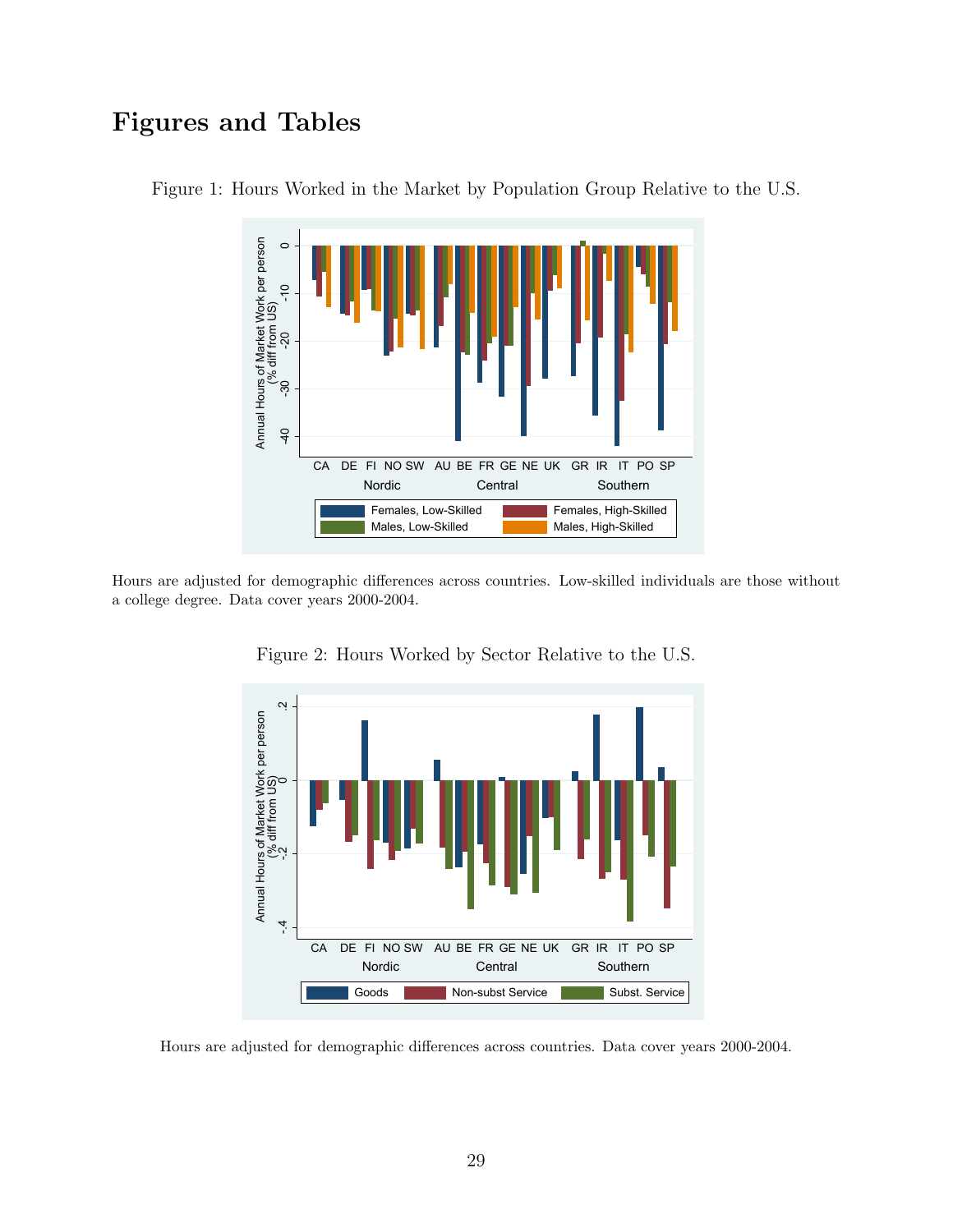

Figure 3: Hours Worked in the Market and Effective Taxes

The y-axis (x-axis) on the partial regression plots is the residual of a regression of hours (effective taxes) on subsidies.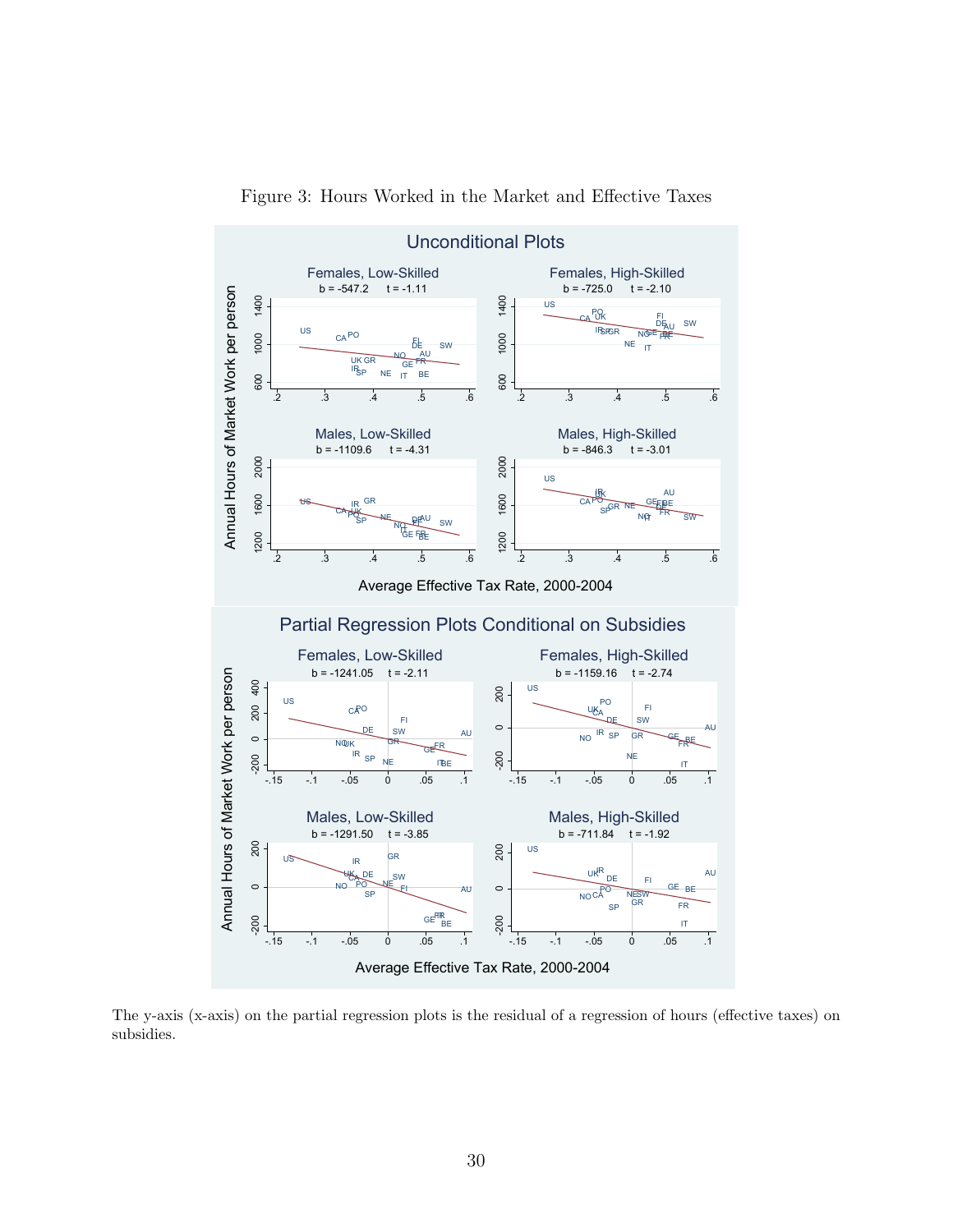

Figure 4: Hours Worked by Sector and Effective Taxes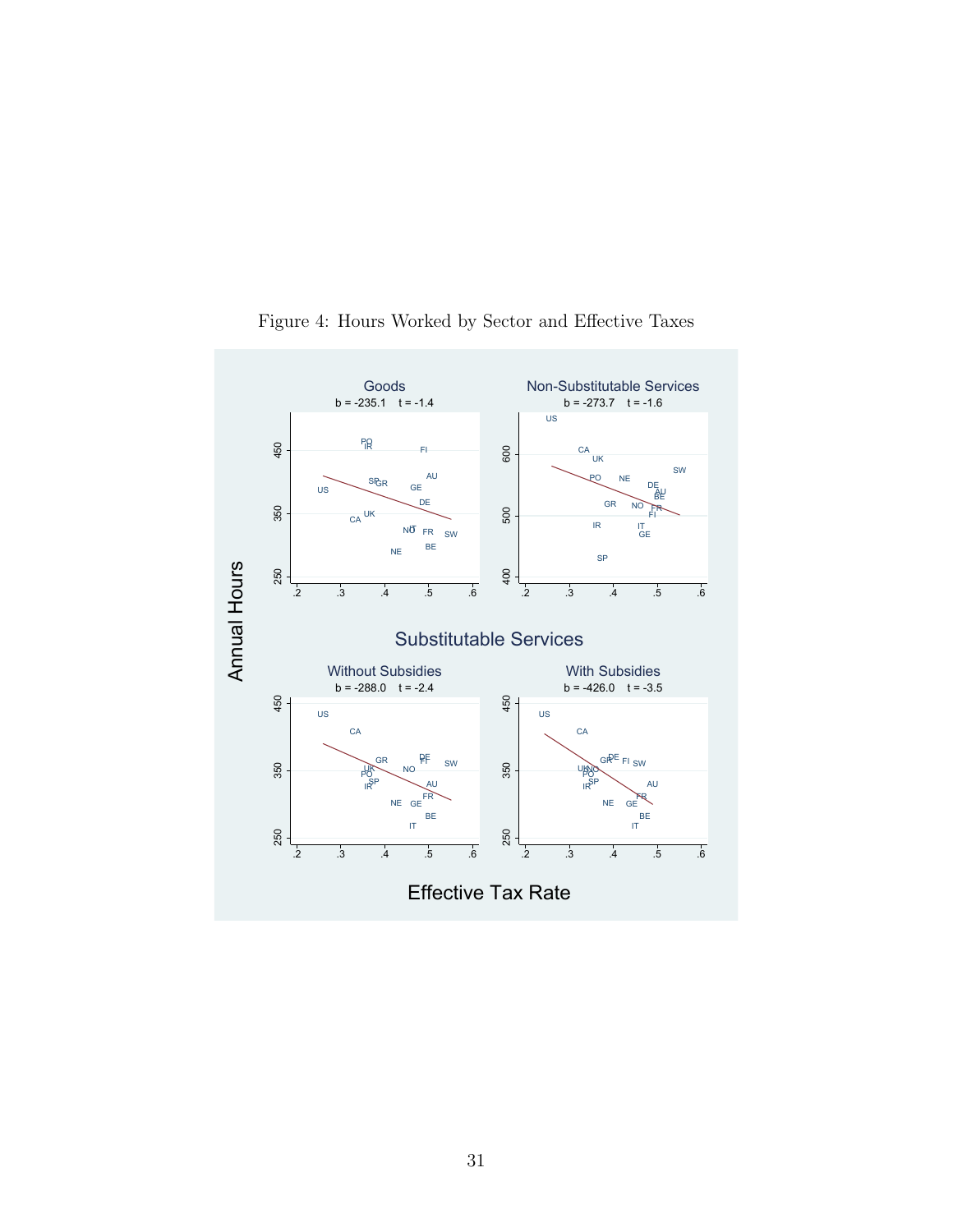

Figure 5: Share of Market Work and Effective Taxes

The y-axis (x-axis) on the partial regression plots is the residual of a regression of the market-to-total work share (effective taxes) on subsidies.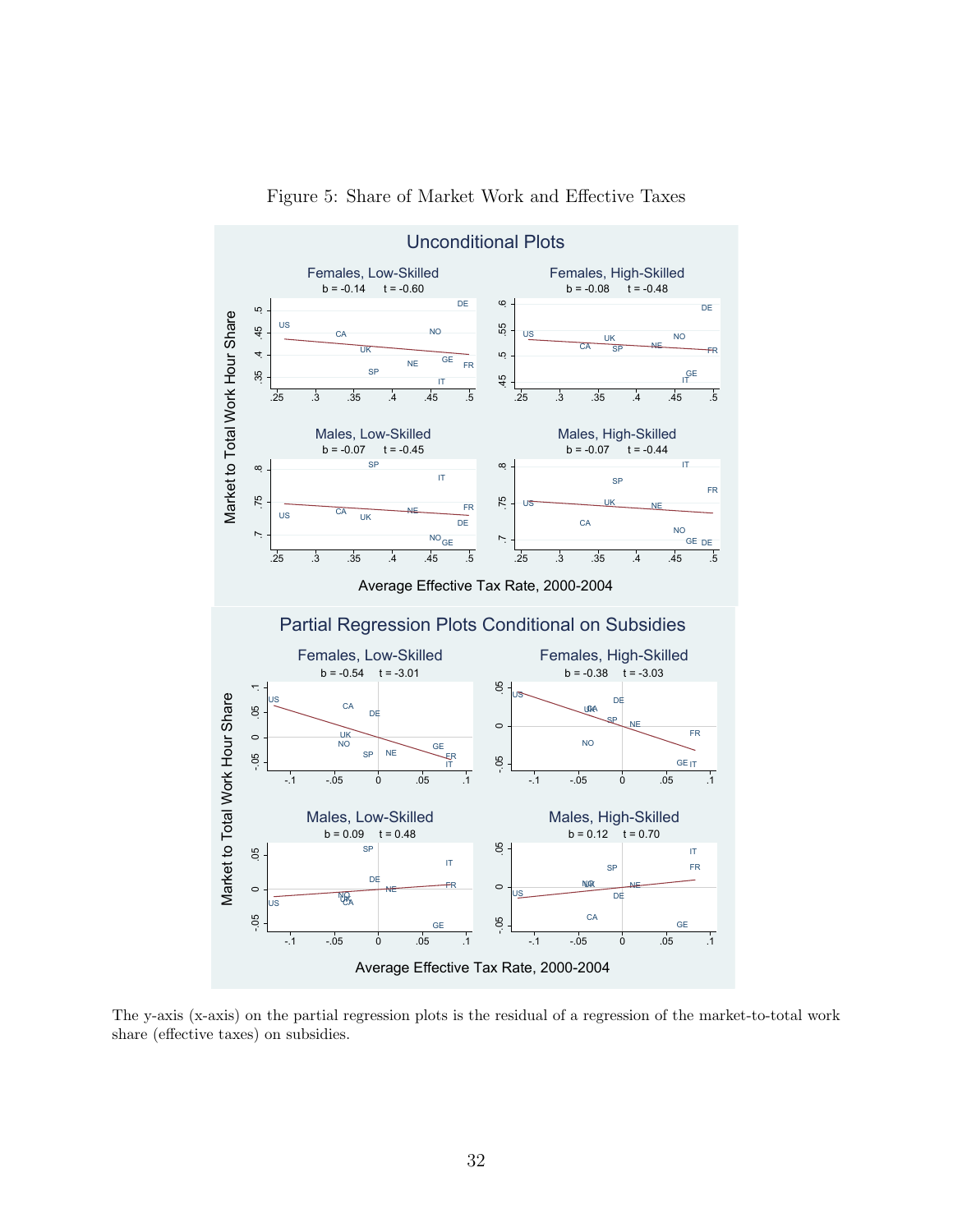

Figure 6: Share of Total Work and and Effective Taxes

The y-axis (x-axis) on the partial regression plots is the residual of a regression of the total work share (effective taxes) on subsidies.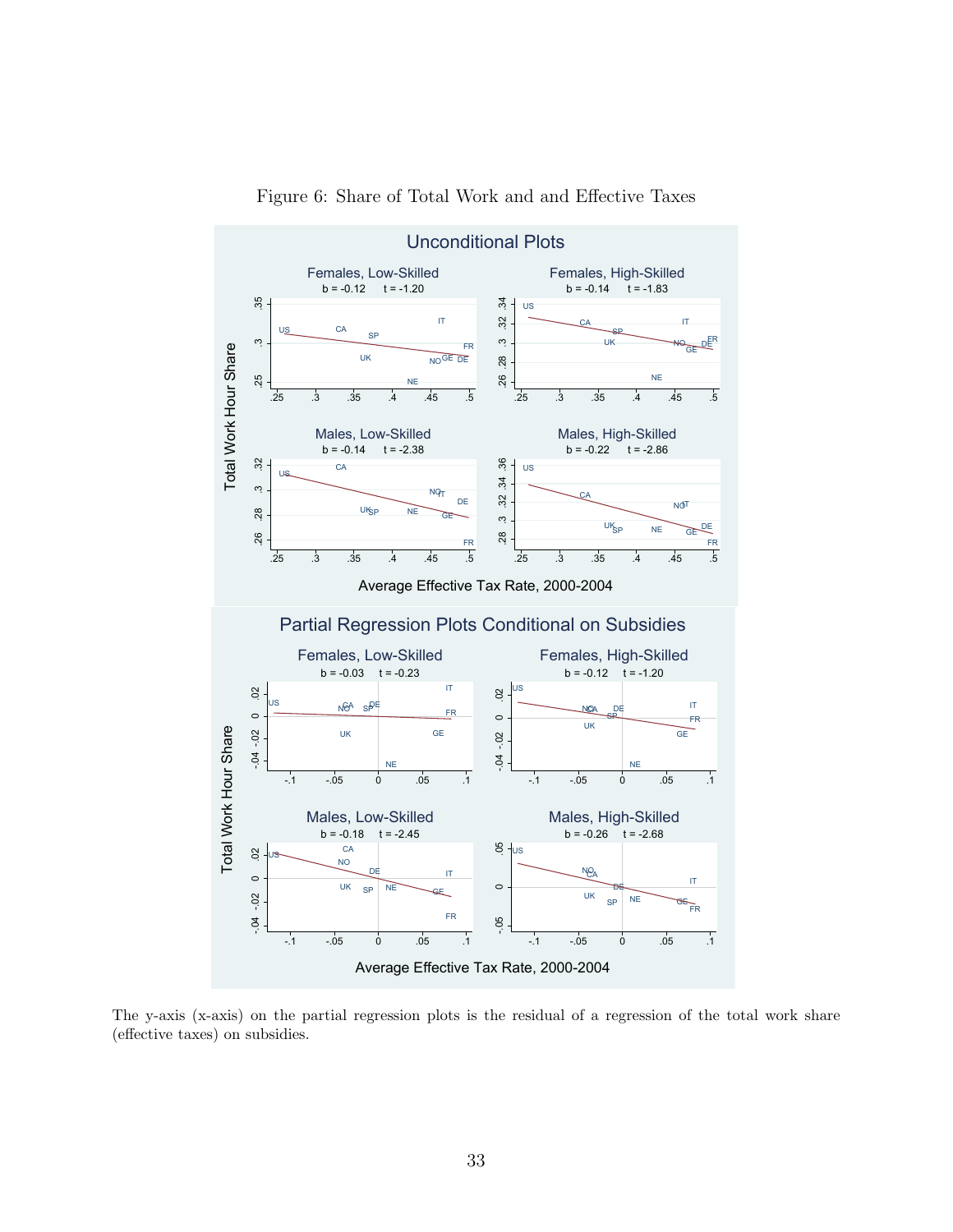

Figure 7: Gender Wage Ratio Relative to the US

Wage ratios are adjusted for age and marital status. Data cover years 2000-2004.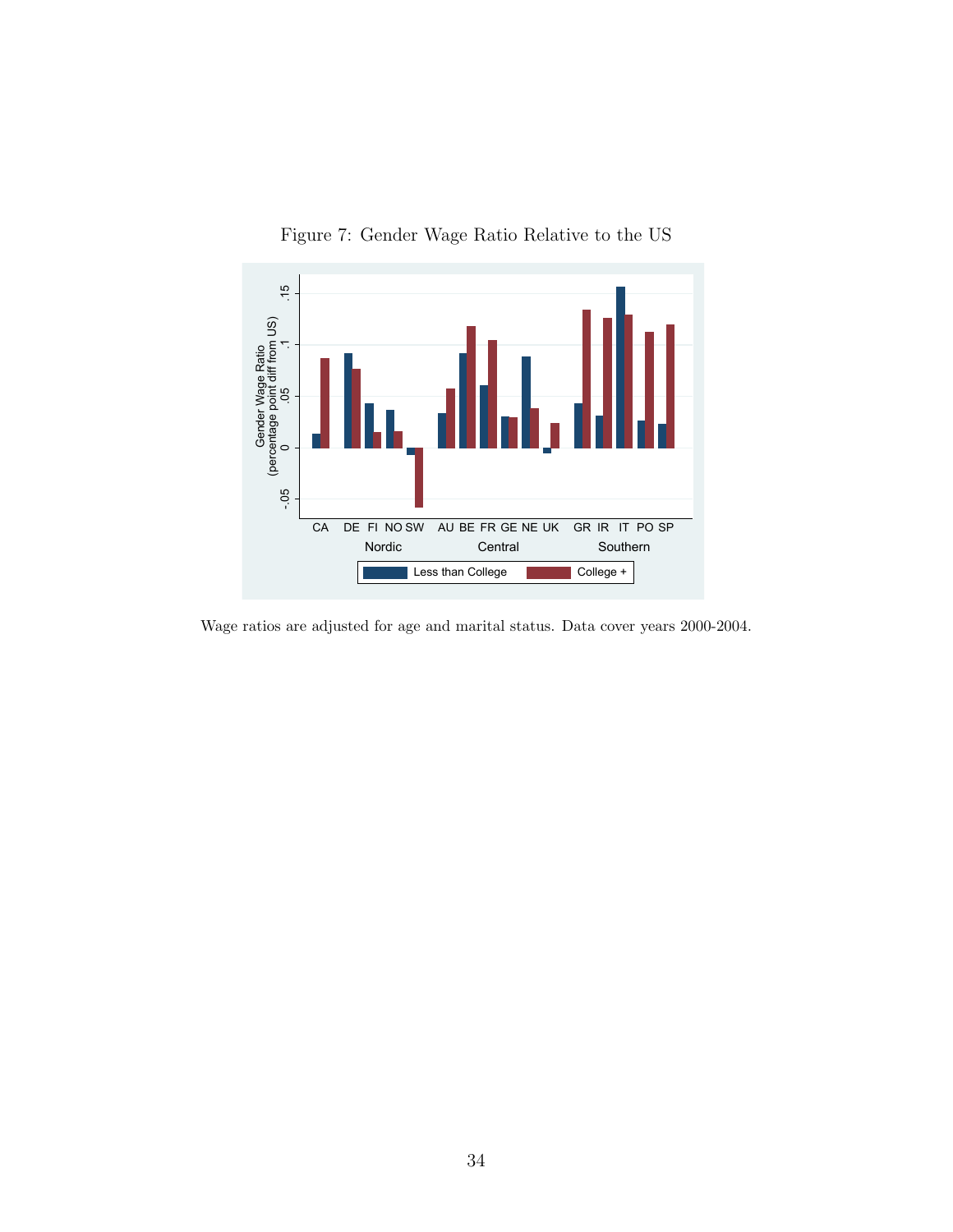

Figure 8: Model Predictions – Market Hours by Gender, Skill and Sector

 $\rho_s$  and  $\rho_{ns}$  - Concordance correlation coefficient in models with and without subsidies, respectively.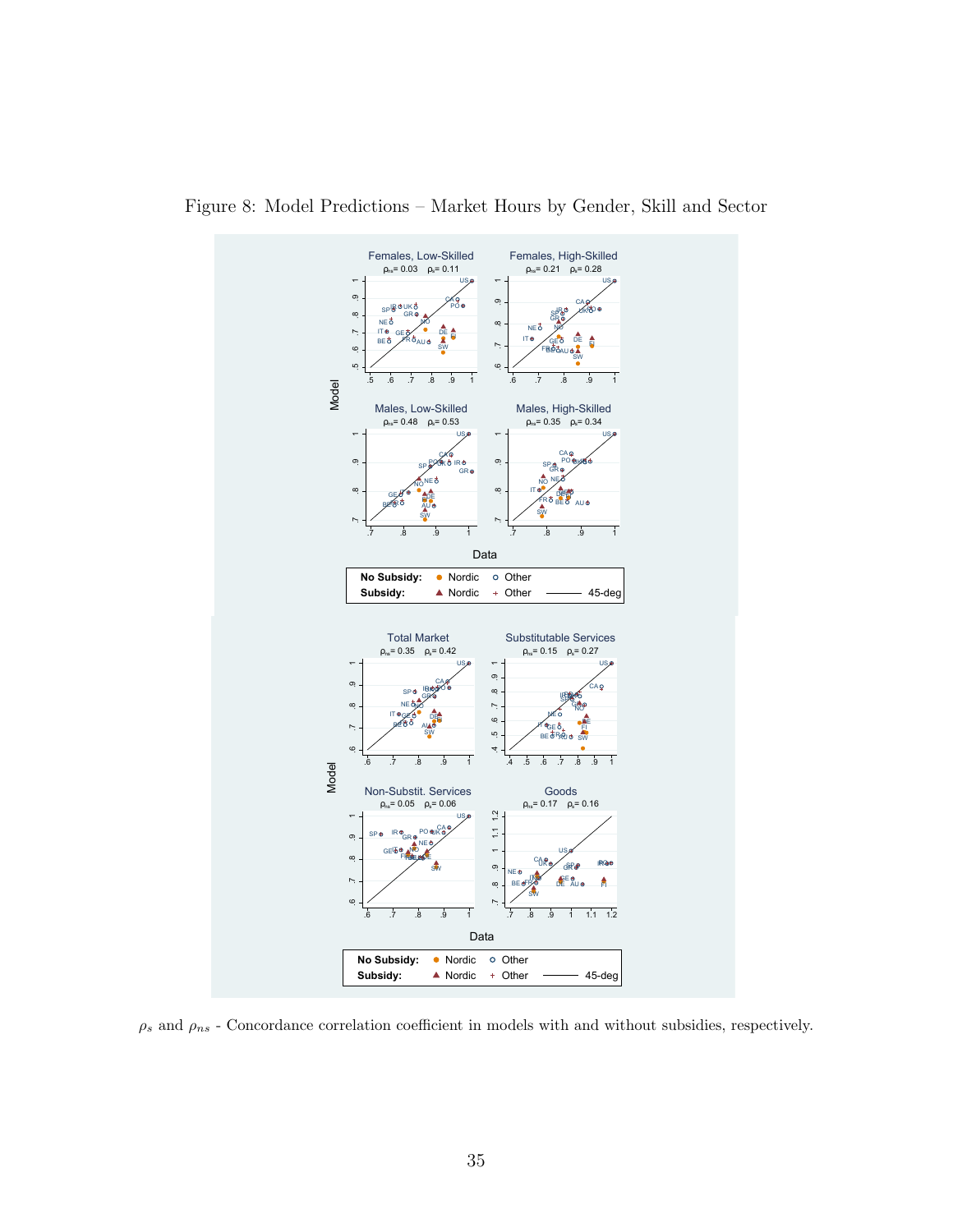

Figure 9: Model Predictions – Marketization by Population Group

 $\rho_s$  and  $\rho_{ns}$  - Concordance correlation coefficient in models with and without subsidies, respectively.

Figure 10: Model Predictions – Total Work Share by Population Group



 $\rho_s$  and  $\rho_{ns}$  - Concordance correlation coefficient in models with and without subsidies, respectively.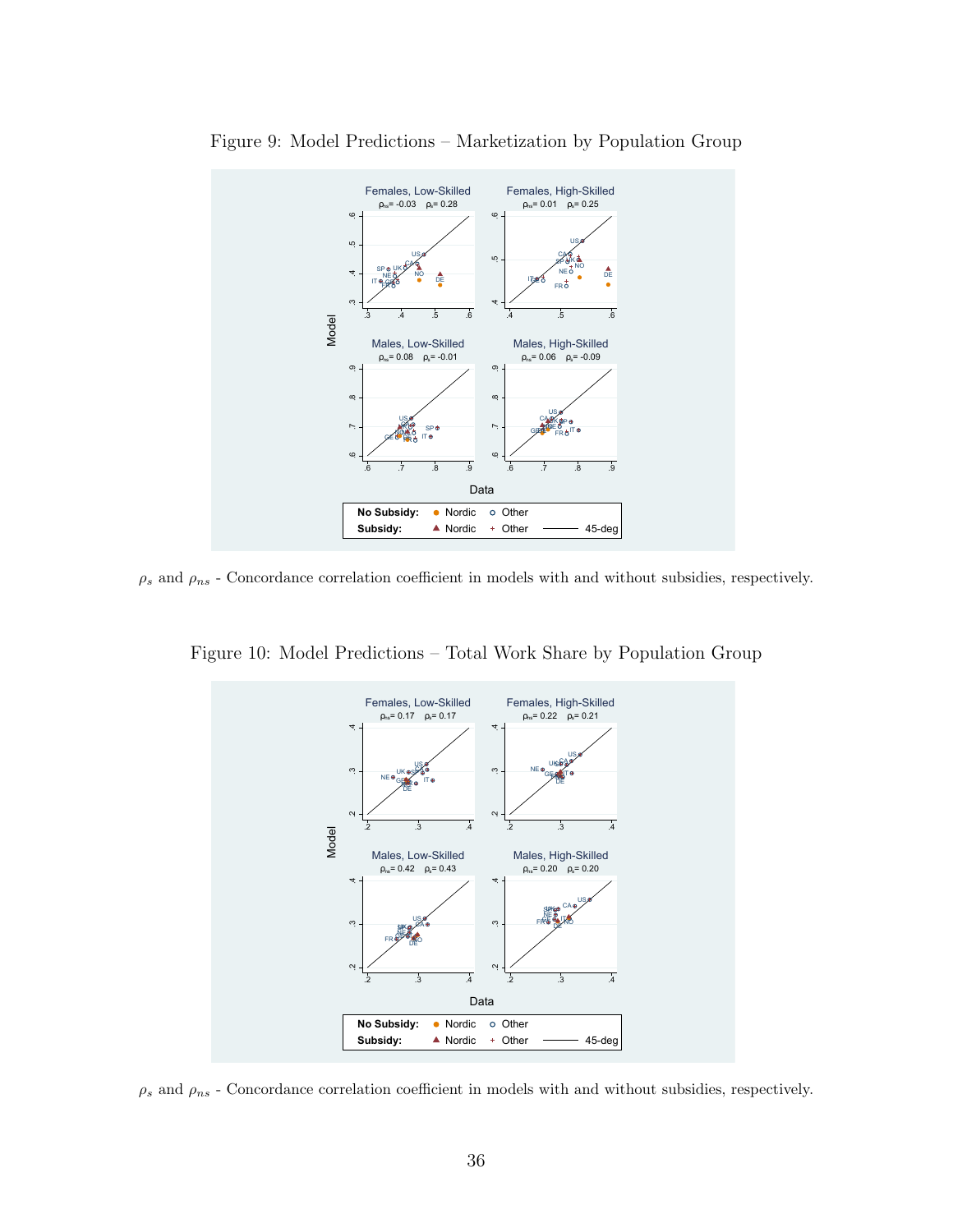

Figure 11: Model Predictions – Gender Wage Ratio by Skill Group

 $\rho_s$  and  $\rho_{ns}$  - Concordance correlation coefficient in models with and without subsidies, respectively.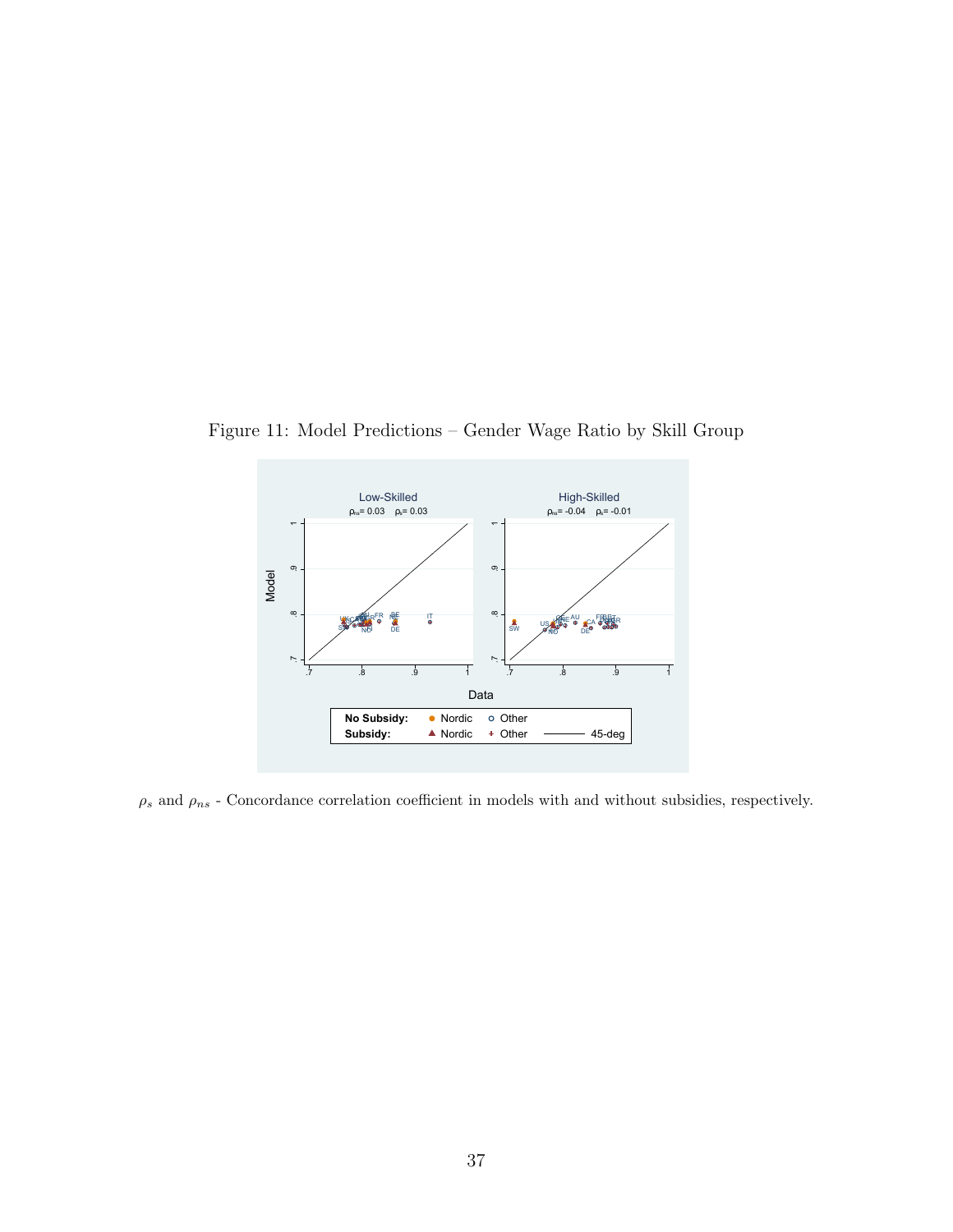|                                                                                                                                                                                   |                 |                                              |                        |                                                              | Population Group     | Share of Difference in Annual Hours wrt US |                      | Sector                   |                        |
|-----------------------------------------------------------------------------------------------------------------------------------------------------------------------------------|-----------------|----------------------------------------------|------------------------|--------------------------------------------------------------|----------------------|--------------------------------------------|----------------------|--------------------------|------------------------|
|                                                                                                                                                                                   | Weekly<br>Hours | Fraction<br>SO <sub>1</sub><br>$\mathcal{L}$ | Low-Skilled<br>Females | High-Skilled<br>Females                                      | Low-Skilled<br>Males | High-Skilled<br>Males                      | Services<br>Substit. | Non-Substit.<br>Services | Goods                  |
|                                                                                                                                                                                   | Ξ               | $\widehat{\Omega}$                           | $\odot$                | $\bigoplus$                                                  | $\widetilde{\Theta}$ | $\circledcirc$                             | $(\zeta)$            | $\circledast$            | $\widehat{\mathbf{e}}$ |
| Canada                                                                                                                                                                            | 26.I            | 0.92                                         | 0.21                   | 0.23                                                         | 0.22                 | 0.34                                       | 0.21                 | 0.41                     | 0.38                   |
| Nordic                                                                                                                                                                            |                 |                                              |                        |                                                              |                      |                                            |                      |                          |                        |
| Denmark                                                                                                                                                                           | 24.6            | 86<br>ö                                      | 0.25                   | 0.19                                                         | 0.29                 | 0.26                                       | 0.33                 | 0.56                     | 0.10                   |
| Finland                                                                                                                                                                           | 25.2            | $0.88\,$                                     | 0.20                   | 0.14                                                         | 0.40                 | 0.26                                       | 0.42                 | 0.96                     | $-0.38$                |
| Normy                                                                                                                                                                             | 22.9            | 0.80                                         | 0.29                   | 0.20                                                         | 0.27                 | 0.24                                       | 0.28                 | 0.49                     | 0.22                   |
| Sweden                                                                                                                                                                            | 24.0            | 84<br>$\circ$                                | 0.22                   | 0.17                                                         | 0.30                 | 0.31                                       | 0.32                 | 0.37                     | 0.31                   |
| $\rm{Central}$                                                                                                                                                                    |                 |                                              |                        |                                                              |                      |                                            |                      |                          |                        |
| Austria                                                                                                                                                                           | 24.5            | 86<br>$\dot{\circ}$                          | 0.38                   | 0.22                                                         | 0.27                 | 0.13                                       | 0.52                 | 0.59                     | $-0.11$                |
| Belgium                                                                                                                                                                           | 21.3            | $0.75\,$                                     | 0.40                   | 0.16                                                         | 0.31                 | 0.13                                       | 0.41                 | 0.34                     | $0.25\,$               |
| France                                                                                                                                                                            | 22.0            | $\begin{array}{c} 0.77 \\ 77.0 \end{array}$  | 0.31                   | 0.19                                                         | 0.31                 | 0.19                                       | 0.37                 | 0.44                     | 0.20                   |
| Germany                                                                                                                                                                           | 22.3            |                                              | 0.36                   | 0.18                                                         | 0.33                 | 0.13                                       | 0.42                 | 0.59                     | $-0.01$                |
| Netherlands                                                                                                                                                                       | 22.2            | $0.78\,$                                     | 0.45                   | 0.24                                                         | 0.16                 | 0.16                                       | 0.40                 | 0.30                     | 0.30                   |
| United Kingdom                                                                                                                                                                    | 24.9            | 78<br>$\dot{\circ}$                          | 0.54                   | 0.14                                                         | 0.16                 | 0.16                                       | 0.44                 | 0.35                     | 0.21                   |
| Southern                                                                                                                                                                          |                 |                                              |                        |                                                              |                      |                                            |                      |                          |                        |
| Greece                                                                                                                                                                            | 24.6            | 0.86                                         | 0.50                   | 0.27                                                         | $-0.02$              | 0.26                                       | 0.35                 | 0.70                     | $-0.05$                |
| $I$ reland                                                                                                                                                                        | 24.4            | 0.86                                         | 0.61                   | 0.24                                                         | 0.04                 | 0.11                                       | 0.50                 | 0.82                     | $-0.32$                |
| Italy                                                                                                                                                                             | 20.6            | $0.72\,$                                     | 0.37                   | 0.21                                                         | 0.23                 | 0.18                                       | 0.41                 | 0.44                     | 0.15                   |
| Portugal                                                                                                                                                                          | 26.2            | 0.92                                         | 0.14                   | 0.14                                                         | 0.37                 | 0.35                                       | 0.82                 | 0.89                     | $-0.71$                |
| Spain                                                                                                                                                                             | 22.4            | 0.79                                         | 0.45                   | 0.18                                                         | 0.19                 | 0.19                                       | 0.32                 | 0.72                     | $-0.04$                |
| Weekly hours are the annual market hours per person divided by 52. In the U.S. these hours are $28.4$ . All estimates hold constant the                                           |                 |                                              |                        |                                                              |                      |                                            |                      |                          |                        |
| distribution of demographic characteristics to its U.S. value and keep the age and marital distribution of the population fixed across                                            |                 |                                              |                        |                                                              |                      |                                            |                      |                          |                        |
| gender and skill groups (see Data Appendix for details). Columns 3-6 report the contribution (share) of each labor input to the difference                                        |                 |                                              |                        |                                                              |                      |                                            |                      |                          |                        |
| in annual hours. Columns 7-9 report the contribution of each sector to this difference. Low-skilled individuals are those without a college<br>degree. Data cover the years 2000- |                 |                                              |                        | 2004 and correspond to a population with 20-64 years of age. |                      |                                            |                      |                          |                        |
|                                                                                                                                                                                   |                 |                                              |                        |                                                              |                      |                                            |                      |                          |                        |

Table 1: Decomposition of Difference in Market Hours With Respect to the U.S. Table 1: Decomposition of Difference in Market Hours With Respect to the U.S.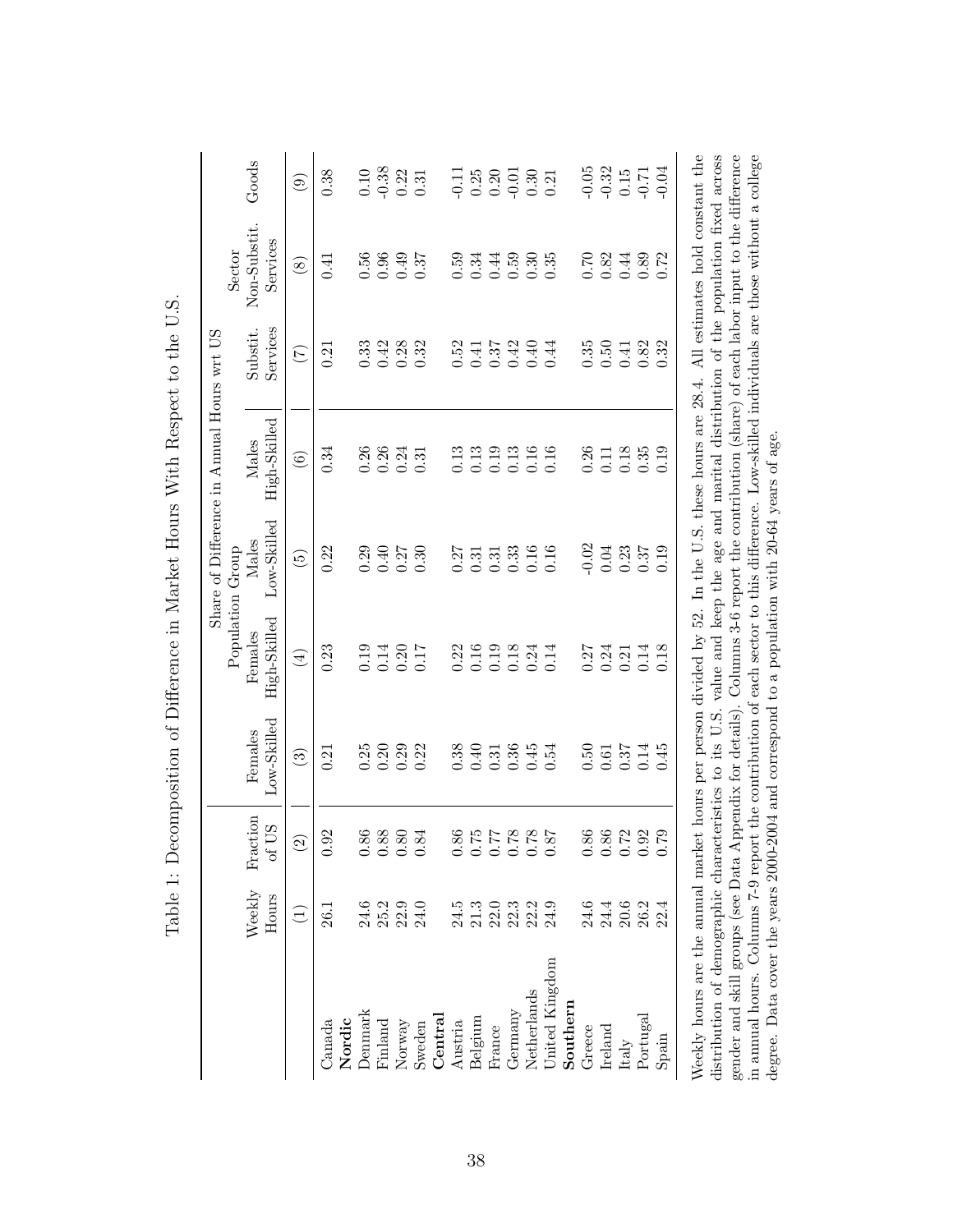|                                  |                          |                          | Females                  |                                             |                          | Males                    |                          |                          |
|----------------------------------|--------------------------|--------------------------|--------------------------|---------------------------------------------|--------------------------|--------------------------|--------------------------|--------------------------|
|                                  |                          | Low-Skilled              |                          | High-Skilled                                |                          | Low-Skilled              | High-Skilled             |                          |
| Market Hours                     |                          |                          |                          |                                             |                          |                          |                          |                          |
| Effective Tax Rate               | $-547.2$<br>(492.1)      | $-1241.1*$<br>(589.0)    | $-725.0*$<br>(344.8)     | $-1159.2***$<br>(422.8)                     | $-1109.6***$<br>(257.3)  | $-1291.5***$<br>(335.3)  | $-846.3***$<br>(281.0)   | $-711.8*$<br>(371.4)     |
| Subsidy Rate                     |                          | $1267.0*$<br>(680.6)     |                          | $792.9$<br>(488.6)                          |                          | (387.5)<br>332.1         |                          | $-245.6$<br>(429.1)      |
| Observations<br>$R^2$            | 0.076<br>$\overline{11}$ | 0.259<br>$\overline{11}$ | 0.228<br>$\overline{11}$ | 0.350<br>$\overline{11}$                    | 0.553<br>$\overline{11}$ | 0.576<br>$\overline{11}$ | 0.377<br>$\overline{11}$ | 0.391<br>$\overline{11}$ |
| Market to Total Work Hour Share  |                          |                          |                          |                                             |                          |                          |                          |                          |
| Effective Tax Rate               | $-0.14$<br>(0.24)        | $-0.54***$<br>(0.18)     | $-0.08$<br>(0.17)        | $-0.38**$<br>$\left(0.13\right)$            | (0.16)                   | (0.19)<br>0.09           | $-0.07$<br>(0.16)        | (0.17)<br>0.12           |
| Subsidy Rate                     |                          | $0.80***$<br>(0.21)      |                          | $0.59***$<br>(0.14)                         |                          | $-0.32$<br>(0.22)        |                          | $-0.37*$<br>(0.19)       |
| Observations<br>$\overline{R}^2$ | 0.043<br>$\Xi$           | 0.689<br>$\square$       | 0.028<br>$\overline{10}$ | 0.711<br>$\Xi$                              | 0.025<br>$\overline{10}$ | 0.263<br>$\Box$          | 0.023<br>$\overline{10}$ | 0.360<br>$\Box$          |
| Total Work Hour Share            |                          |                          |                          |                                             |                          |                          |                          |                          |
| Effective Tax Rate               | (0.10)<br>$-0.12$        | $(0.12)$<br>$-0.03$      | (0.08)<br>$-0.14$        | $(0.10)$<br>$-0.12$                         | $-0.14**$<br>$(0.06)$    | $-0.18**$<br>(0.08)      | $-0.22**$<br>(0.08)      | $-0.26**$<br>(0.10)      |
| Subsidy Rate                     |                          | $-0.19$<br>(0.13)        |                          | (0.11)<br>$-0.04$                           |                          | (0.09)<br>$0.08\,$       |                          | (0.11)<br>0.08           |
| Observations<br>$\overline{R}^2$ | 0.152<br>$\Xi$           | 0.333<br>$\overline{10}$ | 0.294<br>$\overline{10}$ | $\frac{1}{0.306}$<br>$\overline{10}$        | 0.415<br>$\overline{10}$ | 0.477<br>$\overline{10}$ | 0.505<br>$\overline{10}$ | 0.540<br>$\Xi$           |
| Standard errors in parentheses.  |                          |                          |                          | $p < 0.10$ , ** $p < 0.05$ , *** $p < 0.01$ |                          |                          |                          |                          |

Table 2: Linear Regressions of Hours against Taxes and Subsidies Table 2: Linear Regressions of Hours against Taxes and Subsidies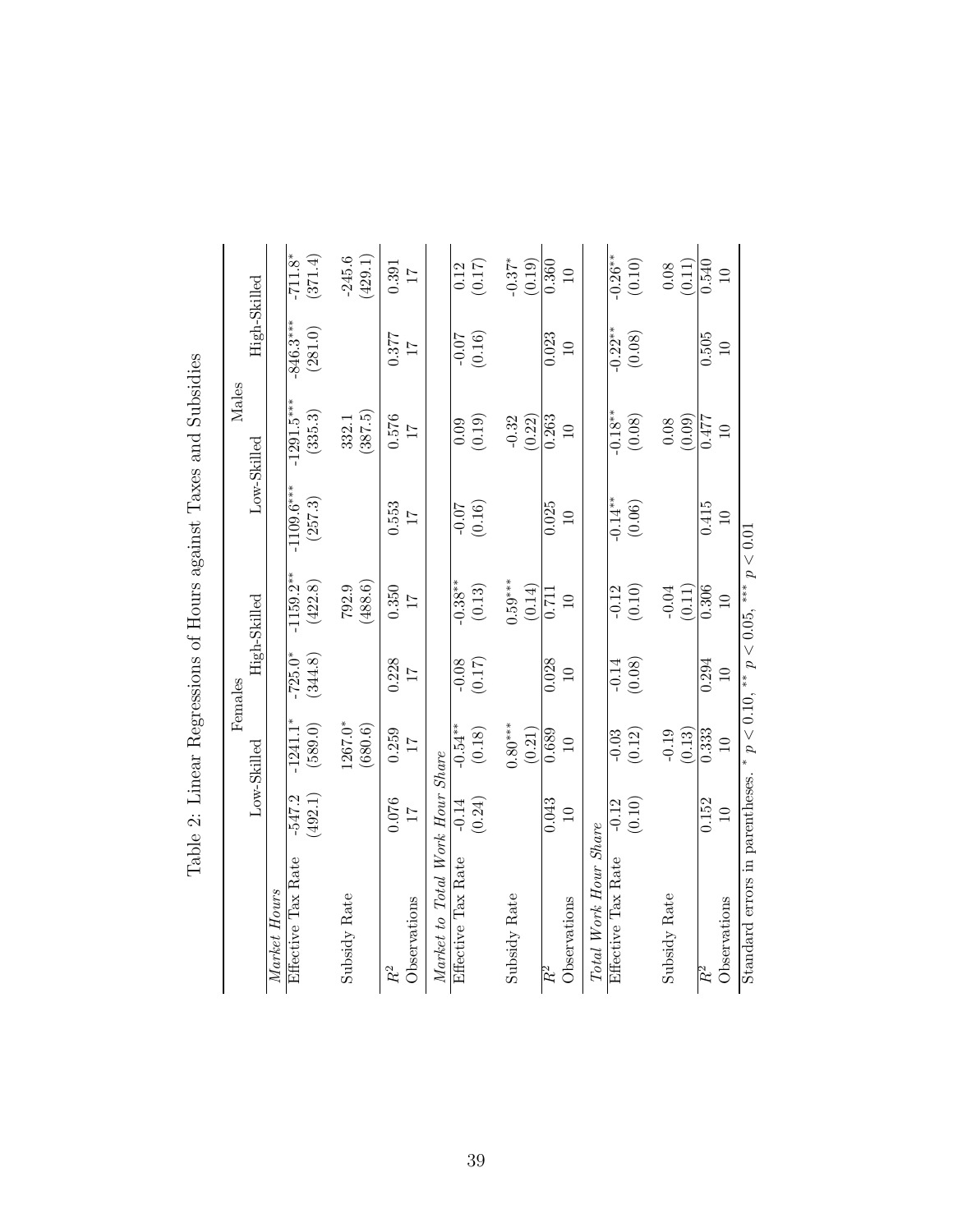| Parameters                                                                                                                        | $\rm {Values}$                           | Targets                                                                      |
|-----------------------------------------------------------------------------------------------------------------------------------|------------------------------------------|------------------------------------------------------------------------------|
|                                                                                                                                   |                                          | Model Free Parameters                                                        |
|                                                                                                                                   | $\frac{6}{11}$                           | Aguiar et al. (2012)                                                         |
|                                                                                                                                   |                                          | Herrendorf et al. $(2013)$ and Moro et al. $(2017)$                          |
|                                                                                                                                   | 1.42                                     | Katz and Murphy (1992)                                                       |
|                                                                                                                                   | ີ $\frac{3}{2}$                          | Weinberg (2000) and Acemoglu et al. (2004)                                   |
|                                                                                                                                   |                                          | Baseline based on Ngai and Petrongolo (forthcoming)                          |
|                                                                                                                                   |                                          | Calibrated Parameters                                                        |
| $L_{nf}$<br>$L_{nm}$<br>$t^u$<br>$L_{em}$                                                                                         | 1.19, 1.10, 0.6                          | Shares of market hours in substitutable services as a fraction of            |
|                                                                                                                                   |                                          | total high-skilled hours, total low-skilled hours and total hours            |
|                                                                                                                                   | 0.33, 0.42, 0.47, 0.50, 0.55             | Low-skilled gender hour ratios across sectors                                |
|                                                                                                                                   | $0.42, 0.46, 0.49, 0.68$<br>0.34,        | High-skilled gender hour ratios across sectors                               |
|                                                                                                                                   | $\,0.62,\,0.54,\,0.52,\,0.51\,$<br>0.45, | The ratio of high-skilled to low-skilled female hours across sectors         |
| $\mathbb{Z}$ $\mathbb{Z}$ $\mathbb{Z}$ $\mathbb{Z}$ $\mathbb{Z}$ $\mathbb{Z}$ $\mathbb{Z}$ $\mathbb{Z}$ $\mathbb{Z}$ $\mathbb{Z}$ | 0.86                                     | Relative hours between substitutable services and home                       |
|                                                                                                                                   | 4.43                                     | Relative hours between non-substitutable services and substitutable services |
|                                                                                                                                   | 1.57                                     | Relative hours between goods and non-substitutable services                  |
|                                                                                                                                   | 1.66                                     | Relative hours between leisure and goods                                     |

Table 3: Calibration Table 3: Calibration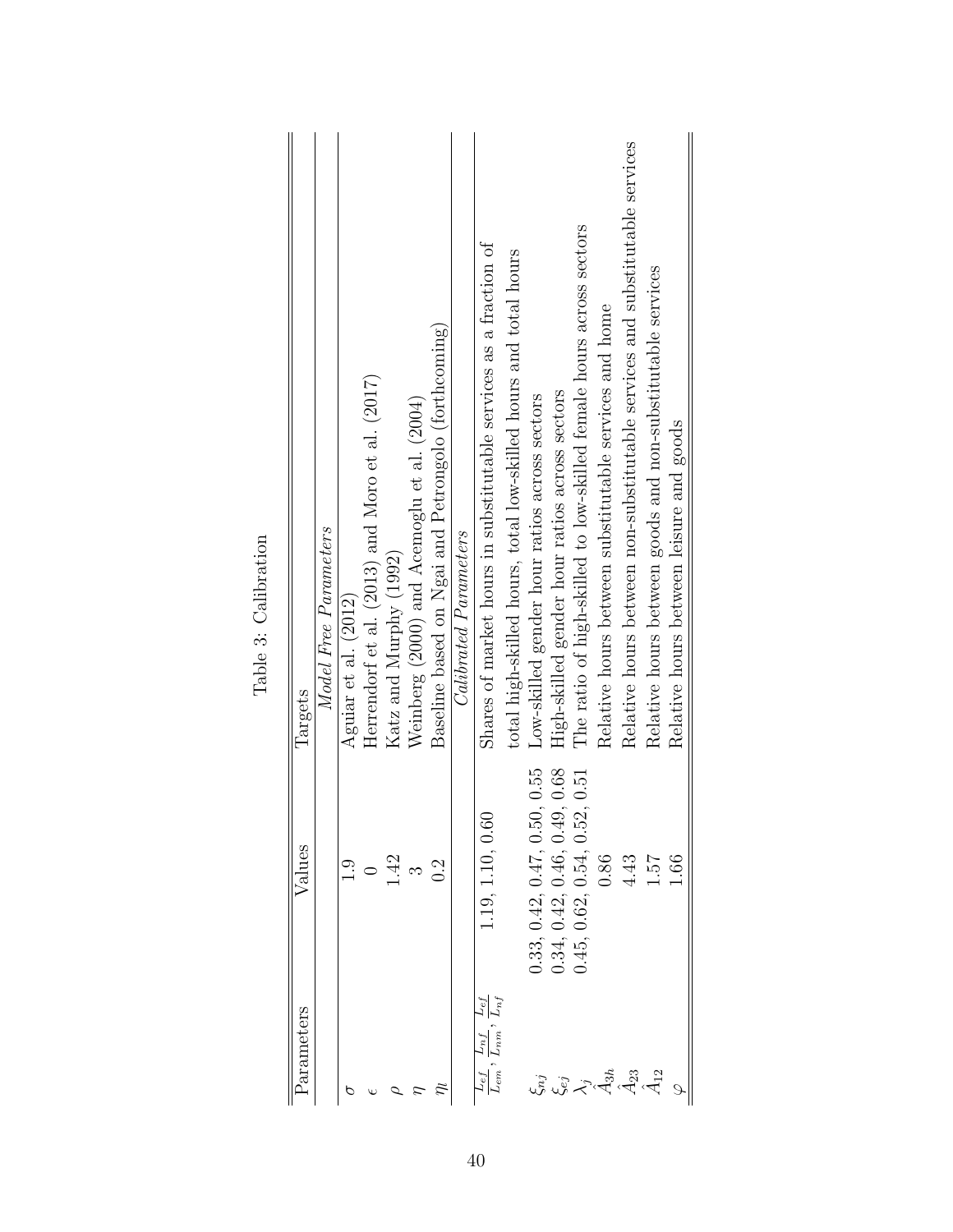|                  |         | Females     |         |              |         |             | Males   |              |
|------------------|---------|-------------|---------|--------------|---------|-------------|---------|--------------|
|                  |         | Low-Skilled |         | High-Skilled |         | Low-Skilled |         | High-Skilled |
|                  | Data    | Model       | Data    | Model        | Data    | Model       | Data    | Model        |
| Canada           | $-0.07$ | $-0.11$     | $-0.11$ | $-0.10$      | $-0.05$ | $-0.07$     | $-0.13$ | $-0.07$      |
| Nordic           |         |             |         |              |         |             |         |              |
| Denmark          | $-0.14$ | $-0.33$     | $-0.14$ | $-0.30$      | $-0.12$ | $-0.23$     | $-0.16$ | $-0.22$      |
| Finland          | $-0.09$ | $-0.33$     | $-0.09$ | $-0.30$      | $-0.13$ | $-0.23$     | $-0.14$ | $-0.22$      |
| <b>Norway</b>    | $-0.23$ | $-0.28$     | $-0.22$ | $-0.26$      | $-0.15$ | $-0.19$     | $-0.21$ | $-0.19$      |
| Sweden           | $-0.14$ | $-0.41$     | $-0.14$ | $-0.38$      | $-0.13$ | $-0.30$     | $-0.21$ | $-0.29$      |
| Average Nordic   | $-0.15$ | $-0.34$     | $-0.15$ | $-0.31$      | $-0.13$ | $-0.24$     | $-0.18$ | $-0.23$      |
| Central          |         |             |         |              |         |             |         |              |
| Austria          | $-0.21$ | $-0.35$     | $-0.17$ | $-0.33$      | $-0.11$ | $-0.25$     | $-0.08$ | $-0.24$      |
| Belgium          | $-0.41$ | $-0.35$     | $-0.22$ | $-0.32$      | $-0.23$ | $-0.25$     | $-0.14$ | $-0.24$      |
| France           | $-0.29$ | $-0.34$     | $-0.24$ | $-0.31$      | $-0.20$ | $-0.24$     | $-0.19$ | $-0.23$      |
| Germany          | $-0.32$ | $-0.30$     | $-0.21$ | $-0.28$      | $-0.21$ | $-0.21$     | $-0.13$ | $-0.20$      |
| Netherlands      | $-0.40$ | $-0.24$     | $-0.29$ | $-0.22$      | $-0.10$ | $-0.16$     | $-0.15$ | $-0.16$      |
| United Kingdom   | $-0.28$ | $-0.15$     | $-0.09$ | $-0.14$      | $-0.06$ | $-0.10$     | $-0.09$ | $-0.10$      |
| Average Central  | $-0.32$ | $-0.29$     | $-0.20$ | $-0.27$      | $-0.15$ | $-0.20$     | $-0.13$ | $-0.19$      |
| Southern         |         |             |         |              |         |             |         |              |
| Greece           | $-0.27$ | $-0.19$     | $-0.20$ | $-0.18$      | 0.01    | $-0.13$     | $-0.16$ | $-0.12$      |
| Ireland          | $-0.35$ | $-0.15$     | $-0.19$ | $-0.14$      | $-0.01$ | $-0.10$     | $-0.07$ | $-0.10$      |
| Italy            | $-0.42$ | $-0.29$     | $-0.32$ | $-0.27$      | $-0.18$ | $-0.20$     | $-0.22$ | $-0.19$      |
| Portugal         | $-0.04$ | $-0.14$     | $-0.06$ | $-0.13$      | $-0.08$ | $-0.10$     | $-0.12$ | $-0.09$      |
| Spain            | $-0.39$ | $-0.17$     | $-0.20$ | $-0.15$      | $-0.12$ | $-0.11$     | $-0.18$ | $-0.11$      |
| Average Southern | $-0.29$ | $-0.19$     | $-0.20$ | $-0.17$      | $-0.08$ | $-0.13$     | $-0.15$ | $-0.12$      |
| Concord. Corr.   |         | 0.03        |         | 0.21         |         | 0.48        |         | 0.35         |
| Corr             |         | 0.04        |         | $0.26\,$     |         | 0.68        |         | 0.41         |
| Coeff. Determ.   |         | 0.72        |         | 0.68         |         | 0.63        |         | 0.82         |

Table 4: Market Hours by Labor Input – Model without Subsidies

All values are expressed as a percentage difference of the US value. "Concord. Corr" represents the concordance correlation, "Corr" represents the usual correlation coefficient, and "Coeff. Determ." represents the coefficient of determination.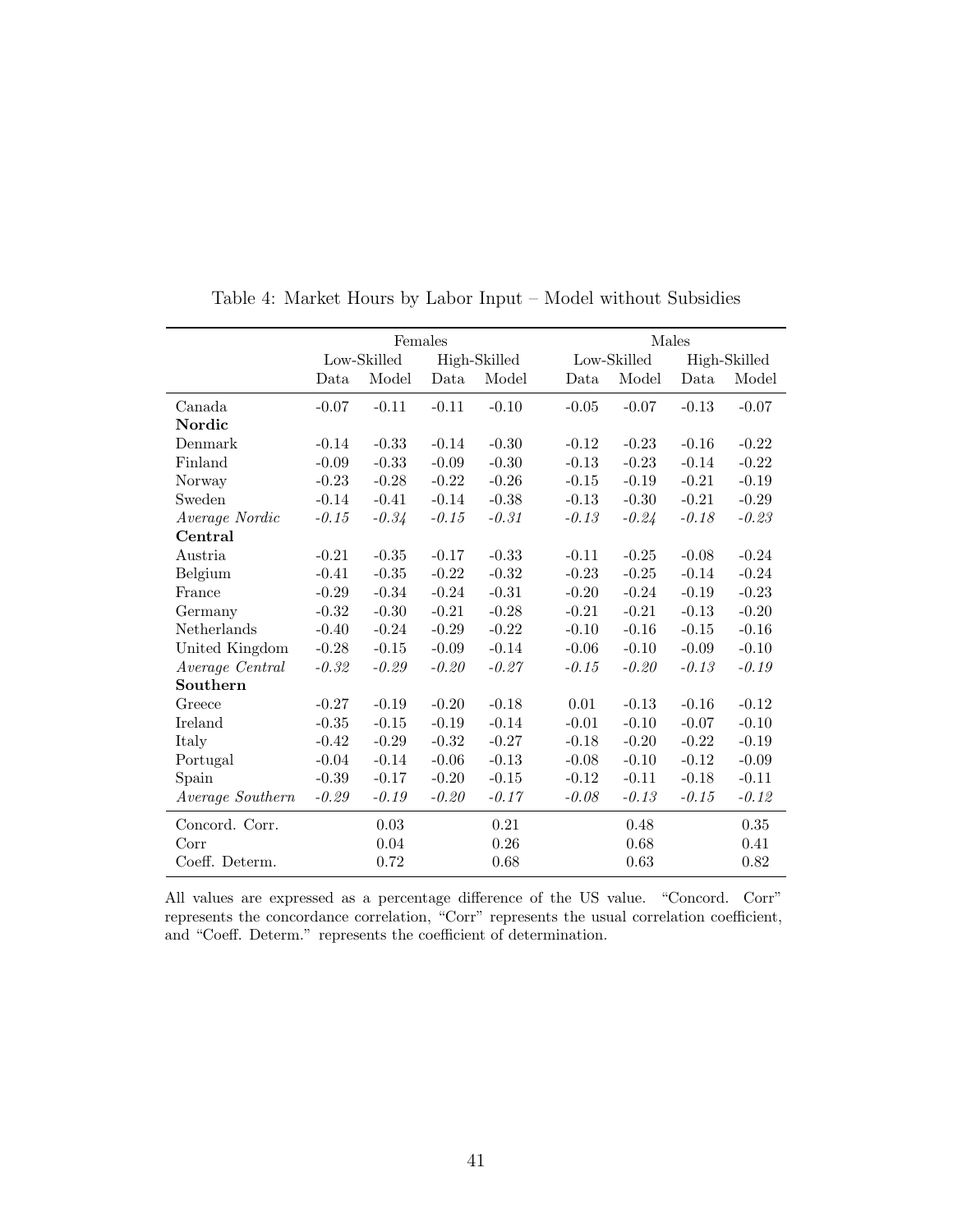|                  |         | Total Market |         | Substitutable<br>Service |         | Non-Substitutable<br>Service |         | Goods   |
|------------------|---------|--------------|---------|--------------------------|---------|------------------------------|---------|---------|
|                  | Data    | Model        | Data    | Model                    | Data    | Model                        | Data    | Model   |
| Canada           | $-0.08$ | $-0.08$      | $-0.06$ | $-0.16$                  | $-0.08$ | $-0.05$                      | $-0.12$ | $-0.05$ |
| Nordic           |         |              |         |                          |         |                              |         |         |
| Denmark          | $-0.14$ | $-0.27$      | $-0.15$ | $-0.48$                  | $-0.16$ | $-0.18$                      | $-0.05$ | $-0.18$ |
| Finland          | $-0.12$ | $-0.27$      | $-0.16$ | $-0.48$                  | $-0.24$ | $-0.18$                      | 0.16    | $-0.18$ |
| Norway           | $-0.20$ | $-0.23$      | $-0.19$ | $-0.41$                  | $-0.22$ | $-0.15$                      | $-0.17$ | $-0.15$ |
| Sweden           | $-0.16$ | $-0.34$      | $-0.17$ | $-0.59$                  | $-0.13$ | $-0.23$                      | $-0.18$ | $-0.23$ |
| Average Nordic   | $-0.15$ | $-0.27$      | $-0.17$ | $-0.49$                  | $-0.19$ | $-0.19$                      | $-0.06$ | $-0.18$ |
| Central          |         |              |         |                          |         |                              |         |         |
| Austria          | $-0.14$ | $-0.29$      | $-0.24$ | $-0.51$                  | $-0.18$ | $-0.19$                      | 0.06    | $-0.19$ |
| Belgium          | $-0.25$ | $-0.28$      | $-0.35$ | $-0.51$                  | $-0.19$ | $-0.19$                      | $-0.23$ | $-0.19$ |
| France           | $-0.23$ | $-0.28$      | $-0.28$ | $-0.50$                  | $-0.22$ | $-0.19$                      | $-0.17$ | $-0.19$ |
| Germany          | $-0.22$ | $-0.24$      | $-0.31$ | $-0.44$                  | $-0.29$ | $-0.16$                      | 0.01    | $-0.16$ |
| Netherlands      | $-0.22$ | $-0.19$      | $-0.30$ | $-0.35$                  | $-0.15$ | $-0.12$                      | $-0.25$ | $-0.12$ |
| United Kingdom   | $-0.13$ | $-0.12$      | $-0.19$ | $-0.23$                  | $-0.10$ | $-0.08$                      | $-0.10$ | $-0.08$ |
| Average Central  | $-0.20$ | $-0.23$      | $-0.28$ | $-0.42$                  | $-0.19$ | $-0.16$                      | $-0.12$ | $-0.15$ |
| Southern         |         |              |         |                          |         |                              |         |         |
| Greece           | $-0.14$ | $-0.15$      | $-0.16$ | $-0.29$                  | $-0.21$ | $-0.10$                      | 0.03    | $-0.10$ |
| Ireland          | $-0.14$ | $-0.12$      | $-0.25$ | $-0.22$                  | $-0.27$ | $-0.07$                      | 0.18    | $-0.07$ |
| Italy            | $-0.28$ | $-0.24$      | $-0.38$ | $-0.43$                  | $-0.27$ | $-0.16$                      | $-0.16$ | $-0.15$ |
| Portugal         | $-0.08$ | $-0.11$      | $-0.21$ | $-0.22$                  | $-0.15$ | $-0.07$                      | 0.20    | $-0.07$ |
| Spain            | $-0.21$ | $-0.13$      | $-0.23$ | $-0.25$                  | $-0.35$ | $-0.08$                      | 0.03    | $-0.08$ |
| Average Southern | $-0.17$ | $-0.15$      | $-0.25$ | $-0.28$                  | $-0.25$ | $-0.10$                      | 0.06    | $-0.10$ |
| Concord. Corr.   |         | $0.35\,$     |         | 0.15                     |         | 0.05                         |         | 0.17    |
| Corr             |         | 0.42         |         | 0.33                     |         | 0.08                         |         | 0.35    |
| Coeff. Determ.   |         | 0.78         |         | 0.31                     |         | 0.76                         |         | $-0.13$ |

Table 5: Market Hours by Sector – Model without Subsidies

All values are expressed as a percentage difference of the US value. "Concord. Corr" represents the concordance correlation, "Corr" represents the usual correlation coefficient, and "Coeff. Determ." represents the coefficient of determination.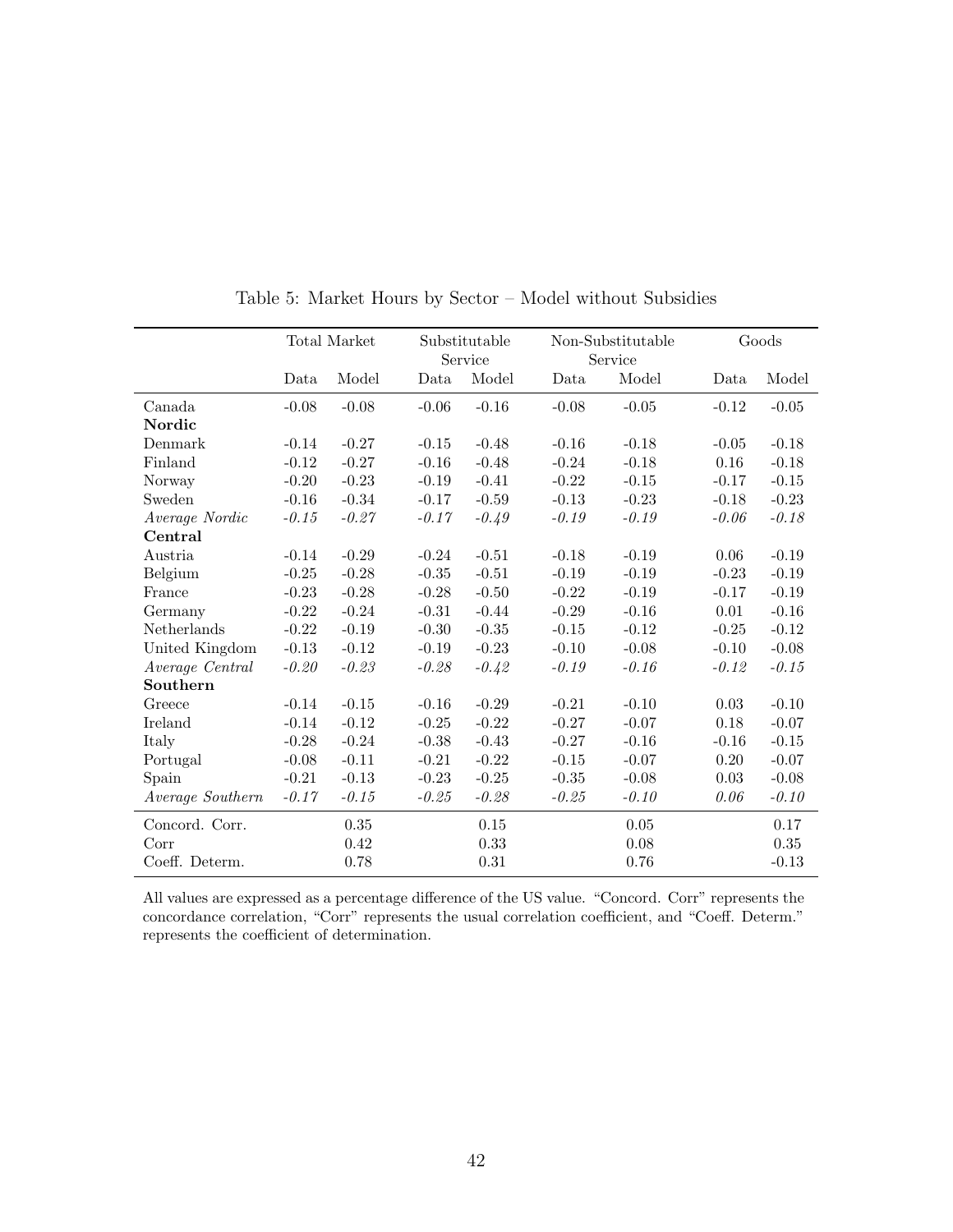|                  |         | Females     |         |              |         |             | Males   |              |
|------------------|---------|-------------|---------|--------------|---------|-------------|---------|--------------|
|                  |         | Low-Skilled |         | High-Skilled |         | Low-Skilled |         | High-Skilled |
|                  | Data    | Model       | Data    | Model        | Data    | Model       | Data    | Model        |
| Canada           | $-0.07$ | $-0.12$     | $-0.11$ | $-0.11$      | $-0.05$ | $-0.08$     | $-0.13$ | $-0.07$      |
| Nordic           |         |             |         |              |         |             |         |              |
| Denmark          | $-0.14$ | $-0.27$     | $-0.14$ | $-0.25$      | $-0.12$ | $-0.20$     | $-0.16$ | $-0.19$      |
| Finland          | $-0.09$ | $-0.29$     | $-0.09$ | $-0.27$      | $-0.13$ | $-0.21$     | $-0.14$ | $-0.20$      |
| Norway           | $-0.23$ | $-0.20$     | $-0.22$ | $-0.19$      | $-0.15$ | $-0.16$     | $-0.21$ | $-0.15$      |
| Sweden           | $-0.14$ | $-0.35$     | $-0.14$ | $-0.33$      | $-0.13$ | $-0.26$     | $-0.21$ | $-0.25$      |
| Average Nordic   | $-0.15$ | $-0.28$     | $-0.15$ | $-0.26$      | $-0.13$ | $-0.21$     | $-0.18$ | $-0.20$      |
| Central          |         |             |         |              |         |             |         |              |
| Austria          | $-0.21$ | $-0.35$     | $-0.17$ | $-0.32$      | $-0.11$ | $-0.25$     | $-0.08$ | $-0.24$      |
| Belgium          | $-0.41$ | $-0.33$     | $-0.22$ | $-0.31$      | $-0.23$ | $-0.24$     | $-0.14$ | $-0.23$      |
| France           | $-0.29$ | $-0.32$     | $-0.24$ | $-0.30$      | $-0.20$ | $-0.23$     | $-0.19$ | $-0.22$      |
| Germany          | $-0.32$ | $-0.29$     | $-0.21$ | $-0.26$      | $-0.21$ | $-0.20$     | $-0.13$ | $-0.19$      |
| Netherlands      | $-0.40$ | $-0.22$     | $-0.29$ | $-0.20$      | $-0.10$ | $-0.15$     | $-0.15$ | $-0.15$      |
| United Kingdom   | $-0.28$ | $-0.13$     | $-0.09$ | $-0.12$      | $-0.06$ | $-0.09$     | $-0.09$ | $-0.09$      |
| Average Central  | $-0.32$ | $-0.27$     | $-0.20$ | $-0.25$      | $-0.15$ | $-0.19$     | $-0.13$ | $-0.19$      |
| Southern         |         |             |         |              |         |             |         |              |
| Greece           | $-0.27$ | $-0.20$     | $-0.20$ | $-0.18$      | 0.01    | $-0.13$     | $-0.16$ | $-0.13$      |
| Ireland          | $-0.35$ | $-0.14$     | $-0.19$ | $-0.13$      | $-0.01$ | $-0.10$     | $-0.07$ | $-0.09$      |
| Italy            | $-0.42$ | $-0.29$     | $-0.32$ | $-0.27$      | $-0.18$ | $-0.20$     | $-0.22$ | $-0.19$      |
| Portugal         | $-0.04$ | $-0.14$     | $-0.06$ | $-0.13$      | $-0.08$ | $-0.10$     | $-0.12$ | $-0.09$      |
| Spain            | $-0.39$ | $-0.16$     | $-0.20$ | $-0.15$      | $-0.12$ | $-0.11$     | $-0.18$ | $-0.11$      |
| Average Southern | $-0.29$ | $-0.19$     | $-0.20$ | $-0.17$      | $-0.08$ | $-0.13$     | $-0.15$ | $-0.12$      |
| Concord. Corr.   |         | 0.11        |         | 0.28         |         | 0.53        |         | 0.34         |
| Corr             |         | 0.12        |         | 0.32         |         | 0.69        |         | 0.36         |
| Coeff. Determ.   |         | 0.76        |         | 0.77         |         | 0.72        |         | 0.85         |

Table 6: Market Hours by Labor Input – Model with Subsidies

All values are expressed as a percentage difference of the US value. "Concord. Corr" represents the concordance correlation, "Corr" represents the usual correlation coefficient, and "Coeff. Determ." represents the coefficient of determination.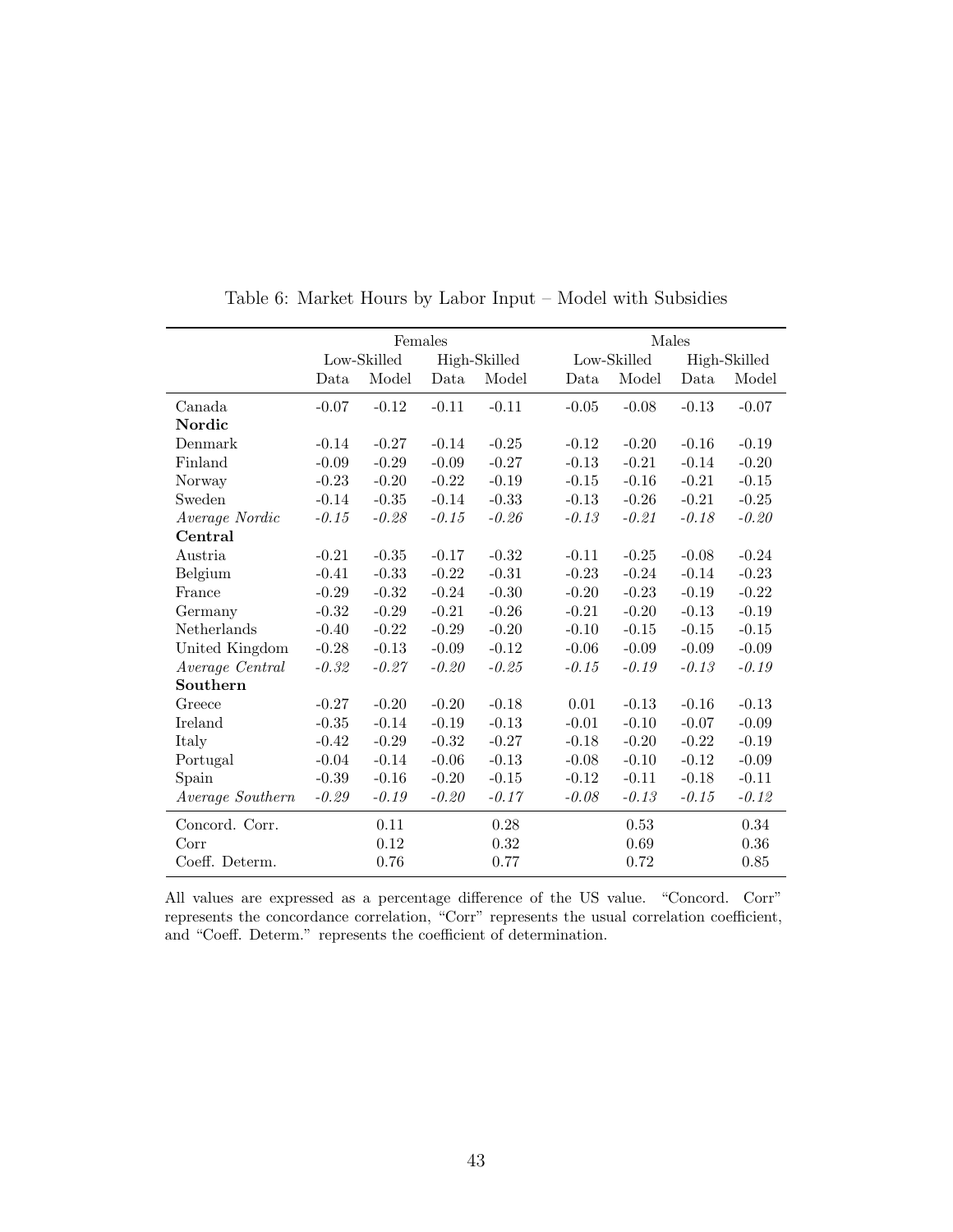|                  |         | Total Market |         | Substitutable<br>Service |         | Non-Substitutable<br>Service |         | Goods   |
|------------------|---------|--------------|---------|--------------------------|---------|------------------------------|---------|---------|
|                  | Data    | Model        | Data    | Model                    | Data    | Model                        | Data    | Model   |
| Canada           | $-0.08$ | $-0.09$      | $-0.06$ | $-0.18$                  | $-0.08$ | $-0.05$                      | $-0.12$ | $-0.05$ |
| Nordic           |         |              |         |                          |         |                              |         |         |
| Denmark          | $-0.14$ | $-0.22$      | $-0.15$ | $-0.37$                  | $-0.16$ | $-0.16$                      | $-0.05$ | $-0.16$ |
| Finland          | $-0.12$ | $-0.24$      | $-0.16$ | $-0.41$                  | $-0.24$ | $-0.17$                      | 0.16    | $-0.17$ |
| Norway           | $-0.20$ | $-0.17$      | $-0.19$ | $-0.28$                  | $-0.22$ | $-0.13$                      | $-0.17$ | $-0.13$ |
| Sweden           | $-0.16$ | $-0.29$      | $-0.17$ | $-0.48$                  | $-0.13$ | $-0.22$                      | $-0.18$ | $-0.22$ |
| Average Nordic   | $-0.15$ | $-0.23$      | $-0.17$ | $-0.38$                  | $-0.19$ | $-0.17$                      | $-0.06$ | $-0.17$ |
| Central          |         |              |         |                          |         |                              |         |         |
| Austria          | $-0.14$ | $-0.28$      | $-0.24$ | $-0.50$                  | $-0.18$ | $-0.19$                      | 0.06    | $-0.19$ |
| Belgium          | $-0.25$ | $-0.27$      | $-0.35$ | $-0.48$                  | $-0.19$ | $-0.19$                      | $-0.23$ | $-0.19$ |
| France           | $-0.23$ | $-0.26$      | $-0.28$ | $-0.46$                  | $-0.22$ | $-0.18$                      | $-0.17$ | $-0.18$ |
| Germany          | $-0.22$ | $-0.23$      | $-0.31$ | $-0.42$                  | $-0.29$ | $-0.16$                      | 0.01    | $-0.16$ |
| Netherlands      | $-0.22$ | $-0.18$      | $-0.30$ | $-0.32$                  | $-0.15$ | $-0.12$                      | $-0.25$ | $-0.12$ |
| United Kingdom   | $-0.13$ | $-0.11$      | $-0.19$ | $-0.20$                  | $-0.10$ | $-0.07$                      | $-0.10$ | $-0.07$ |
| Average Central  | $-0.20$ | $-0.22$      | $-0.28$ | $-0.40$                  | $-0.19$ | $-0.15$                      | $-0.12$ | $-0.15$ |
| Southern         |         |              |         |                          |         |                              |         |         |
| Greece           | $-0.14$ | $-0.16$      | $-0.16$ | $-0.29$                  | $-0.21$ | $-0.10$                      | 0.03    | $-0.10$ |
| Ireland          | $-0.14$ | $-0.11$      | $-0.25$ | $-0.21$                  | $-0.27$ | $-0.07$                      | 0.18    | $-0.07$ |
| Italy            | $-0.28$ | $-0.23$      | $-0.38$ | $-0.43$                  | $-0.27$ | $-0.15$                      | $-0.16$ | $-0.15$ |
| Portugal         | $-0.08$ | $-0.11$      | $-0.21$ | $-0.21$                  | $-0.15$ | $-0.07$                      | 0.20    | $-0.07$ |
| Spain            | $-0.21$ | $-0.13$      | $-0.23$ | $-0.24$                  | $-0.35$ | $-0.08$                      | 0.03    | $-0.08$ |
| Average Southern | $-0.17$ | $-0.15$      | $-0.25$ | $-0.28$                  | $-0.25$ | $-0.10$                      | 0.06    | $-0.09$ |
| Concord. Corr.   |         | 0.42         |         | 0.27                     |         | 0.06                         |         | 0.16    |
| Corr             |         | 0.45         |         | 0.47                     |         | 0.10                         |         | 0.34    |
| Coeff. Determ.   |         | 0.85         |         | 0.59                     |         | 0.75                         |         | $-0.09$ |

Table 7: Market Hours by Sector – Model with Subsidies

All values are expressed as a percentage difference of the US value. "Concord. Corr" represents the concordance correlation, "Corr" represents the usual correlation coefficient, and "Coeff. Determ." represents the coefficient of determination.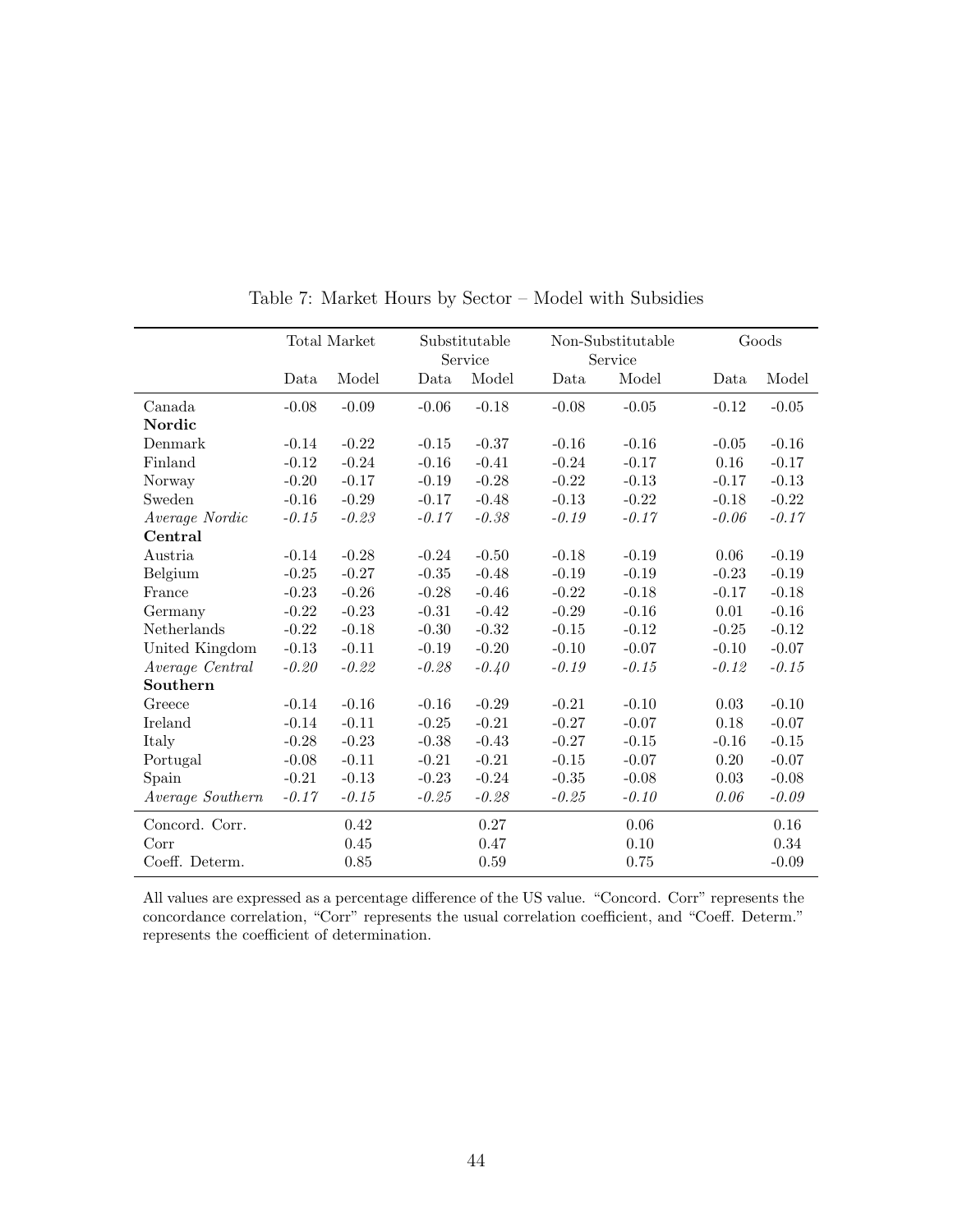|                  |          | Females     |          |              |          | Males       |            |              |
|------------------|----------|-------------|----------|--------------|----------|-------------|------------|--------------|
|                  |          | Low-Skilled |          | High-Skilled |          | Low-Skilled |            | High-Skilled |
|                  | Data     | Model       | Data     | Model        | Data     | Model       | Data       | Model        |
| No Subsidies     |          |             |          |              |          |             |            |              |
| Canada           | $-0.02$  | $-0.03$     | $-0.02$  | $-0.03$      | 0.01     | $-0.02$     | $-0.03$    | $-0.02$      |
| Nordic           |          |             |          |              |          |             |            |              |
| Denmark          | $0.05\,$ | $-0.11$     | $0.05\,$ | $-0.10$      | $-0.01$  | $-0.07$     | $-0.05$    | $-0.07$      |
| Norway           | $-0.01$  | $-0.09$     | $-0.01$  | $-0.08$      | $-0.03$  | $-0.06$     | $-0.04$    | $-0.06$      |
| Average Nordic   | 0.02     | $-0.10$     | 0.02     | $-0.09$      | $-0.02$  | $-0.07$     | $-0.05$    | $-0.06$      |
| Central          |          |             |          |              |          |             |            |              |
| France           | $-0.09$  | $-0.11$     | $-0.03$  | $-0.10$      | $0.01\,$ | $-0.08$     | $\rm 0.02$ | $-0.07$      |
| Germany          | $-0.08$  | $-0.10$     | $-0.08$  | $-0.09$      | $-0.04$  | $-0.07$     | $-0.05$    | $-0.06$      |
| Netherlands      | $-0.09$  | $-0.07$     | $-0.02$  | $-0.07$      | $0.01\,$ | $-0.05$     | $0.00\,$   | $-0.05$      |
| United Kingdom   | $-0.06$  | $-0.05$     | $-0.01$  | $-0.04$      | $0.00\,$ | $-0.03$     | $0.00\,$   | $-0.03$      |
| Average Central  | $-0.08$  | $-0.08$     | $-0.03$  | $-0.08$      | $-0.01$  | $-0.06$     | $-0.01$    | $-0.05$      |
| $\bf{Southern}$  |          |             |          |              |          |             |            |              |
| Italy            | $-0.13$  | $-0.09$     | $-0.09$  | $-0.09$      | $0.06\,$ | $-0.06$     | 0.05       | $-0.06$      |
| Spain            | $-0.10$  | $-0.05$     | $-0.03$  | $-0.05$      | 0.08     | $-0.03$     | 0.03       | $-0.03$      |
| Average Southern | $-0.12$  | $-0.07$     | $-0.06$  | $-0.07$      | 0.07     | $-0.05$     | 0.04       | $-0.05$      |
| Concord. Corr.   |          | $-0.03$     |          | $0.01\,$     |          | 0.08        |            | $0.06\,$     |
| Corr             |          | $-0.04$     |          | 0.03         |          | 0.29        |            | $0.15\,$     |
| Coeff. Determ.   |          | 0.37        |          | $-0.98$      |          | $-2.59$     |            | $-1.46$      |
| With Subsidies   |          |             |          |              |          |             |            |              |
| Canada           | $-0.02$  | $-0.04$     | $-0.02$  | $-0.03$      | $0.01\,$ | $-0.02$     | $-0.03$    | $-0.02$      |
| Nordic           |          |             |          |              |          |             |            |              |
| Denmark          | $0.05\,$ | $-0.07$     | $0.05\,$ | $-0.07$      | $-0.01$  | $-0.05$     | $-0.05$    | $-0.04$      |
| Norway           | $-0.01$  | $-0.05$     | $-0.01$  | $-0.04$      | $-0.03$  | $-0.03$     | $-0.04$    | $-0.03$      |
| Average Nordic   | 0.02     | $-0.06$     | 0.02     | $-0.05$      | $-0.02$  | $-0.04$     | $-0.05$    | $-0.04$      |
| Central          |          |             |          |              |          |             |            |              |
| France           | $-0.09$  | $-0.10$     | $-0.03$  | $-0.09$      | $0.01\,$ | $-0.07$     | 0.02       | $-0.07$      |
| Germany          | $-0.08$  | $-0.09$     | $-0.08$  | $-0.08$      | $-0.04$  | $-0.06$     | $-0.05$    | $-0.06$      |
| Netherlands      | $-0.09$  | $-0.06$     | $-0.02$  | $-0.06$      | 0.01     | $-0.04$     | 0.00       | $-0.04$      |
| United Kingdom   | $-0.06$  | $-0.04$     | $-0.01$  | $-0.04$      | $0.00\,$ | $-0.02$     | $0.00\,$   | $-0.02$      |
| Average Central  | $-0.08$  | $-0.07$     | $-0.03$  | $-0.07$      | $-0.01$  | $-0.05$     | $-0.01$    | $-0.05$      |
| Southern         |          |             |          |              |          |             |            |              |
| Italy            | $-0.13$  | $-0.09$     | $-0.09$  | $-0.09$      | 0.06     | $-0.06$     | 0.05       | $-0.06$      |
| Spain            | $-0.10$  | $-0.05$     | $-0.03$  | $-0.05$      | 0.08     | $-0.03$     | 0.03       | $-0.03$      |
| Average Southern | $-0.12$  | $-0.07$     | $-0.06$  | $-0.07$      | $0.07$   | $-0.05$     | 0.04       | $-0.05$      |
| Concord. Corr.   |          | 0.28        |          | $0.25\,$     |          | $-0.01$     |            | $-0.09$      |
| Corr             |          | 0.39        |          | 0.46         |          | $-0.02$     |            | $-0.20$      |
| Coeff. Determ.   |          | 0.62        |          | $-0.09$      |          | $-2.03$     |            | $-1.15$      |

Table 8: Marketization – Market Work as Share of Total Work

Marketization is measured by the share of market hours out of total work (market plus home). All values are expressed as a difference of the US value. "Concord. Corr" represents the concordance correlation, "Corr" represents the usual correlation coefficient, and "Coeff. Determ." represents the coefficient of determination.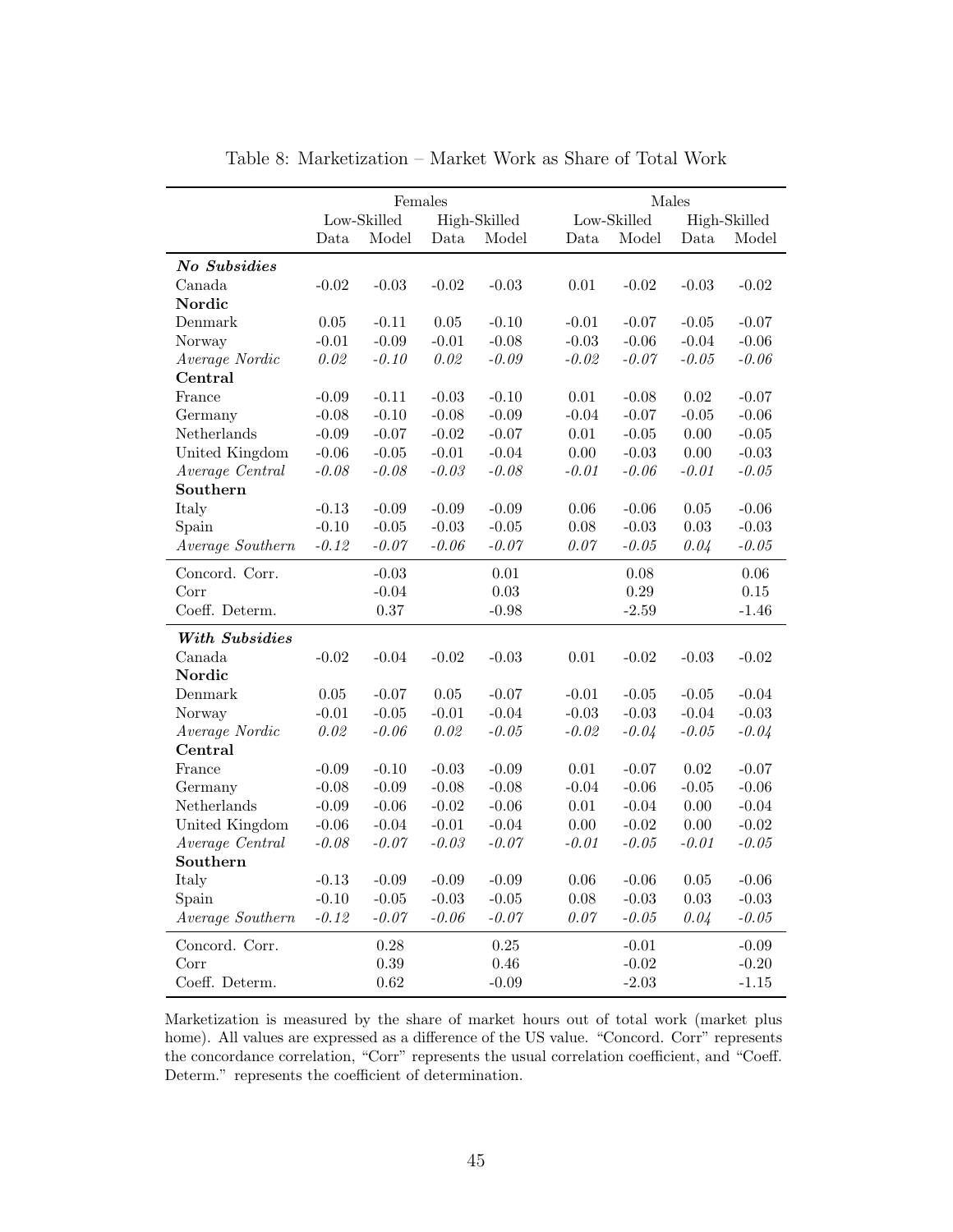|                  |           |             | Females |              |         |             | Males     |              |
|------------------|-----------|-------------|---------|--------------|---------|-------------|-----------|--------------|
|                  |           | Low-Skilled |         | High-Skilled |         | Low-Skilled |           | High-Skilled |
|                  | Data      | Model       | Data    | Model        | Data    | Model       | Data      | Model        |
| No Subsidies     |           |             |         |              |         |             |           |              |
| Canada           | 0.001     | $-0.01$     | $-0.02$ | $-0.01$      | 0.01    | $-0.01$     | $-0.03$   | $-0.02$      |
| Nordic           |           |             |         |              |         |             |           |              |
| Denmark          | $-0.04$   | $-0.04$     | $-0.04$ | $-0.05$      | $-0.02$ | $-0.05$     | $-0.06$   | $-0.05$      |
| Norway           | $-0.04$   | $-0.04$     | $-0.04$ | $-0.04$      | $-0.01$ | $-0.04$     | $-0.04$   | $-0.04$      |
| Average Nordic   | $-0.04$   | $-0.04$     | $-0.04$ | $-0.05$      | $-0.02$ | $-0.04$     | $-0.05$   | $-0.05$      |
| Central          |           |             |         |              |         |             |           |              |
| France           | $-0.02$   | $-0.04$     | $-0.03$ | $-0.05$      | $-0.06$ | $-0.05$     | $-0.08$   | $-0.05$      |
| Germany          | $-0.04$   | $-0.04$     | $-0.05$ | $-0.04$      | $-0.03$ | $-0.04$     | $-0.07$   | $-0.05$      |
| Netherlands      | $-0.07$   | $-0.03$     | $-0.07$ | $-0.03$      | $-0.03$ | $-0.03$     | $-0.07$   | $-0.04$      |
| United Kingdom   | $-0.04$   | $-0.02$     | $-0.04$ | $-0.02$      | $-0.03$ | $-0.02$     | $-0.06$   | $-0.02$      |
| Average Central  | $-0.04$   | $-0.03$     | $-0.05$ | $-0.04$      | $-0.04$ | $-0.04$     | $-0.07$   | $-0.04$      |
| Southern         |           |             |         |              |         |             |           |              |
| Italy            | 0.01      | $-0.04$     | $-0.02$ | $-0.04$      | $-0.02$ | $-0.04$     | $-0.04$   | $-0.04$      |
| Spain            | $-0.01$   | $-0.02$     | $-0.03$ | $-0.02$      | $-0.03$ | $-0.02$     | $-0.07$   | $-0.02$      |
| Average Southern | $0.00\,$  | $-0.03$     | $-0.02$ | $-0.03$      | $-0.02$ | $-0.03$     | $-0.05$   | $-0.03$      |
| Concord. Corr.   |           | $0.17\,$    |         | $0.22\,$     |         | 0.42        |           | $0.20\,$     |
| Corr             |           | 0.23        |         | $0.23\,$     |         | $0.51\,$    |           | 0.40         |
| Coeff. Determ.   |           | $0.52\,$    |         | $0.80\,$     |         | 0.71        |           | 0.80         |
| With Subsidies   |           |             |         |              |         |             |           |              |
| Canada           | $0.001\,$ | $-0.01$     | $-0.02$ | $-0.02$      | 0.01    | $-0.01$     | $-0.03$   | $-0.02$      |
| Nordic           |           |             |         |              |         |             |           |              |
| Denmark          | $-0.04$   | $-0.04$     | $-0.04$ | $-0.05$      | $-0.02$ | $-0.05$     | $-0.06$   | $-0.05$      |
| Norway           | $-0.04$   | $-0.04$     | $-0.04$ | $-0.04$      | $-0.01$ | $-0.04$     | $-0.04$   | $-0.04$      |
| Average Nordic   | $-0.04$   | $-0.04$     | $-0.04$ | $-0.04$      | $-0.02$ | $-0.04$     | $-0.05$   | $-0.04$      |
| Central          |           |             |         |              |         |             |           |              |
| France           | $-0.02$   | $-0.05$     | $-0.03$ | $-0.05$      | $-0.06$ | $-0.05$     | $-0.08$   | $-0.05$      |
| Germany          | $-0.04$   | $-0.04$     | $-0.05$ | $-0.04$      | $-0.03$ | $-0.04$     | $-0.07$   | $-0.05$      |
| Netherlands      | $-0.07$   | $-0.03$     | $-0.07$ | $-0.03$      | $-0.03$ | $-0.03$     | $-0.07$   | $-0.03$      |
| United Kingdom   | $-0.04$   | $-0.02$     | $-0.04$ | $-0.02$      | $-0.03$ | $-0.02$     | $-0.06$   | $-0.02$      |
| Average Central  | $-0.04$   | $-0.03$     | $-0.05$ | $-0.04$      | $-0.04$ | $-0.04$     | $-0.07\,$ | $-0.04$      |
| Southern         |           |             |         |              |         |             |           |              |
| Italy            | $0.01\,$  | $-0.04$     | $-0.02$ | $-0.04$      | $-0.02$ | $-0.04$     | $-0.04$   | $-0.04$      |
| Spain            | $-0.01$   | $-0.02$     | $-0.03$ | $-0.02$      | $-0.03$ | $-0.02$     | $-0.07$   | $-0.02$      |
| Average Southern | $0.00\,$  | $-0.03$     | $-0.02$ | $-0.03$      | $-0.02$ | $-0.03$     | $-0.05$   | $-0.03$      |
| Concord. Corr.   |           | $0.17\,$    |         | $\rm 0.21$   |         | 0.43        |           | 0.20         |
| Corr             |           | $0.22\,$    |         | $0.22\,$     |         | $0.52\,$    |           | 0.41         |
| Coeff. Determ.   |           | $0.51\,$    |         | 0.79         |         | 0.71        |           | $0.80\,$     |

Table 9: Work vs Leisure – Total Work as Share of Total Time

All values are expressed as a difference of the US value. "Concord. Corr" represents the concordance correlation, "Corr" represents the usual correlation coefficient, and "Coeff. Determ." represents the coefficient of determination.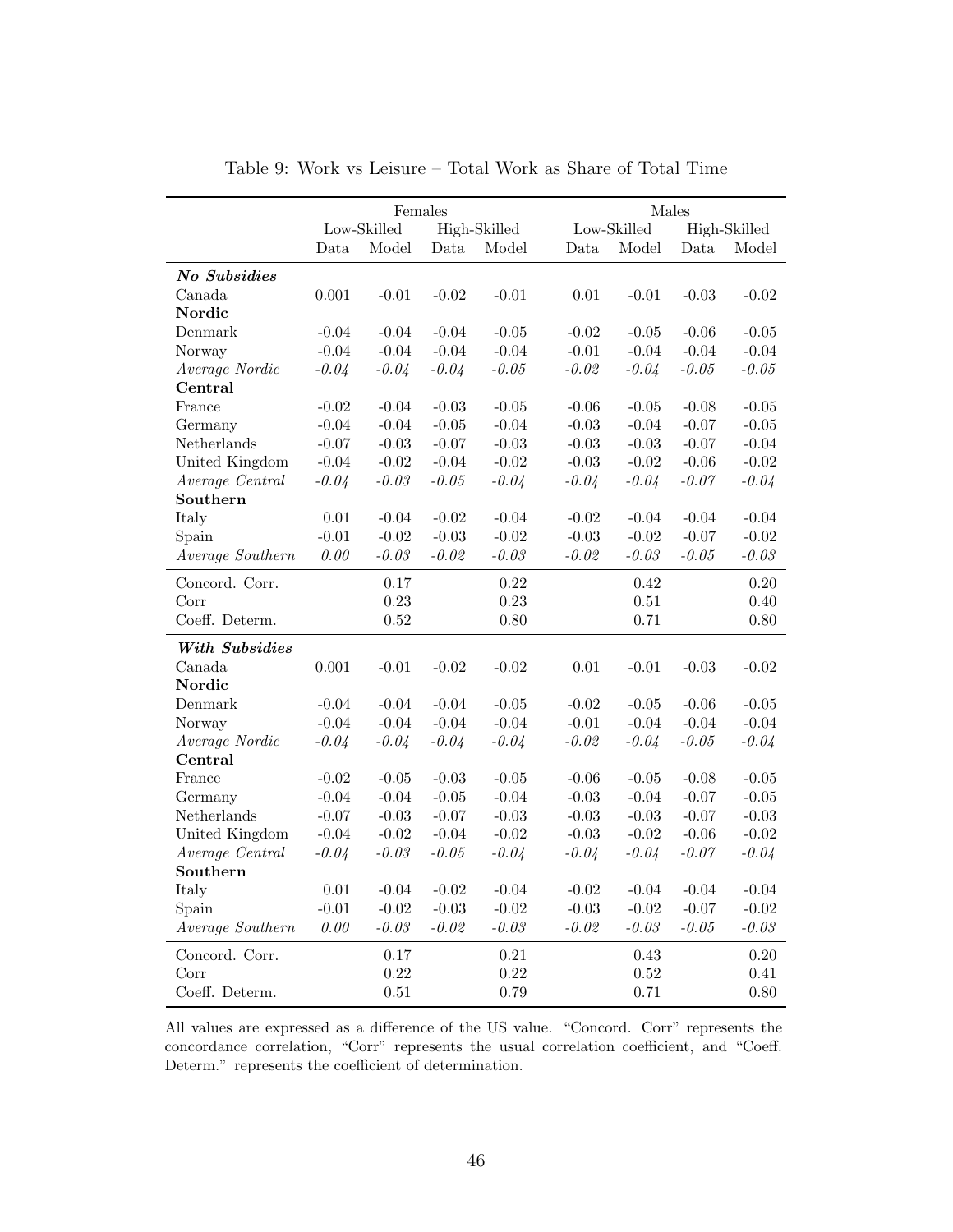|                  |         |             | No Subsidies |                     |         | Subsidies Included |            |                     |
|------------------|---------|-------------|--------------|---------------------|---------|--------------------|------------|---------------------|
|                  |         | Low Skilled |              | <b>High Skilled</b> |         | Low Skilled        |            | <b>High Skilled</b> |
|                  | Data    | Model       | Data         | Model               | Data    | Model              | Data       | Model               |
| Canada           | 0.01    | 0.004       | 0.09         | 0.004               | 0.01    | 0.00               | 0.09       | 0.00                |
| Nordic           |         |             |              |                     |         |                    |            |                     |
| Denmark          | 0.09    | 0.01        | 0.08         | 0.01                | 0.09    | 0.01               | 0.08       | 0.01                |
| Finland          | 0.04    | 0.01        | 0.02         | 0.01                | 0.04    | 0.01               | 0.02       | 0.01                |
| Norway           | 0.04    | 0.01        | 0.02         | 0.01                | 0.04    | 0.01               | 0.02       | 0.01                |
| Sweden           | $-0.01$ | 0.02        | $-0.06$      | 0.02                | $-0.01$ | 0.01               | $-0.06$    | 0.01                |
| Average Nordic   | 0.04    | 0.01        | 0.01         | 0.02                | 0.04    | 0.01               | 0.01       | 0.01                |
| Central          |         |             |              |                     |         |                    |            |                     |
| Austria          | 0.03    | 0.01        | 0.06         | 0.02                | 0.03    | 0.01               | 0.06       | 0.02                |
| Belgium          | 0.09    | 0.01        | 0.12         | 0.02                | 0.09    | 0.01               | $\rm 0.12$ | 0.01                |
| France           | 0.06    | 0.01        | 0.10         | 0.02                | 0.06    | 0.01               | 0.10       | 0.01                |
| Germany          | 0.03    | 0.01        | 0.03         | 0.01                | 0.03    | 0.01               | 0.03       | 0.01                |
| Netherlands      | 0.09    | 0.01        | 0.04         | 0.01                | 0.09    | 0.01               | 0.04       | 0.01                |
| United Kingdom   | 0.00    | 0.01        | 0.02         | 0.01                | 0.00    | 0.00               | $\,0.02$   | 0.00                |
| Average Central  | 0.05    | 0.01        | 0.06         | 0.01                | 0.05    | 0.01               | 0.06       | 0.01                |
| Southern         |         |             |              |                     |         |                    |            |                     |
| Greece           | 0.04    | 0.01        | 0.13         | 0.01                | 0.04    | 0.01               | 0.13       | 0.01                |
| Ireland          | 0.03    | 0.01        | 0.13         | $0.01\,$            | 0.03    | 0.00               | 0.13       | 0.01                |
| Italy            | 0.16    | 0.01        | 0.13         | 0.01                | 0.16    | 0.01               | 0.13       | 0.01                |
| Portugal         | 0.03    | 0.00        | 0.11         | 0.01                | 0.03    | 0.00               | 0.11       | 0.01                |
| Spain            | 0.02    | 0.01        | 0.12         | 0.01                | 0.02    | 0.01               | 0.12       | 0.01                |
| Average Southern | 0.06    | 0.01        | 0.12         | 0.01                | 0.06    | 0.01               | 0.12       | 0.01                |
| Concord. Corr.   |         | 0.03        |              | $-0.04$             |         | 0.03               |            | $-0.01$             |
| Corr             |         | 0.27        |              | $-0.46$             |         | 0.38               |            | $-0.24$             |
| Coeff. Determ.   |         | 0.23        |              | 0.15                |         | 0.20               |            | 0.15                |

Table 10: Gender Wage Ratio by Skill

All values are expressed as a difference of the US value. "Concord. Corr" represents the concordance correlation, "Corr" represents the usual correlation coefficient, and "Coeff. Determ." represents the coefficient of determination.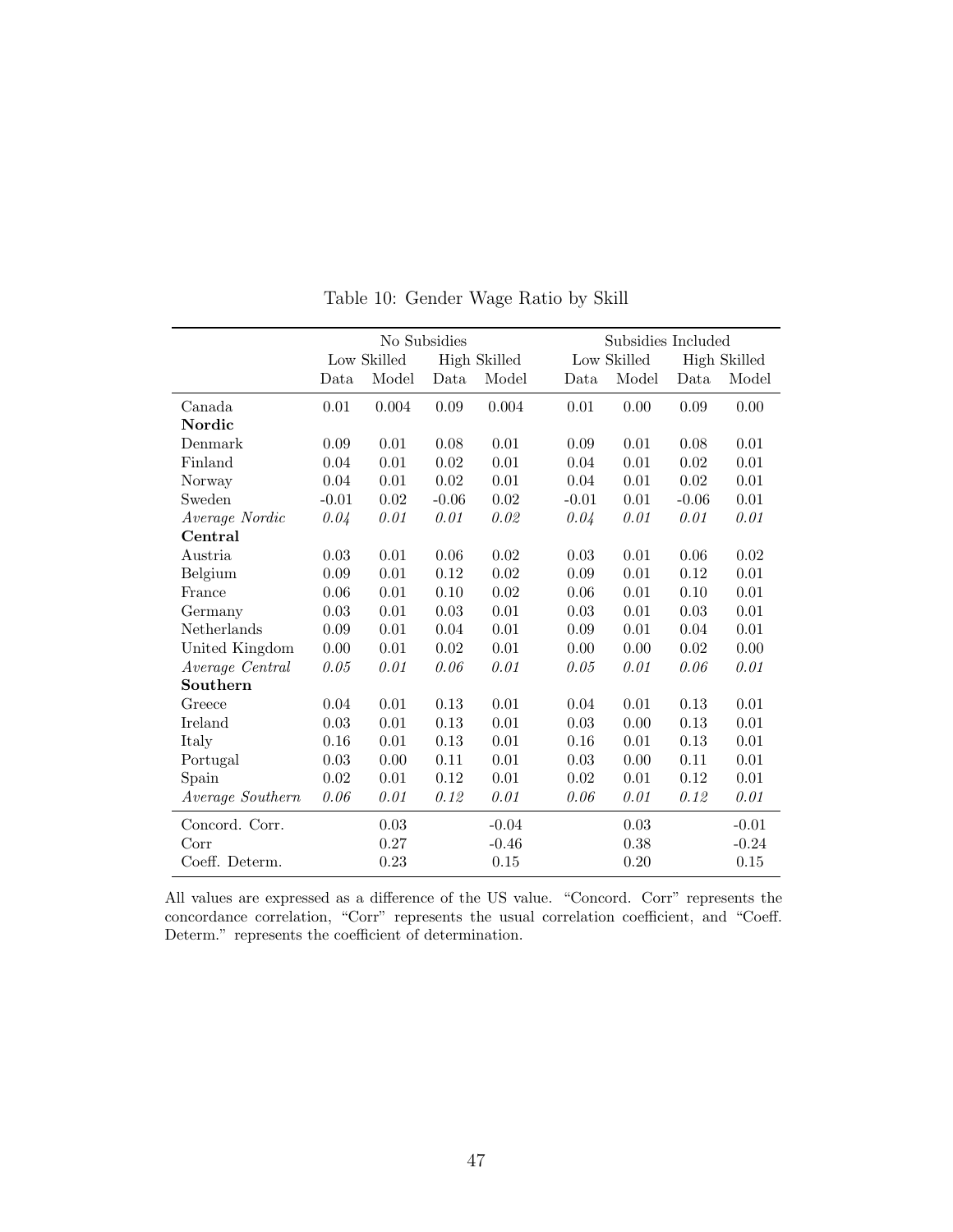## Data Appendix

### A Hours of Work in the Market

To analyze the hours of work in the market we use the European Union Labor Force Survey (EU-LFS) (Eurostat 2015), the March (ASEC) CPS for the United States (Flood, King, Ruggles and Warren 2015), and the 2001 Population Census for Canada (Minnesota Population Center 2017). Our sample is restricted to individuals between the age of 20-64. We classify individuals as high-skilled if they completed college.<sup>22</sup>

The EU-LFS contains information on weekly hours worked both in the main and in a secondary job. In order to construct a consistent measure of annual hours of work per person, we follow the procedures outlined by Bick et al. (2016), including the use of their estimated weeks of effective work over a calendar year. In the case of Finland and Canada, we scale up the weekly hours to match the aggregate annual hours as reported by the OECD, since the aforementioned paper does not include these countries in their sample. From the March CPS we estimate annual hours for the U.S. using information on weekly hours and the number of weeks worked in the previous calendar year. These estimates are then scaled to match the aggregate annual hours reported by Bick et al. (2016), who constructed their estimates using weekly hours from the CPS ORG samples.

To control for demographic differences across countries, we partition each country's population according to skill, gender, age (nine 5-year groups), and marital status. As a result, there are 72 population groups for each year/country pair. For each one of the population groups we calculate average hours and we aggregate them at the gender-skill level using as weights the U.S. population shares. Prior to the aggregation, we adjust the U.S. population shares to ensure that the distribution of age and marital status is constant across gender-skill groups. This is done as follows.

Denote by q a member of the 72-group partition. For any given  $q$ , there is a corresponding gender-skill group  $GS_k$  such that  $g \in GS_k$ , and a corresponding age-marital status group AM<sub>l</sub> such that  $g \in AM_l$ . Let  $f(g)$ ,  $f(GS_k)$  and  $f(AM_l)$  be the fraction of the population in these groups respectively. Then  $f(g)$  can be rewritten as:

$$
f(g) = f(GS_k)f(AM_l|GS_k),
$$
\n(A.1)

where  $f(AM_l|GS_k)$  is the fraction of the group  $GS_k$  who belongs to the age-marital status group  $AM_l$ . The fraction  $f(AM_l|GS_k)$  varies depending on the gender-skill group. To hold

<sup>&</sup>lt;sup>22</sup>Olivetti and Petrongolo (2014) find that high-school dropouts and high-school graduates are equivalent labor inputs based on their average wages.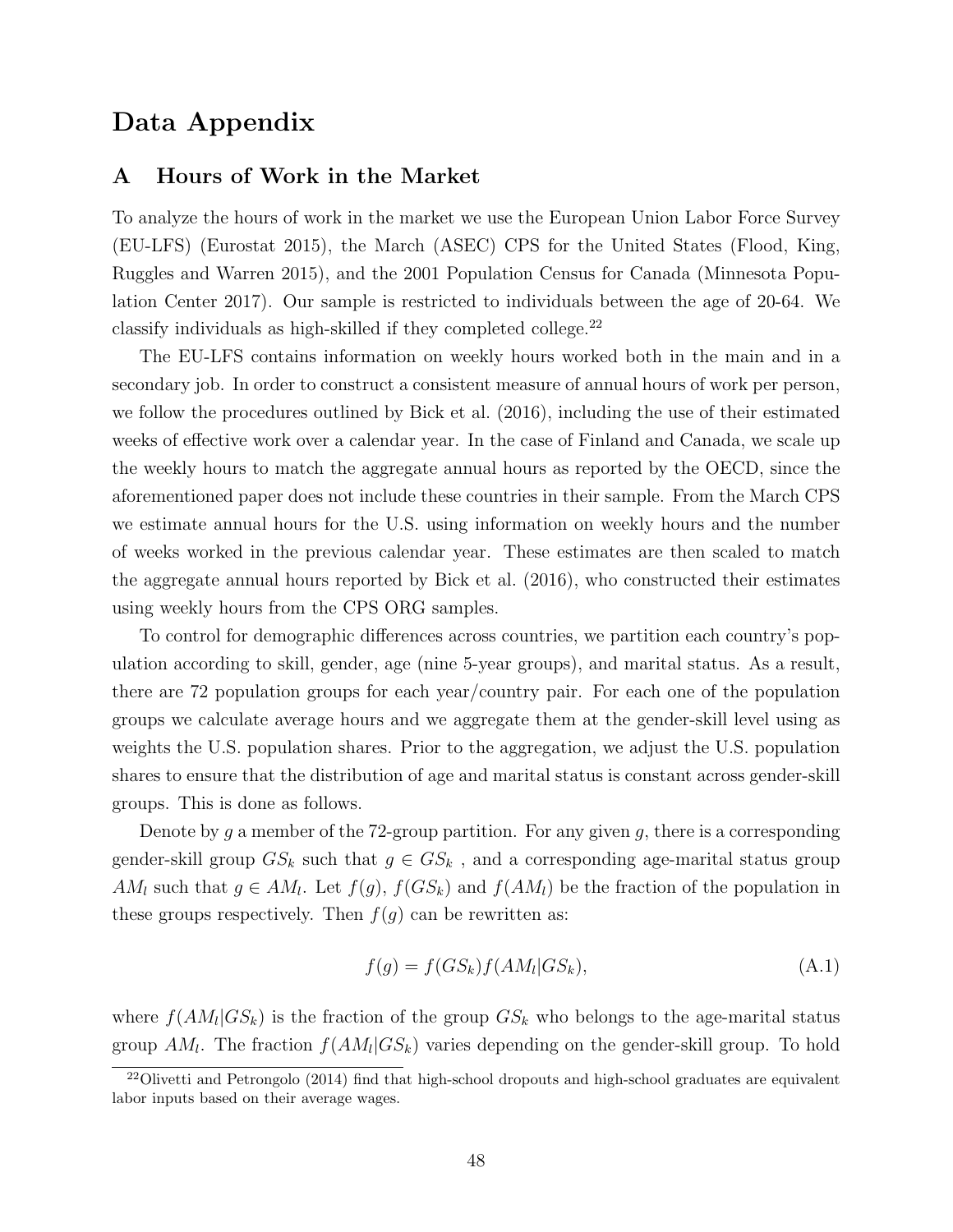constant the distribution of age and marital status across different gender-skill groups, we replace  $f(AM_l|GS_k)$  by  $f(AM_l)$ . This gives the weights to aggregate the 72 groups:

$$
\tilde{f}(g) = f(GS_k)f(AM_l). \tag{A.2}
$$

The weight  $\tilde{f}(g)$  is constructed from the U.S. population and is then applied to all countries to estimate average hours that control for differences in the demographic composition of the population.

Table A1 presents evidence on the importance of the demographic adjustment. The first column reports the weekly market hours per person for each country before any adjustment for demographics.<sup>23</sup> Following equation  $(A.2)$ , we construct the adjusted hours for the U.S. holding constant the age and marital status composition across gender-skill groups. The difference between the adjusted values and the raw hours is reported in the second column for the U.S. The small difference, 0.02, implies that the compositional differences in age and marital status across gender-skill groups have almost no effect on the aggregate hours in the U.S. The rest of the second column reports the difference between hours in the first column and the adjusted U.S. hours.

The third column reports the percentage of the cross-country differences accounted for by differences in the composition of the population. This composition effect is estimated as follows. The average hours in a country  $c, \bar{h}_c$ , can be expressed as a weighted average of the average hours of different demographic groups, i.e.  $\bar{h}_c = f_c(g)'\bar{h}_c(g)$ , where  $f_c(g)$  is the vector of population group shares in country c, and  $\bar{h}_c(g)$  is the vector of group-specific average hours. The average hours in the U.S. holding the age and marital status composition constant across gender-skill groups is  $\tilde{h}_{US} = \tilde{f}_{US}(g)'\tilde{h}_{US}(g)$ , where  $\tilde{f}_{US}(g)$  is the vector of population group shares in equation (A.2). We can express the difference in average hours relative to the adjusted U.S. value as:

$$
\tilde{\bar{h}}_{US} - \bar{h}_c = \tilde{f}_{US}(g)'(\bar{h}_{US}(g) - \bar{h}_c(g)) + (\tilde{f}_{US}(g) - f_c(g))'\bar{h}_c(g). \tag{A.3}
$$

The second term in the right-hand side of the equation is the contribution of demographic differences. Column 3 shows that depending on the country, demographic differences account for between 2 and 33 percent of the cross-country difference in hours.

Table A2 reports market hours after adjusting in addition for compositional differences due to the presence of small children (age  $5$  or less) in the household.<sup>24</sup> The table shows that the hours obtained are very similar to the ones when the presence of small children is

 $23$ The weekly hours are equal to annual market hours per person divided by 52.

<sup>&</sup>lt;sup>24</sup>This adjustment is not made for Nordic countries nor Canada due to the lack of data.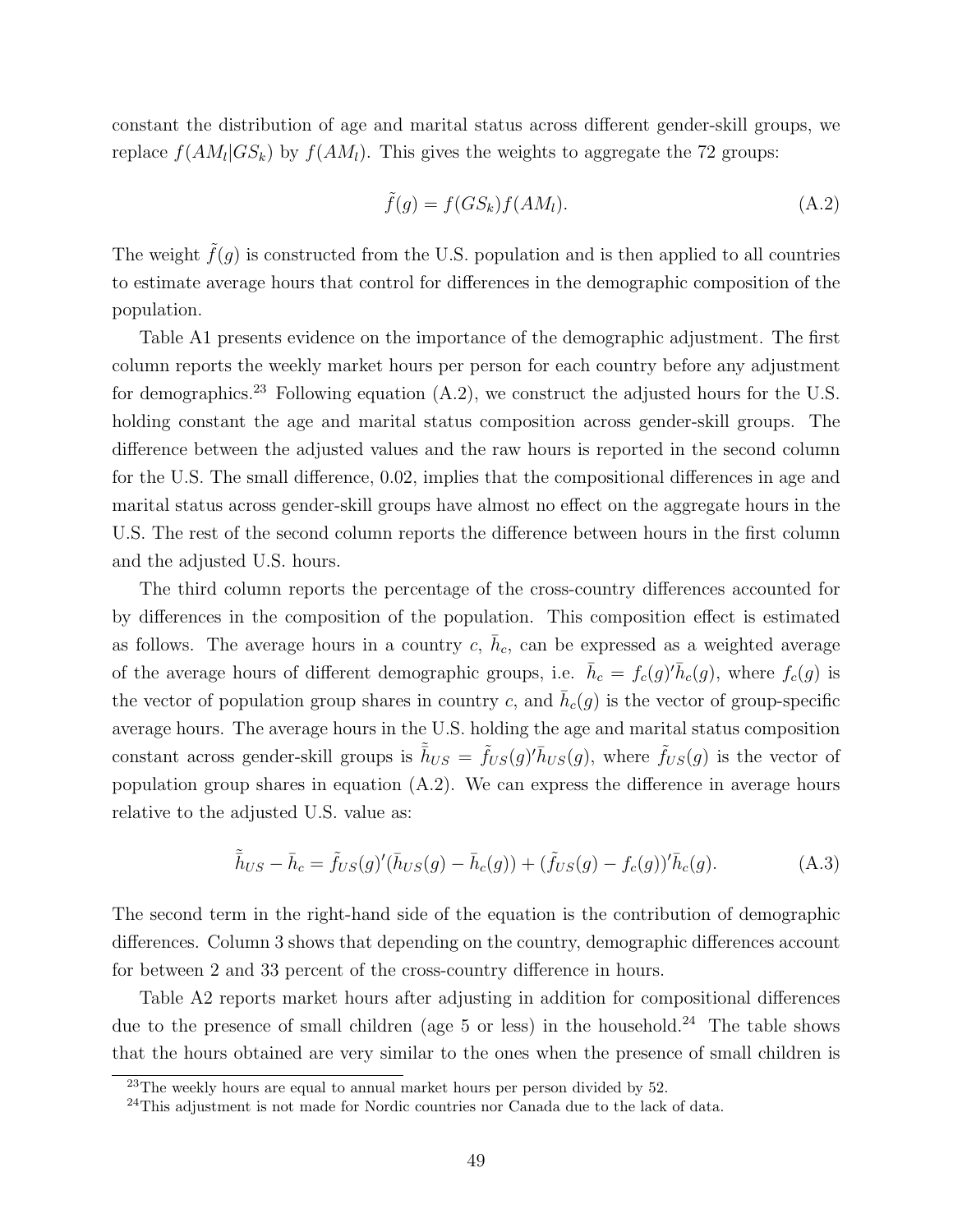ignored in the demographic adjustment.

### A.1 Sectoral Hours

The detailed sectoral classification is presented in Table A3. Given the available industry classification in most household surveys, a more detailed disaggregation is not possible.<sup>25</sup> Sectoral hours are estimated by multiplying the average market hours per person with the share of hours in a given sector. To be consistent with the previous estimates, we also hold the demographics constant across countries in constructing the sectoral hour shares. The procedure is as follows.

Denote by P the total population in a given country, let  $p(q)$  be the population size of group g, denote by  $p(s, g)$  the number of persons in group g employed in sector s, and let  $h(s, g)$  be their average hours of work. As before, let  $h(g)$  be the average market hours per person in group g, and denote by H and  $H_s$  the total number of hours worked in the economy, and in sector s, respectively. The sectoral share of hours can be expressed as:

$$
\nu_s = \frac{H_s}{H}
$$
\n
$$
= \frac{\sum_g p(s, g)\bar{h}(s, g)}{\sum_g p(g)\bar{h}(g)}
$$
\n
$$
= \frac{\sum_g \frac{p(s, g)}{p(g)}\bar{h}(g)}{\sum_g \frac{p(g)}{P}\bar{h}(g)}
$$
\n
$$
= \frac{\sum_g f(s|g)f(g)\bar{h}(s, g)}{\sum_g f(g)\bar{h}(g)}, \tag{A.4}
$$

where  $f(s|g) = \frac{p(s,g)}{p(g)}$  is the fraction of group g who works in sector s, and  $f(g) = \frac{p(g)}{P}$ is the population share of group  $g$ . To estimate the sectoral shares holding constant the demographics of the population at the U.S. level, we can replace  $f(g)$  in the above equation with  $\tilde{f}_{US}(g)$  from equation (A.2):

$$
\hat{\nu}_s = \frac{\sum_g f(s|g)\tilde{f}_{US}(g)\bar{h}(s,g)}{\sum_g \tilde{f}_{US}(g)\bar{h}(g)}.
$$
\n(A.5)

Since the EU-LFS reports hours at the main and secondary job, and these jobs can be in different sectors, the above procedure needs to be adjusted to handle this type of information.

<sup>25</sup>EU-LFS do not separate wholesale trade with retail trade. We assign the hours going to "Retail Trade" by using detailed hours information from the EU-KLEMS database (see Timmer, O'Mahony and van Ark (2007)), and in the case of France and the U.K., by using the national versions of their labor surveys.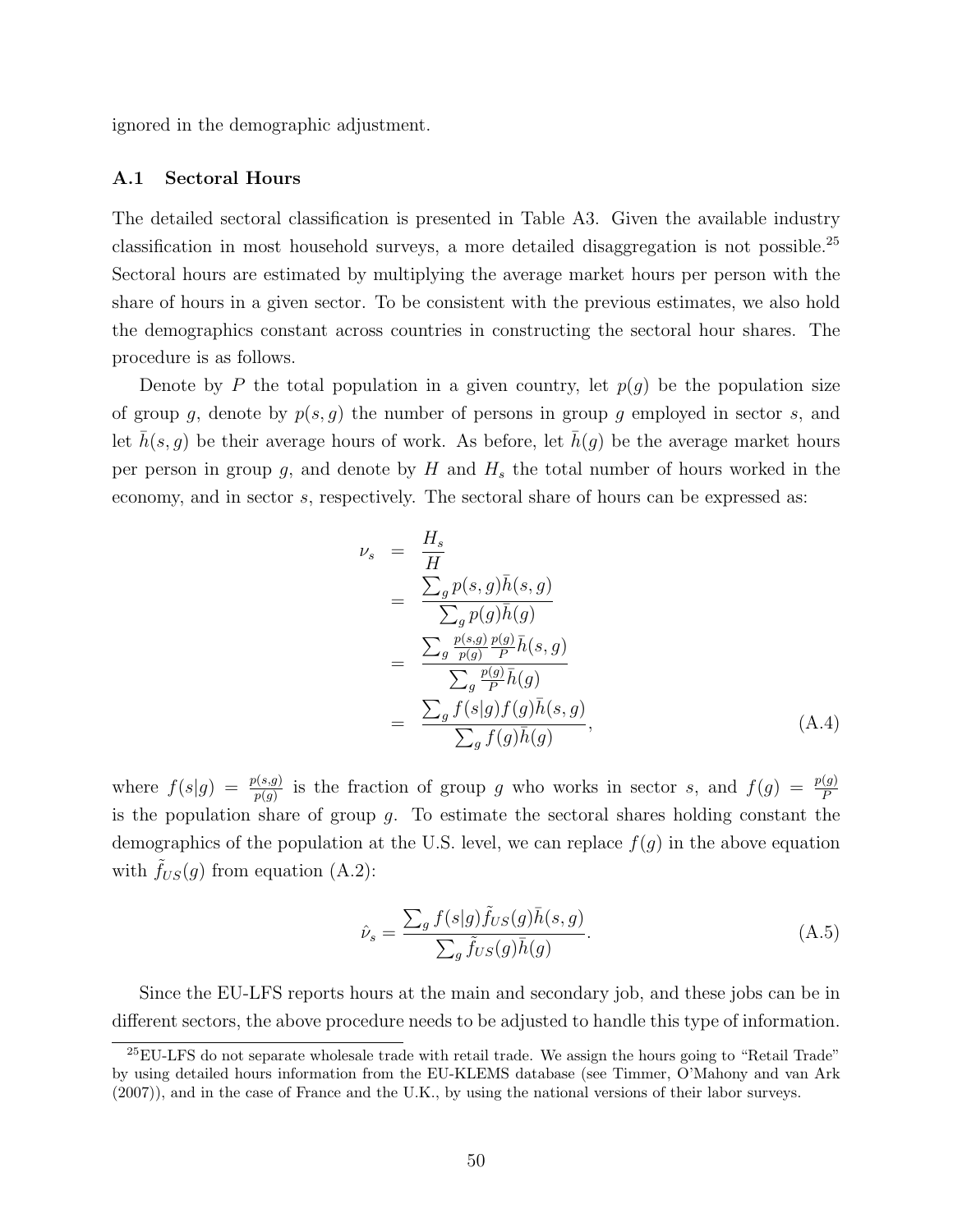This additional adjustment does not change the main logic of the above procedure, hence we include its details in the Online Appendix.

## B Time Use Data

The time use classification used in this paper follows closely the one of Aguiar and Hurst (2007b) with a few minor adjustments. First, our market hours correspond to the total market work in Aguiar and Hurst (2007b). Second, our home hours is the sum of total nonmarket work and child care time in Aguiar and Hurst (2007b). Third, we assign time spent on gardening and caring for pets to leisure while Aguiar and Hurst (2007b) include it in both home hours and leisure.

### C Taxes and Subsidies

The labor income and consumption taxes are from McDaniel (2007). Labor income taxes include Federal and State income taxes, as well as Social Security taxes. We use the average rates for the period of 2000-04, except for Ireland and Greece, where, for data availability reasons, we use data from 2002-04, and 2005, respectively.

The expenditures on "in-kind" social subsidies, S, are obtained from the OECD Social Expenditure Database (SOCX). The SOCX includes Old-Age, Incapacity, and Family benefits. The "in-kind" expenditure  $S$  includes all the non-cash public benefits in these three categories, such as expenditures on residential care, home-help services, rehabilitation, and day-care (see Adema et al. (2011) for a description of the SOCX database). The subsidy rate s is given by:

$$
s = \frac{S}{GO_{SS}}
$$

,

where  $GO_{SS}$  is the gross output in the substitutable service sector.  $GO_{SS}$  is constructed using the WIOD input-output matrices (see Timmer, Dietzenbacher, Los, Stehrer and de Vries (2015)). The resulting tax and subsidy rates are reported in Table A4. As in Prescott (2004), the effective tax rate is:

$$
\tau_e = \frac{t_1 + \tau}{1 + t_1}.
$$

The net consumption tax in the substitutable service sector is  $t_3 = t_1 - s$ .

### D Wages

We construct hourly wage rates using the Labor Force Surveys for France and the U.K. (Insee 2014, ONS 2015), the Socioeconomic Panel (SOEP) for Germany (Socio-Economic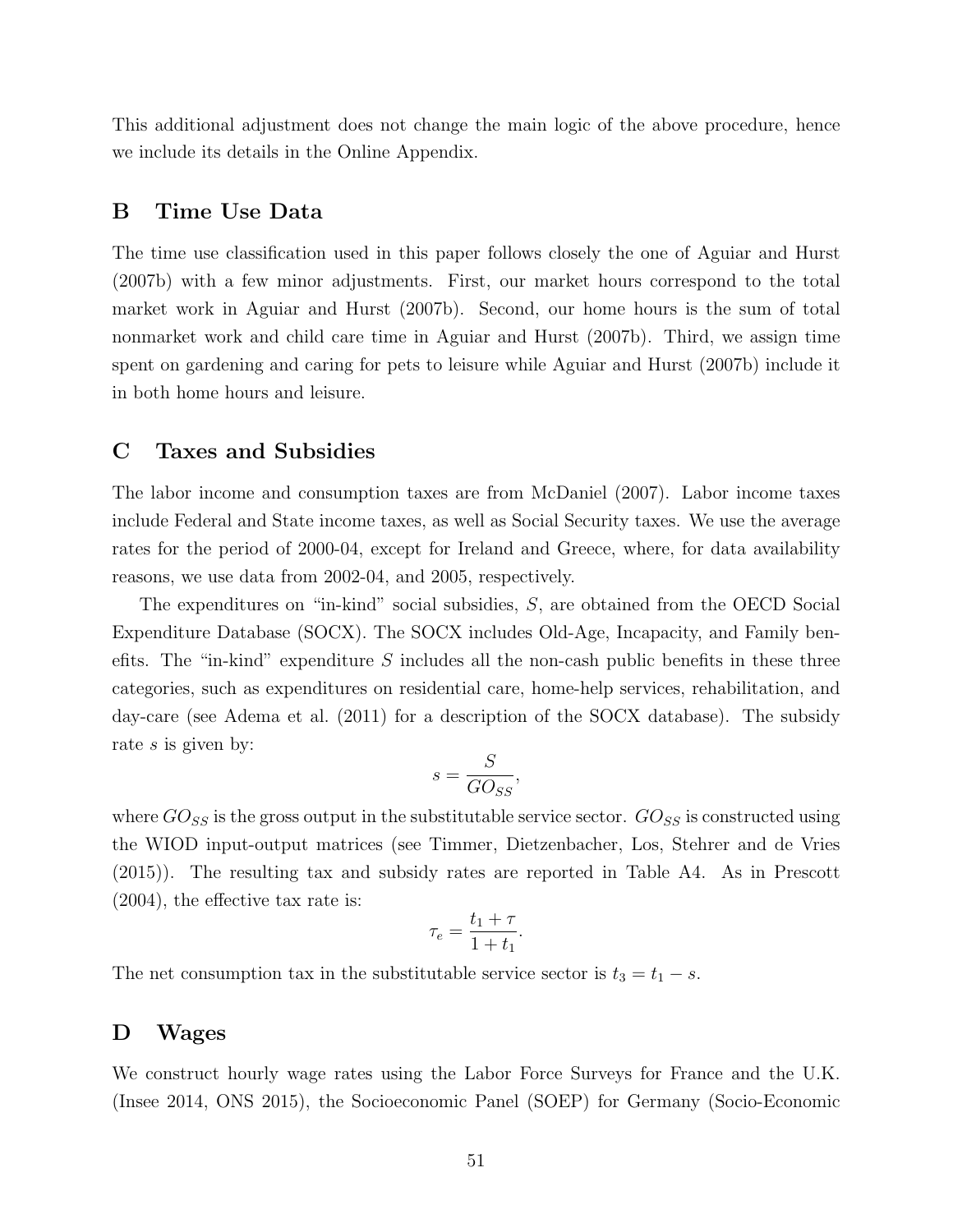Panel 2015), the 2001 population Census for Canada, and the March CPS for the United States. For the rest of Europe, we use the European Community Household Panel (ECHP) for 2000-2001, and the European Union Statistics on Income and Living Conditions (EU-SILC) for  $2003-2004<sup>26</sup>$  In all cases, wages are estimated using the earnings of employees only.

Most surveys provide a measure of current monthly earnings, which is converted to hourly wages by dividing by the product of 4.33 and the weekly hours of work. However, monthly earnings are not available for the U.S. and some countries in SILC, in which case hourly wages are constructed using earnings from the previous year.<sup>27</sup> For the U.S., we divide the previous year earnings by the product of usual weekly hours and weeks worked in that year. For the SILC countries, we divide the previous year earnings by the product of the number of months worked in that year and the current number of weekly hours  $\times$  4.33, because the number of weekly hours worked in previous year are not available. For this reason, we exclude individuals who changed jobs between the income reference period and the time of the interview.

Gender wage ratios are estimated controlling for age and marital status through a standard Mincerian regression. More specifically, we regress log-wages on a second-order age polynomial, a marital status dummy, and interacted dichotomous indicators for college and gender.<sup>28</sup> The predicted gender wage ratios are obtained by taking the exponent of the corresponding skill-gender interaction parameters.

### E Jointness of Taxation

This appendix explores the relation of market hours with taxes and subsidies while controlling for the jointness of the taxation system. Table A5 reports the cross-country regression of market hours on effective taxes, subsidy rates, and a measure of the jointness of the taxation system, which is borrowed from Chakraborty et al. (2015). Conditioning on jointness only alters slightly the regression coefficients of market hours on effective taxes and subsidies. Figure A1 is similar to Figure 3, but controls the jointness of the taxation system.

<sup>26</sup>The EU-LFS does not contain detailed earnings information.

<sup>&</sup>lt;sup>27</sup>In SILC these countries include Belgium, Denmark, Finland, The Netherlands, Norway, and Sweden.

<sup>28</sup>Each regression is estimated separately by country. More precisely, for each survey we pool the data for years 2000-4, and include year fixed effects in the estimations whenever more than one year is pooled. In the case of the ECHP and SILC surveys, we estimate separate regressions for each survey-country pair, and the estimated wage gaps are then averaged together. In all cases, the regressions are estimated using the surveys' sampling weights.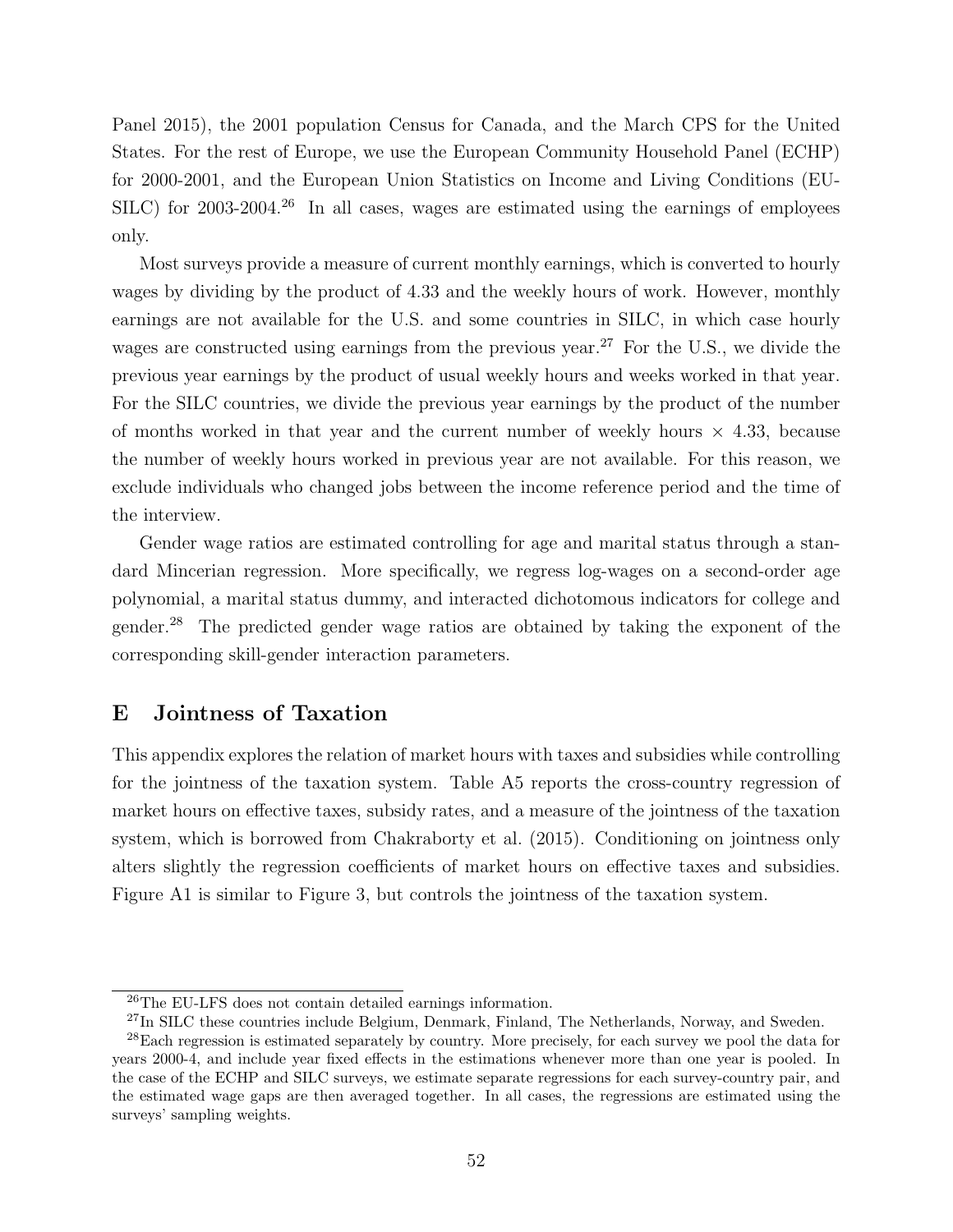|                      | Raw Effective<br>Weekly Hours | Market Hours<br>Difference wrt<br>adjusted U.S. | Composition<br>Effect $(\%)$ |
|----------------------|-------------------------------|-------------------------------------------------|------------------------------|
|                      | (1)                           | (2)                                             | (3)                          |
| Canada.              | 25.9                          | 2.5                                             | 5.5                          |
| Nordic               |                               |                                                 |                              |
| Denmark              | 24.1                          | 4.3                                             | 10.2                         |
| Finland              | 24.2                          | 4.2                                             | 21.6                         |
| Norway               | 22.7                          | 5.7                                             | 2.0                          |
| Sweden               | 23.7                          | 4.8                                             | 7.6                          |
| Central              |                               |                                                 |                              |
| Austria              | 22.9                          | 5.6                                             | 29.5                         |
| Belgium              | 20.2                          | 8.3                                             | 13.7                         |
| France               | 21.0                          | 7.4                                             | 13.0                         |
| Germany              | 20.6                          | 7.8                                             | 21.2                         |
| Netherlands          | 21.6                          | 6.8                                             | 8.2                          |
| United Kingdom       | 23.8                          | 4.6                                             | 23.0                         |
| Southern             |                               |                                                 |                              |
| Greece               | 23.4                          | 5.0                                             | 23.1                         |
| Ireland              | 23.9                          | 4.5                                             | 9.7                          |
| Italy                | 18.8                          | 9.6                                             | 18.5                         |
| Portugal             | 25.1                          | 3.3                                             | 33.4                         |
| Spain                | 21.3                          | 7.1                                             | 15.1                         |
| <b>United States</b> | 28.4                          | 0.02                                            | 100                          |

Table A1: Contribution of Demographics to Differences in Hours With the U.S.

The raw effective weekly hours are the annual market hours per person divided by 52, without adjusting for demographic differences between countries. Column (2) is the difference between column (1) and the hours in the U.S. obtained after holding constant the age and marital composition across skillgender groups. The composition effect in column (3) is the percentage of the value in column (2) due to demographic differences relative to the U.S. (see equation (A.3)). Data cover individuals aged 20-64 years, over the years 2000-2004.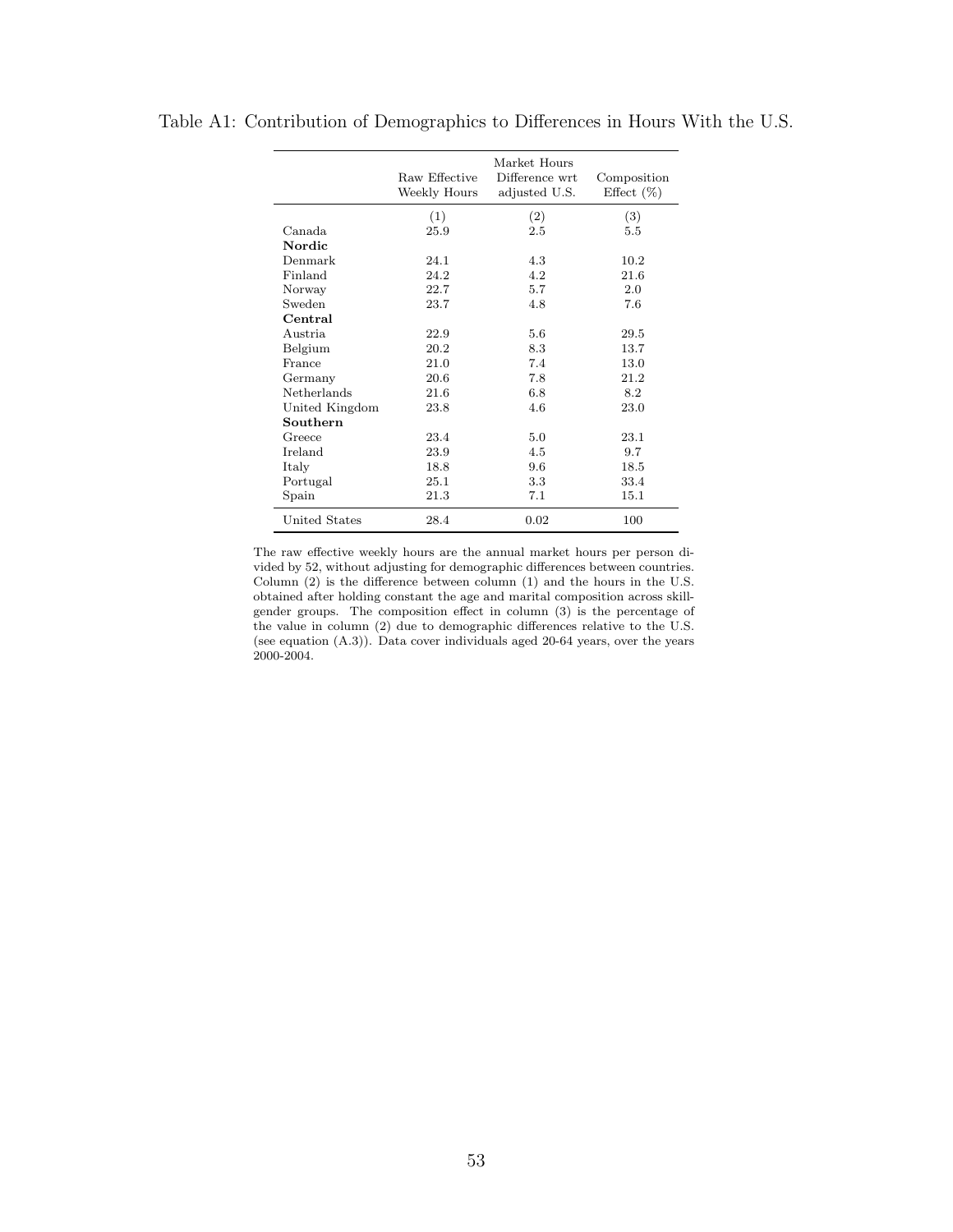|                    |       |                        | Females |                |       |                | Males |                |
|--------------------|-------|------------------------|---------|----------------|-------|----------------|-------|----------------|
|                    |       | Low-Skilled            |         | High-Skilled   |       | Low-Skilled    |       | High-Skilled   |
|                    | Hours | $abs(\% \text{ Diff})$ | Hours   | $abs(\% Diff)$ | Hours | $abs(\% Diff)$ | Hours | $abs(\% Diff)$ |
| Central            |       |                        |         |                |       |                |       |                |
| Austria            | 17.2  | 0.60                   | 22.4    | 1.77           | 28.1  | 0.33           | 33.4  | 0.55           |
| Belgium            | 12.9  | 0.71                   | 20.9    | 1.63           | 24.2  | 0.26           | 31.7  | 2.28           |
| France             | 15.9  | 1.39                   | 21.0    | 0.98           | 25.0  | 0.00           | 29.4  | 0.41           |
| Germany            | 14.9  | 1.23                   | 21.2    | 2.06           | 25.0  | 0.62           | 31.6  | 0.38           |
| <b>Netherlands</b> | 13.3  | 0.41                   | 19.0    | 1.51           | 28.3  | 0.18           | 30.8  | 0.86           |
| United Kingdom     | 16.4  | 2.98                   | 24.5    | 1.44           | 29.6  | 0.18           | 33.1  | 0.53           |
| Southern           |       |                        |         |                |       |                |       |                |
| Greece             | 15.9  | 0.73                   | 21.6    | 0.84           | 31.9  | 0.78           | 30.8  | 0.88           |
| Ireland            | 14.8  | 3.83                   | 22.2    | 0.51           | 30.9  | 0.06           | 33.5  | 0.13           |
| Italy              | 12.7  | 0.78                   | 18.4    | 0.20           | 25.7  | 0.35           | 28.2  | 0.48           |
| Portugal           | 21.0  | 0.08                   | 25.3    | 1.49           | 28.8  | 0.04           | 31.8  | 0.12           |
| Spain              | 13.4  | 0.54                   | 21.5    | 1.06           | 27.7  | 0.19           | 29.9  | 0.83           |
| United States      | 22.0  | 0.14                   | 27.3    | 0.34           | 31.4  | 0.03           | 36.1  | 0.08           |
| Concordance Corr.  | 0.997 |                        | 0.993   |                | 0.999 |                | 0.992 |                |

Table A2: Market Hours by Population Group Adjusting for Compositional Differences in Age, Marital Status, and Presence of Small Children

Columns "Hours" report weekly market hours holding constant the population composition by age, marital status, and presence of small children (age 5 or less). Columns abs(% Diff) report the absolute percentage difference between the reported hours and the ones without adjustment for the presence of small children. The last row reports the concordance correlation for the hours with and without adjustment for the presence of small children.

| <b>Sector</b>              | ISIC $(v. 3)$ Code                                                                                                                                                                                                                             |
|----------------------------|------------------------------------------------------------------------------------------------------------------------------------------------------------------------------------------------------------------------------------------------|
| Goods                      | Agriculture, Hunting, Forestry and Fishing $(A,B)$<br>Mining and Quarrying<br>Manufacturing (D)<br>Electricity, Gas, and Water (E)<br>Construction $(F)$                                                                                       |
| Non-Substitutable Services | Wholesale Trade and Sale of Motor vehicles (50,51)<br>Transport and Communications (I)<br>Financial Intermediation (J)<br>Real Estate and Business Activities (K)<br>Public Administration, Defense, Compulsory Soc. Sec. (L)<br>Education (M) |
| Substitutable Services     | Retail Trade (52)<br>Hotels and Restaurants (H)<br>Health and Social Work (N)<br>Other Personal and Community Services (O)<br>Private Households as Employers (P)                                                                              |

### Table A3: Sector Classification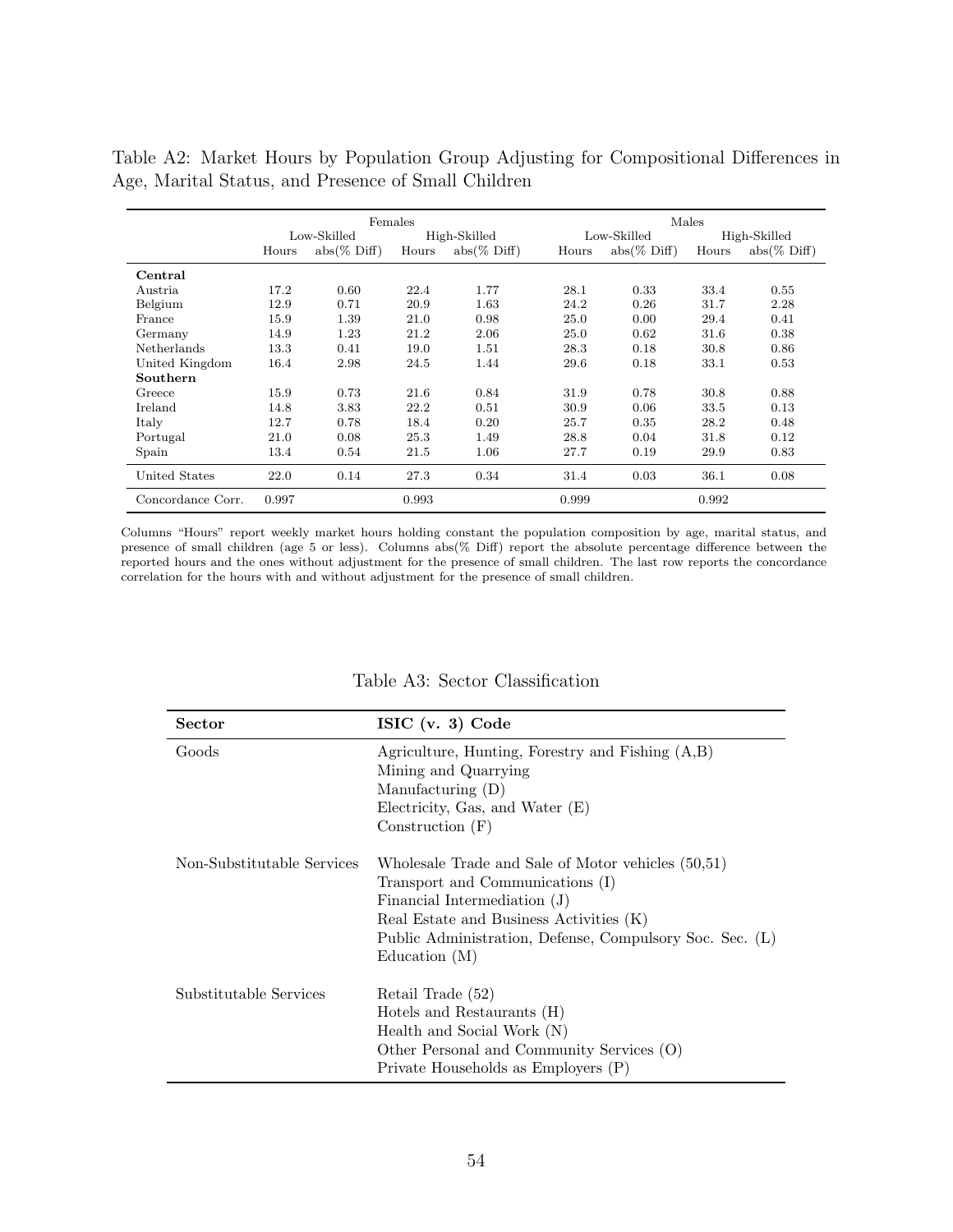|                  |        | Taxes       | Subsidy |
|------------------|--------|-------------|---------|
|                  | Income | Consumption | Rate    |
| Canada           | 0.22   | 0.17        | 0.01    |
| Nordic           |        |             |         |
| Denmark          | 0.33   | 0.31        | 0.20    |
| Finland          | 0.37   | 0.23        | 0.13    |
| Norway           | 0.32   | 0.25        | 0.20    |
| Sweden           | 0.41   | 0.32        | 0.22    |
| Average Nordic   | 0.36   | 0.28        | 0.19    |
| Central          |        |             |         |
| Austria          | 0.40   | 0.21        | 0.04    |
| Belgium          | 0.41   | 0.20        | 0.08    |
| France           | 0.38   | 0.23        | 0.08    |
| Germany          | 0.39   | 0.15        | 0.06    |
| Netherlands      | 0.32   | 0.18        | 0.07    |
| United Kingdom   | 0.26   | 0.17        | 0.06    |
| Average Central  | 0.36   | 0.19        | 0.07    |
| Southern         |        |             |         |
| Greece           | 0.30   | 0.15        | 0.02    |
| Ireland          | 0.22   | 0.23        | 0.04    |
| Italy            | 0.35   | 0.20        | 0.03    |
| Portugal         | 0.24   | 0.18        | 0.03    |
| Spain            | 0.28   | 0.15        | 0.04    |
| Average Southern | 0.28   | 0.18        | 0.03    |
| United States    | 0.21   | 0.07        | 0.02    |

Table A4: Taxes and Subsidies

Note: Labor income tax and consumption tax

are obtained from McDaniel (2007). Subsidy is constructed following Ngai and Pissarides (2011).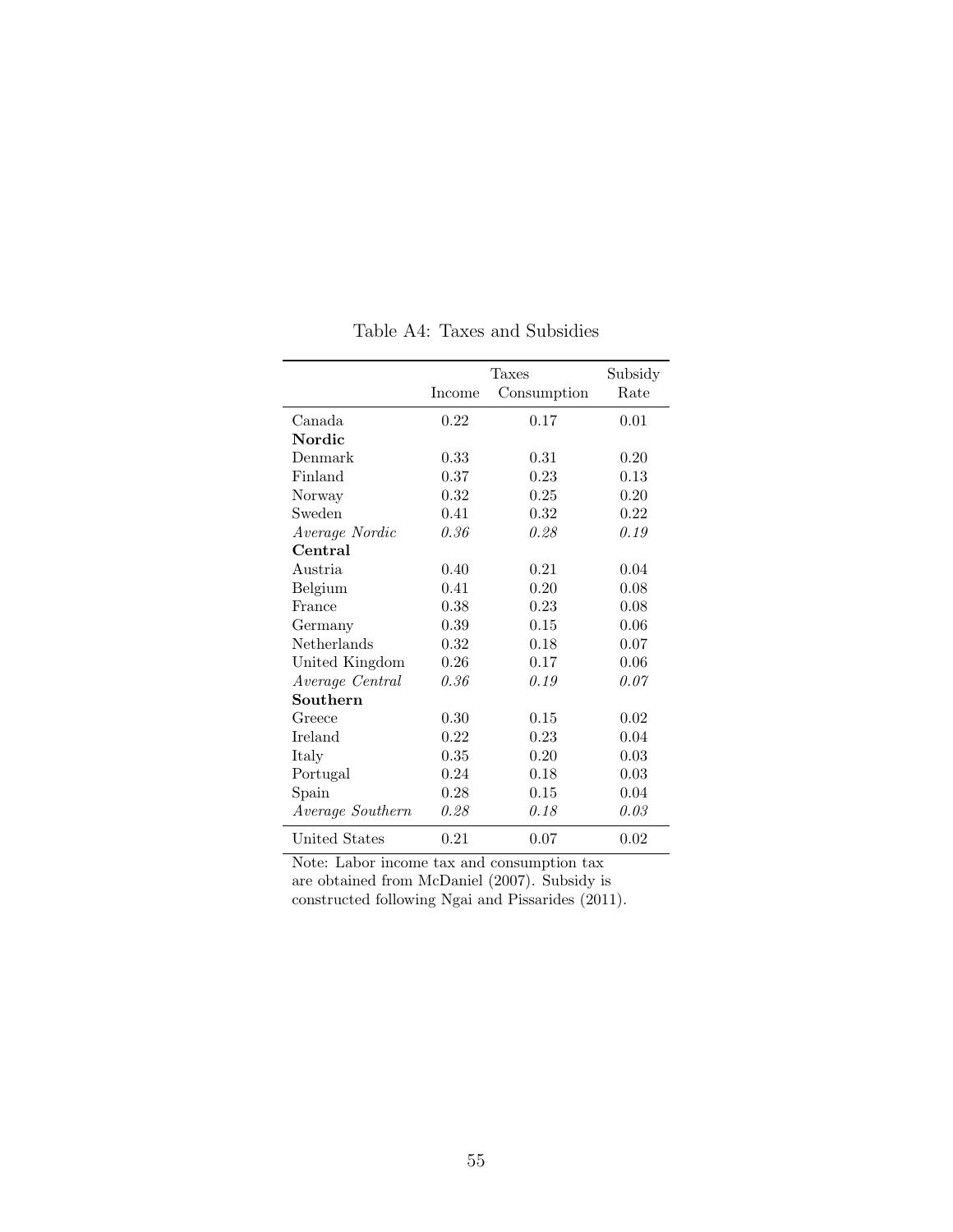|                                                                                                                                                                              |                        |                       | Females             |                          |                         | Males                   |                        |                        |
|------------------------------------------------------------------------------------------------------------------------------------------------------------------------------|------------------------|-----------------------|---------------------|--------------------------|-------------------------|-------------------------|------------------------|------------------------|
|                                                                                                                                                                              |                        | Low-Skilled           |                     | High-Skilled             |                         | Low-Skilled             |                        | High-Skilled           |
| Effective Tax Rate                                                                                                                                                           | (549.7)<br>$-375.4$    | $-1176.6*$<br>(586.2) | (393.6)<br>$-660.6$ | $-1199.8**$<br>(430.7)   | $-1196.0***$<br>(279.3) | $-1256.6***$<br>(357.7) | $-807.5***$<br>(277.1) | $-849.6***$<br>(355.5) |
| Jointness of Taxation                                                                                                                                                        | (99.42)<br>10.99       | (95.78)<br>109.9      | (71.19)<br>34.91    | (70.38)<br>101.5         | $-65.33$<br>(50.51)     | (58.44)<br>$-57.84$     | (50.11)<br>$102.3*$    | $107.5*$<br>(58.09)    |
| Subsidy Rate                                                                                                                                                                 |                        | $721.1***$<br>(738.7) |                     | 158.2*<br>(542.7)        |                         | (450.7)<br>130.2        |                        | (447.9)<br>90.32       |
| Observations                                                                                                                                                                 | 0.039<br>$\frac{6}{1}$ | 0.338                 | 0.212               | 0.429<br>$\overline{16}$ | 0.588<br>$\frac{6}{1}$  | 0.591                   | 0.544                  | 0.546<br>$\frac{1}{1}$ |
| The measure of jointness of taxation is obtained from Chakraborty et al. (2015), Table D.8.<br>Standard errors in parentheses. * $p < 0.10$ , ** $p < 0.05$ , *** $p < 0.01$ |                        |                       |                     |                          |                         |                         |                        |                        |

| )<br>2<br>3<br>1<br>3<br>Ì                                                                                                                                                                                                                                                                                                                                                                                                                                                                        |
|---------------------------------------------------------------------------------------------------------------------------------------------------------------------------------------------------------------------------------------------------------------------------------------------------------------------------------------------------------------------------------------------------------------------------------------------------------------------------------------------------|
| rus in the case of the case of the contraction of the contraction of the contraction of the contract of the contraction of the contract of the contract of the contract of the contract of the contract of the contract of the<br>in the contract of the contract of the contract of the contract of the contract of the contract of the contract of the contract of the contract of the contract of the contract of the contract of the contract of the contrac<br>$\overline{\phantom{a}}$<br>I |
| )<br> <br> <br>l                                                                                                                                                                                                                                                                                                                                                                                                                                                                                  |
| - 2021 - 2021<br>くくりょく<br>I                                                                                                                                                                                                                                                                                                                                                                                                                                                                       |
| ;<br>İ<br>i<br>I                                                                                                                                                                                                                                                                                                                                                                                                                                                                                  |
| )                                                                                                                                                                                                                                                                                                                                                                                                                                                                                                 |
| י<br>ו                                                                                                                                                                                                                                                                                                                                                                                                                                                                                            |
| $\frac{1}{2}$<br>$+$ $-$                                                                                                                                                                                                                                                                                                                                                                                                                                                                          |
| ĺ<br>֧֧֧֧֧֧֧֧֧֧֧֧֧֧֧֧֧֧֧֧֧֧֧֧֛֛֛֛֛֛֛֚֚֚֚֚֚֚֚֚֚֚֚֚֚֚֚֚֚֚֚֚֚֚֚֚֚֚֚֝֝֓֝֓֝֓֝֬֝֓֝֬֝֓֝֬֝֬֝֬֝֬֝֬֝֬֝֬֝֬֝֬֜֜<br>くちょうこう<br>i<br>J<br>Ī<br>J<br>J<br>ļ<br>l                                                                                                                                                                                                                                                                                                                                                  |
| l<br>j<br>l<br>۱<br>$\overline{a}$                                                                                                                                                                                                                                                                                                                                                                                                                                                                |
| ¢<br>ׇ֕<br>l<br>l                                                                                                                                                                                                                                                                                                                                                                                                                                                                                 |
| ١<br>ł<br>ℷ<br>ì<br>۱                                                                                                                                                                                                                                                                                                                                                                                                                                                                             |